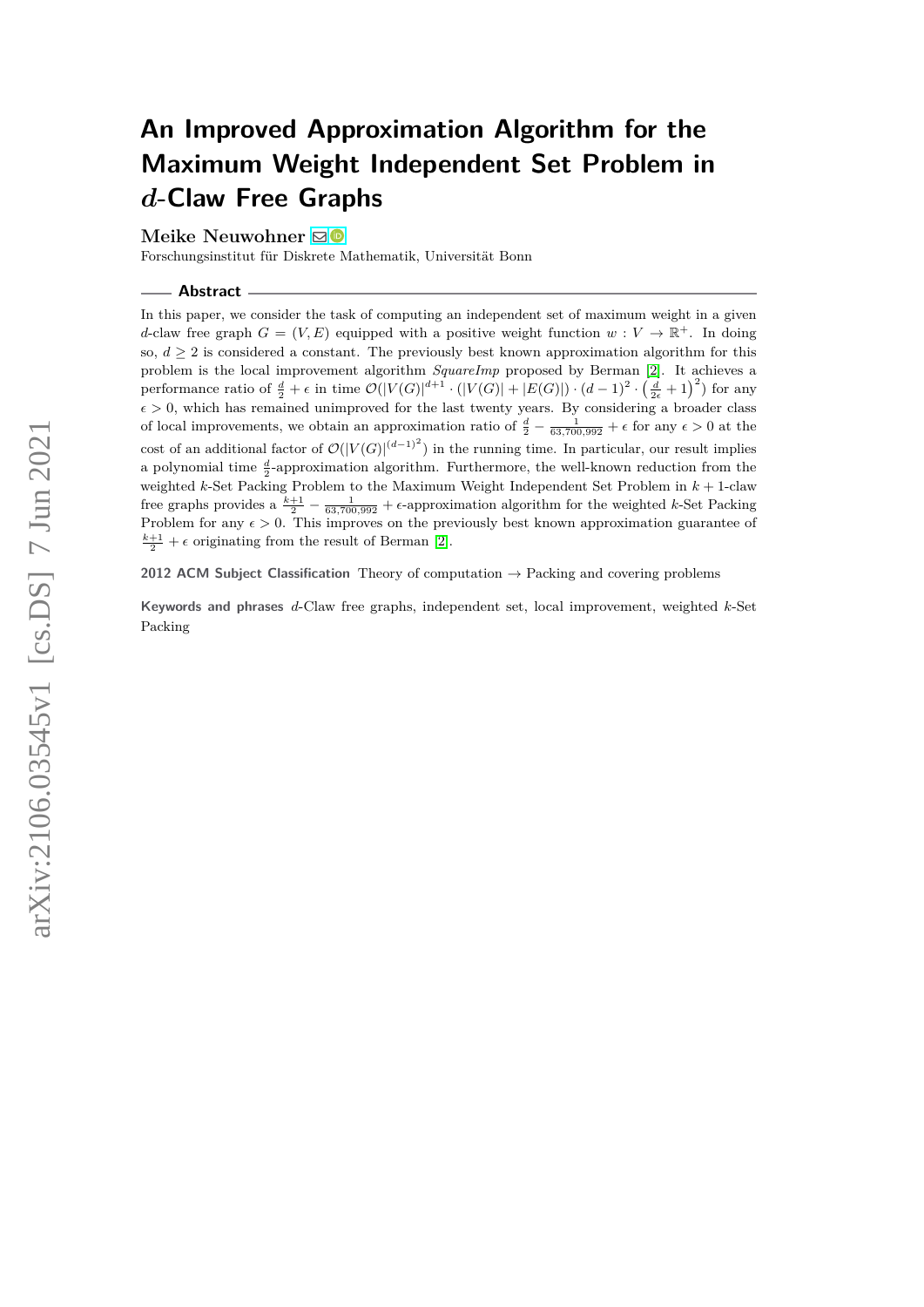

<span id="page-1-0"></span>**Figure 1** a *d*-claw *C* for  $d = 3$ 

# **1 Introduction**

For  $d \geq 1$ , a *d*-claw C [\[2\]](#page-13-0) is defined to be a star consisting of one center node and a set  $T_C$ of *d* additional vertices connected to it, which are called the *talons* of the claw (see Figure [1\)](#page-1-0). Moreover, similar to [\[2\]](#page-13-0), we define a 0-claw to be a graph consisting only of a single vertex  $v$ , which is regarded as the unique element of  $T_C$  in this case. An undirected graph  $G = (V, E)$ is said to be *d-claw free* if none of its induced subgraphs forms a *d*-claw. For example, 1-claw free graphs do not possess any edges, while 2-claw free graphs are disjoint unions of cliques. For natural numbers  $k > 3$ , the Maximum Weight Independent Set Problem (MWIS) in  $k+1$ -claw free graphs is often studied as a generalization of the weighted  $k$ -Set Packing Problem, which is defined as follows: Given a family S of sets each of size at most *k* together with a positive weight function  $w : \mathcal{S} \to \mathbb{R}^+$ , the task is to find a disjoint sub-collection of  $\mathcal{S}$ of maximum weight. By considering the *conflict graph*  $G<sub>S</sub>$  associated with an instance of the weighted  $k$ -Set Packing Problem, the vertices of which are given by the sets in  $S$  and the edges of which represent non-empty set intersections, one obtains a weight preserving one-to-one correspondence between feasible solutions to the *k*-Set Packing Problem and independent sets in  $G_{\mathcal{S}}$ , which can be shown to be  $k + 1$ -claw free.

While as far as the weighted version of the *k*-Set Packing Problem is concerned, the algorithm devised by Berman in 2000 [\[2\]](#page-13-0) to deal with the MWIS in  $k + 1$ -claw free graphs remains unchallenged so far, considerable progress has been made for the cardinality variant during the last decade. The first improvement over the approximation guarantee of *k* achieved by a simple greedy approach was obtained by Hurkens and Schrijver in 1989 [\[9\]](#page-13-1), who showed that for any  $\epsilon > 0$ , there exists a constant  $p_{\epsilon}$  for which a local improvement algorithm that first computes a maximal collection of disjoint sets and then repeatedly applies local improvements of constant size at most  $p_{\epsilon}$ , until no more exist, yields an approximation guarantee of  $\frac{k}{2} + \epsilon$ . In this context, a disjoint collection *X* of sets contained in the complement of the current solution *A* is considered a *local improvement of size*  $|X|$  if the sets in *X* intersect at most  $|X| - 1$  sets from *A*, which are then replaced by the sets in *X*, increasing the cardinality of the found solution. Hurkens and Schrijver also proved that a performance guarantee of  $\frac{k}{2}$  is best possible for a local search algorithm only considering improvements of constant size, while Hazan, Safra and Schwartz [\[8\]](#page-13-2) established in 2006 that no  $o(\frac{k}{\log k})$ -approximation algorithm is possible in general unless  $P = NP$ . At the cost of a quasi-polynomial runtime, Halldórsson [\[7\]](#page-13-3) could prove an approximation factor of  $\frac{k+2}{3}$  by applying local improvements of size logarithmic in the total number of sets. Cygan, Grandoni and Mastrolilli [\[5\]](#page-13-4) managed to get down to an approximation factor of  $\frac{k+1}{3} + \epsilon$ , still with a quasi-polynomial runtime. The first polynomial time algorithm improving on the result by Hurkens and Schrijver was obtained by Sviridenko and Ward [\[13\]](#page-13-5) in 2013. By combining means of color coding with the algorithm presented in [\[7\]](#page-13-3), they achieved an approximation ratio of  $\frac{k+2}{3}$ . This result was further improved to  $\frac{k+1}{3} + \epsilon$  for any fixed  $\epsilon > 0$  by Cygan [\[4\]](#page-13-6), obtaining a polynomial runtime doubly exponential in  $\frac{1}{\epsilon}$ . The best approximation algorithm for the unweighted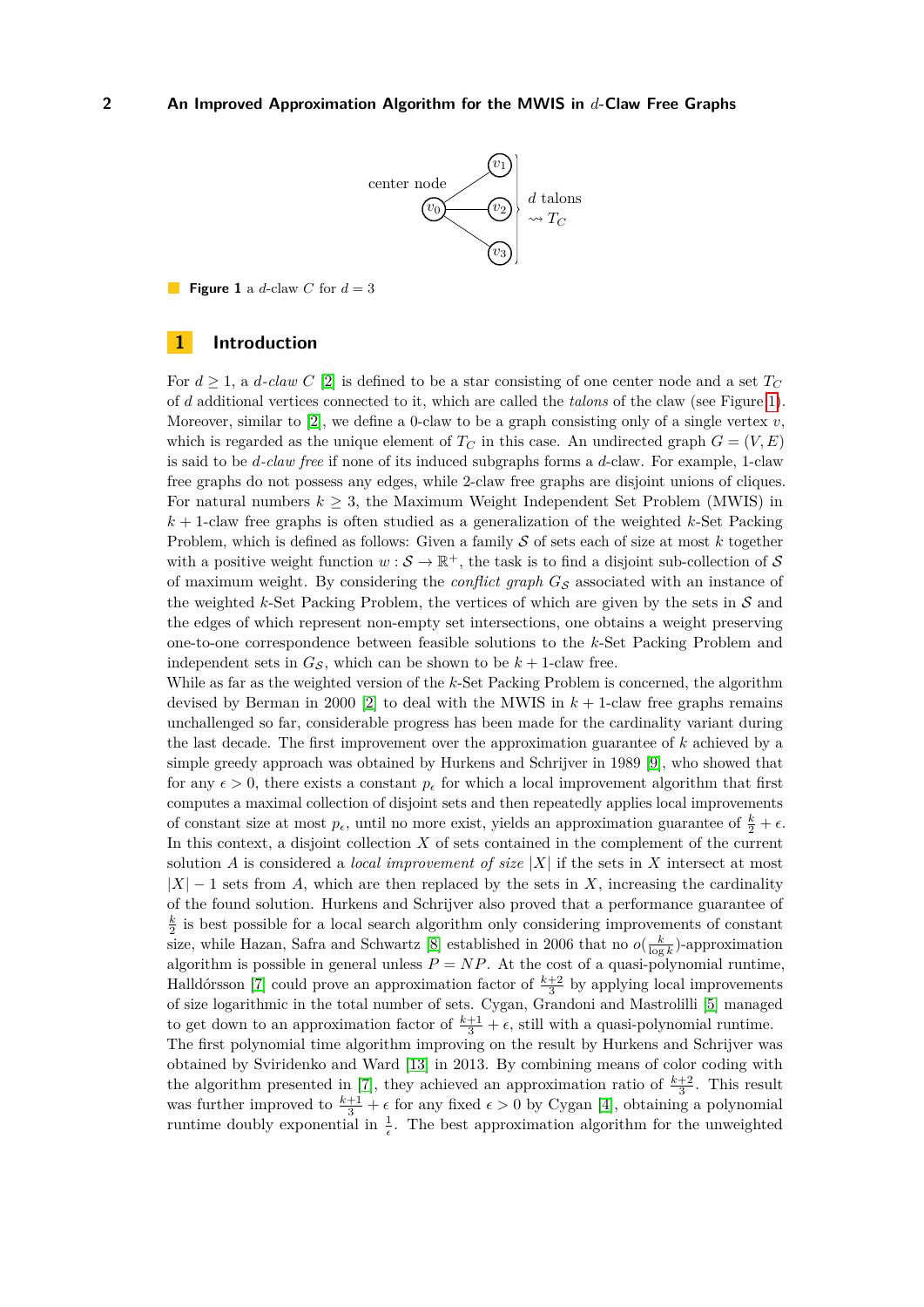*k*-Set Packing Problem in terms of performance ratio and running time is due to Fürer and Yu from 2014 [\[6\]](#page-13-7), who achieved the same approximation guarantee as Cygan, but a runtime that is only singly exponential in  $\frac{1}{\epsilon}$ .

Concerning the unweighted version of the MWIS in *d*-claw free graphs, as remarked in [\[13\]](#page-13-5), both the result of Hurkens and Schrijver as well as the quasi-polynomial time algorithms by Halldórsson and Cygan, Grandoni and Mastrolilli translate to this more general context, yielding approximation guarantees of  $\frac{d-1}{2} + \epsilon$ ,  $\frac{d+1}{3}$  and  $\frac{d}{3} + \epsilon$ , respectively. However, it is not clear how to extend the color coding approach relying on coloring the underlying universe to the setting of *d*-claw free graphs [\[13\]](#page-13-5).

When it comes to the weighted variant of the problem, even less is known. For  $d \leq 3$ , it is solvable in polynomial time (see [\[10\]](#page-13-8) and [\[12\]](#page-13-9) for the unweighted, [\[11\]](#page-13-10) for the weighted variant), while for  $d \geq 4$ , again no  $o(\frac{d}{\log d})$ -approximation algorithm is possible unless  $P = NP$  [\[8\]](#page-13-2). Moreover, in contrast to the unit weight case, considering local improvements the size of which is bounded by a constant can only slightly improve on the performance ratio of  $d-1$ obtained by the greedy algorithm since Arkin and Hassin have shown that such an approach yields an approximation ratio no better than  $d-2$  in general [\[1\]](#page-13-11). Thereby, analogously to the unweighted case, given an independent set *A*, an independent set *X* is called a *local improvement of A* if it is disjoint from *A* and the total weight of the neighbors of *X* in *A* is strictly smaller than the weight of *X*. Despite the negative result in [\[1\]](#page-13-11), Chandra and Halldórsson [\[3\]](#page-13-12) have found that if one does not perform the local improvements in an arbitrary order, but in each step augments the current solution *A* by an improvement *X* that maximizes the ratio between the total weight of the vertices added to and removed from *A* (if exists), the resulting algorithm, which the authors call *BestImp*, approximates the optimum solution within a factor of  $\frac{2d}{3}$ . By scaling and truncating the weight function to ensure a polynomial number of iterations, they obtain a  $\frac{2d}{3} + \epsilon$ -approximation algorithm for the MWIS in *d*-claw free graphs for any  $\epsilon > 0$ .

As already mentioned, the currently best known approximation guarantee for the MWIS in *d*-claw free graphs is due to Berman [\[2\]](#page-13-0), who suggested the algorithm *SquareImp*, which iteratively applies local improvements of the squared weight function that arise as sets of talons of claws in *G*, until no more exist. An induced subgraph *C* of *G* is thereby called a *claw in G* if there is some  $t \geq 0$  such that *C* constitutes a *t*-claw. The algorithm SquareImp achieves an approximation ratio of  $\frac{d}{2}$ , leading to a polynomial time  $\frac{d}{2} + \epsilon$ -approximation algorithm for any  $\epsilon > 0$ . Its running time can be bounded by  $\mathcal{O}(|V(G)|^{d+1} \cdot (|V(G)| + |E(G)|) \cdot (d-1)^2 \cdot (\frac{d}{2\epsilon}+1)^2)$ . Berman also provides an example for  $w \equiv 1$  showing that his analysis is tight. It consists of a bipartite graph  $G = (V, E)$  the vertex set of which splits into a maximal independent set  $A = \{1, \ldots, d-1\}$  such that no claw improves  $|A|$ , and an optimum solution  $B = \begin{pmatrix} A \\ 1 \end{pmatrix} \cup \begin{pmatrix} A \\ 2 \end{pmatrix}$ , whereby the set of edges is given by  $E = \{ \{a, b\} : a \in A, b \in B, a \in b \}$ . As the example uses unit weights, he also concludes that applying the same type of local improvement algorithm for a different power of the weight function does not provide further improvements.

However, as also implied by the result in [\[9\]](#page-13-1), while no small improvements *forming the set of talons of a claw* in the input graph exist in the tight example given by Berman, once this additional condition is dropped, improvements of small constant size can be found quite easily (see Figure [2\)](#page-3-0). This in turn indicates that considering a less restricted class of local improvements may result in a better approximation guarantee.

In this paper, we revisit the analysis of the algorithm SquareImp proposed by Berman and show that whenever it is close to being tight, the instance actually bears a similar structure to the tight example given in [\[2\]](#page-13-0) in a certain sense. By further observing that if this is the case, there must exist a local improvement (with respect to the squared weight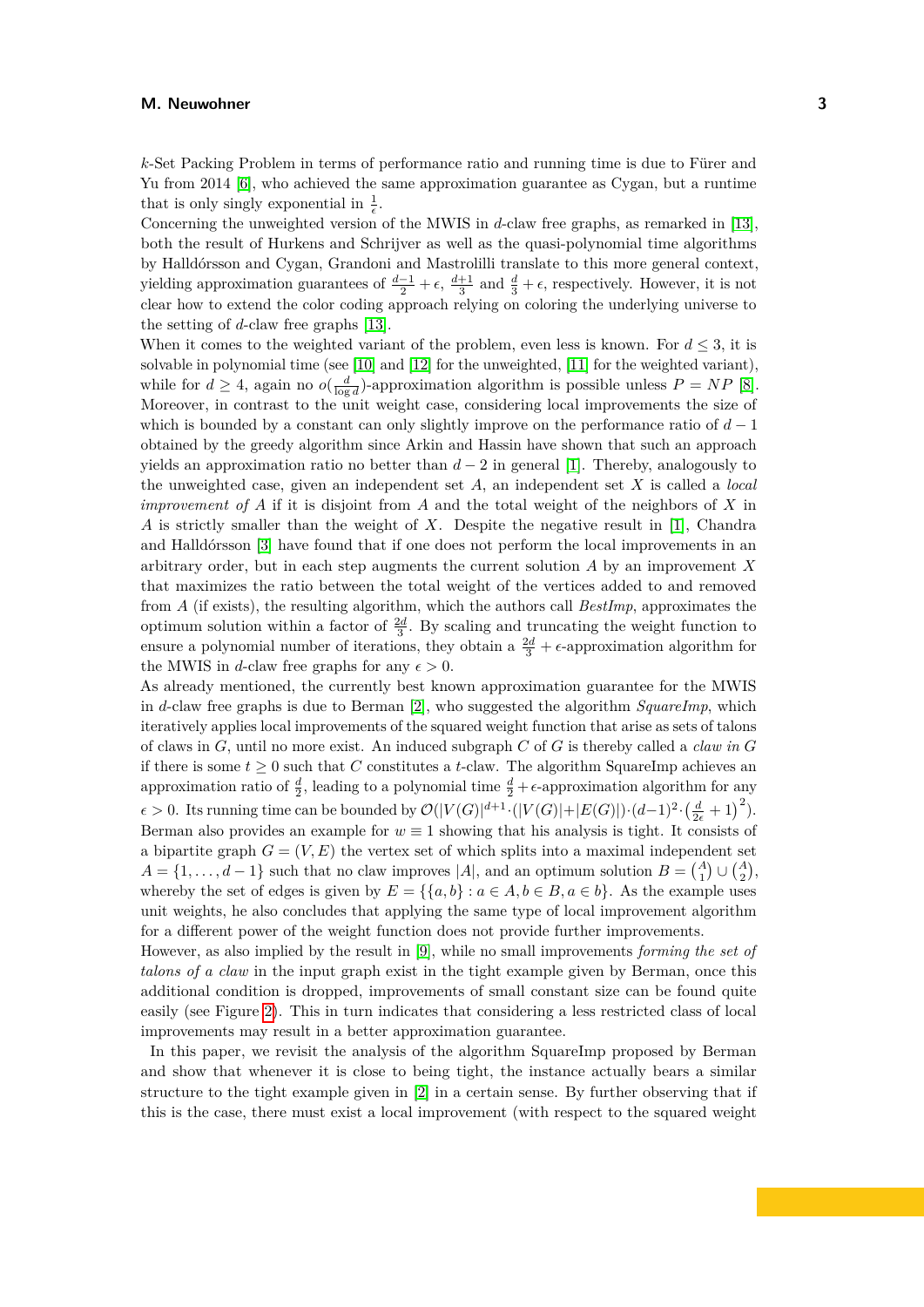<span id="page-3-0"></span>

**(b)**  $\{\{1\},\{1,3\},\{3\}\}\)$  constitutes a local improvement of constant size.

**Figure 2** (Part of) the tight instance provided in [\[2\]](#page-13-0).

function) of size at most  $d-1+(d-1)^2$ , we can conclude that a local improvement algorithm looking for improvements of *w* <sup>2</sup> obeying the aforementioned size bound achieves an improved approximation ratio at the cost of an additional  $\mathcal{O}(|V(G)|^{(d-1)^2})$  factor in the running time. The rest of this paper is organized as follows: In Section [2,](#page-3-1) we review the algorithm SquareImp by Berman and give a short overview of the analysis pointing out the results we reuse in the analysis of our algorithm. The latter is presented in Section [3,](#page-5-0) which also provides a detailed analysis proving an approximation guarantee of  $\frac{d}{2} - \frac{1}{63,700,992} + \epsilon$  for any  $\epsilon > 0$ . Finally, Section [4](#page-12-0) concludes the paper with some remarks on possibilities to improve on the given result, but also difficulties that one might face along the way.

# <span id="page-3-1"></span>**2 Preliminaries**

In this section, we shortly recap the definitions and main results from [\[2\]](#page-13-0) that we will employ in the analysis of our local improvement algorithm. We first introduce some basic notation that is needed for its formal description.

<span id="page-3-2"></span> $\triangleright$  **Definition 1** (neighborhood [\[2\]](#page-13-0)). *Given an undirected graph*  $G = (V, E)$  *and subsets U, W* ⊂ *V of vertices, we define the neighborhood*  $N(U, W)$  *<i>of U in W as* 

 $N(U, W) := \{w \in W : \exists u \in U : \{u, w\} \in E \vee u = w\}.$ 

*In order to simplify notation, for*  $u \in V$  *and*  $W \subseteq V$ *, we write*  $N(u, W)$  *instead of*  $N({u}, W)$ *.* 

▶ **Notation 2.** *Given a weight function*  $w: V \rightarrow \mathbb{R}$  *and some*  $U \subseteq V$ *, we write*  $w^2(U) := \sum_{u \in U} w^2(u)$ . Observe that in general,  $w^2(U) \neq (w(U))^2$ .

 $\triangleright$  **Definition 3** ([\[2\]](#page-13-0)). *Given an undirected graph*  $G = (V, E)$ , a positive weight function  $w: V \to \mathbb{R}^+$  and an independent set  $A \subseteq V$ , we say that a vertex set  $B \subseteq V$  improves  $w^2(A)$ *if B is independent in G* and  $w^2(A \setminus N(B, A) \cup B) > w^2(A)$  holds. For a claw *C* in *G*, we say that C improves  $w^2(A)$  if its set of talons  $T_C$  does.

Observe that an independent set *B* improves *A* if and only if we have  $w^2(B) > w^2(N(B, A))$ (see Proposition [12\)](#page-5-1). Further note that we do not require *B* to be disjoint from *A*.

Using the notation introduced above, Berman's algorithm SquareImp [\[2\]](#page-13-0) can now be for-mulated as in Algorithm [1.](#page-4-0) Observe that by positivity of the weight function, every  $v \notin A$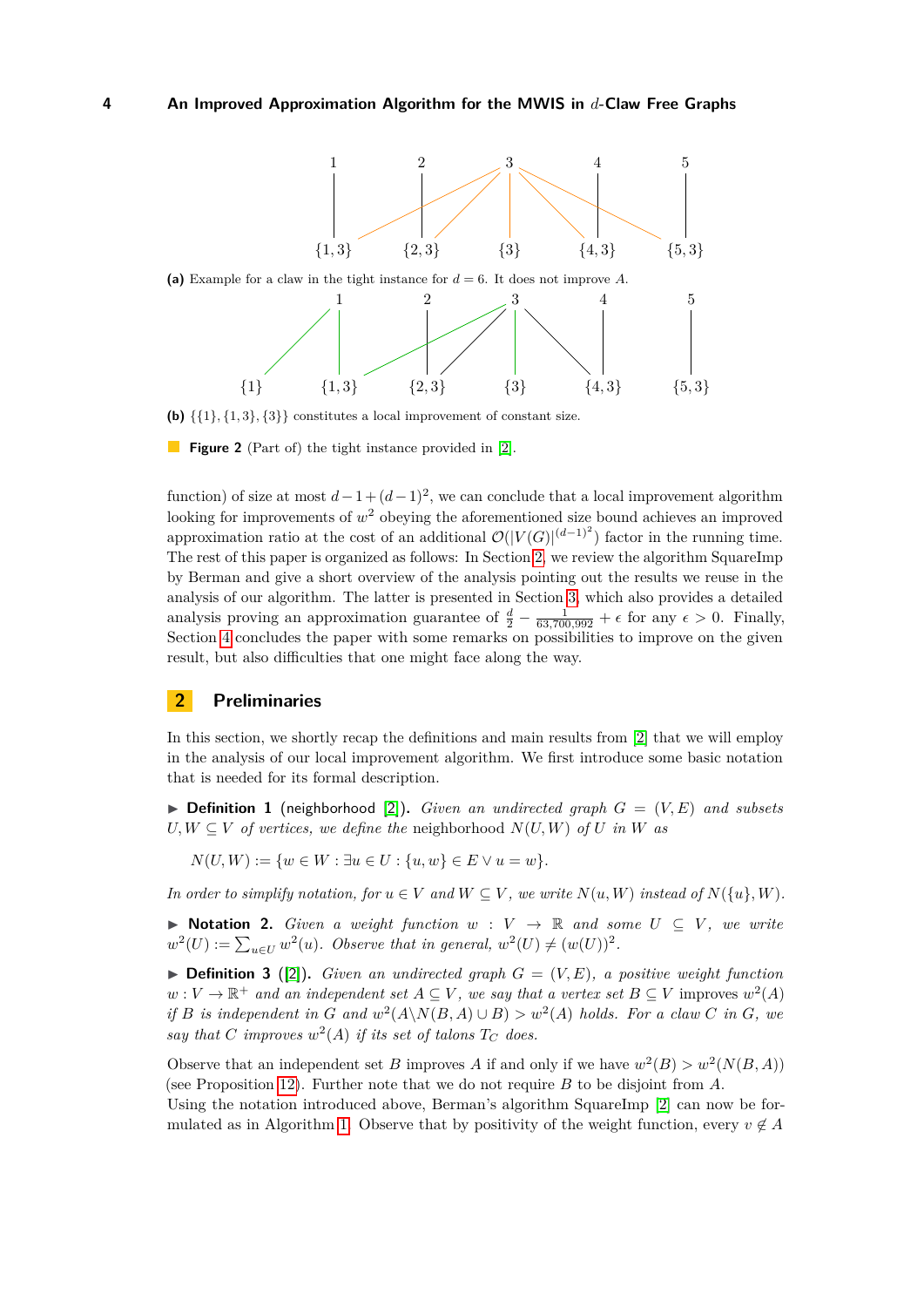**Input:** an undirected *d*-claw free graph  $G = (V, E)$  and a positive weight function  $w: V \to \mathbb{R}^+$ **Output:** an independent set  $A \subseteq V$ 1  $A \leftarrow \emptyset$ **2 while** *there exists a claw C in G that improves*  $w^2(A)$  **do**  $A \leftarrow A \setminus N(T_C, A) \cup T_C$ **<sup>4</sup> return** *A*

<span id="page-4-0"></span>such that  $A \cup \{v\}$  is independent constitutes the talon of a 0-claw improving  $w^2(A)$ , so the algorithm returns a maximal independent set.

The main idea of the analysis of SquareImp presented in [\[2\]](#page-13-0) is to charge the vertices in *A* for preventing adjacent vertices in an optimum solution *A*<sup>∗</sup> from being included into *A*. The latter is done by spreading the weight of the vertices in *A*<sup>∗</sup> among their neighbors in the maximal independent set *A* in such a way that no vertex in *A* receives more than  $\frac{d}{2}$  times its own weight. The suggested distribution of weights thereby proceeds in two steps:

First, each vertex  $u \in A^*$  invokes costs of  $\frac{w(v)}{2}$  at each  $v \in N(u, A)$ , leaving a remaining weight of  $w(u) - \frac{w(N(u,A))}{2}$  $\frac{(u,A)}{2}$  to be distributed. (Note that this term can be negative.)

In a second step, each vertex in *u* therefore sends an amount of  $w(u) - \frac{w(N(u,A))}{2}$  $\frac{(u,A))}{2}$  to a heaviest neighbor it possesses in *A*, which is captured by the following definition of *charges*:

<span id="page-4-1"></span> $\blacktriangleright$  **Definition 4** (charges [\[2\]](#page-13-0)). Let  $G = (V, E)$  be an undirected graph and let  $w : V \to \mathbb{R}^+$  be *a positive weight function. Further assume that an independent set A*<sup>∗</sup> ⊆ *V and a maximal independent set*  $A \subseteq V$  *are given. We define a map* charge :  $A^* \times A \to \mathbb{R}$  *as follows:* 

*For each*  $u \in A^*$ , pick a vertex  $v \in N(u, A)$  of maximum weight and call it  $n(u)$ *. Observe that this is possible, because A is a maximal independent set in G, implying that*  $N(u, A) \neq \emptyset$ *since either*  $u \in A$  *itself or*  $u$  *possesses*  $a$  *neighbor*  $in A$ *. Next, for*  $u \in A^*$  *and*  $v \in A$ *, define* 

charge
$$
(u, v) := \begin{cases} w(u) - \frac{1}{2}w(N(u, A)) & , \text{ if } v = n(u) \\ 0 & , \text{ otherwise} \end{cases}
$$
.

<span id="page-4-3"></span>The definition of charges directly implies the subsequent statement:

▶ **Corollary 5** ([\[2\]](#page-13-0))**.** *In the situation of Definition [4,](#page-4-1) we have*

*w*(*N*(*u, A*))

$$
w(A^*) = \sum_{u \in A^*} \frac{w(N(u, A))}{2} + \sum_{u \in A^*} \text{charge}(u, n(u))
$$
  

$$
\leq \sum_{u \in A^*} \frac{w(N(u, A))}{2} + \sum_{u \in A^* : \text{charge}(u, n(u)) > 0} \text{charge}(u, n(u)).
$$

<span id="page-4-2"></span>The analysis proposed by Berman now proceeds by bounding the total weight sent to the vertices in *A* during the two steps of the cost distribution separately. Lemma [6](#page-4-2) thereby bounds the weight received in the first step, while Lemma [7](#page-5-2) and Lemma [8](#page-5-3) take care of the total charges invoked. (Note that although we have slightly changed the formulation of the subsequent results to suit our purposes, they either appear in [\[2\]](#page-13-0) in an equivalent form or are directly implied by the proofs presented there.)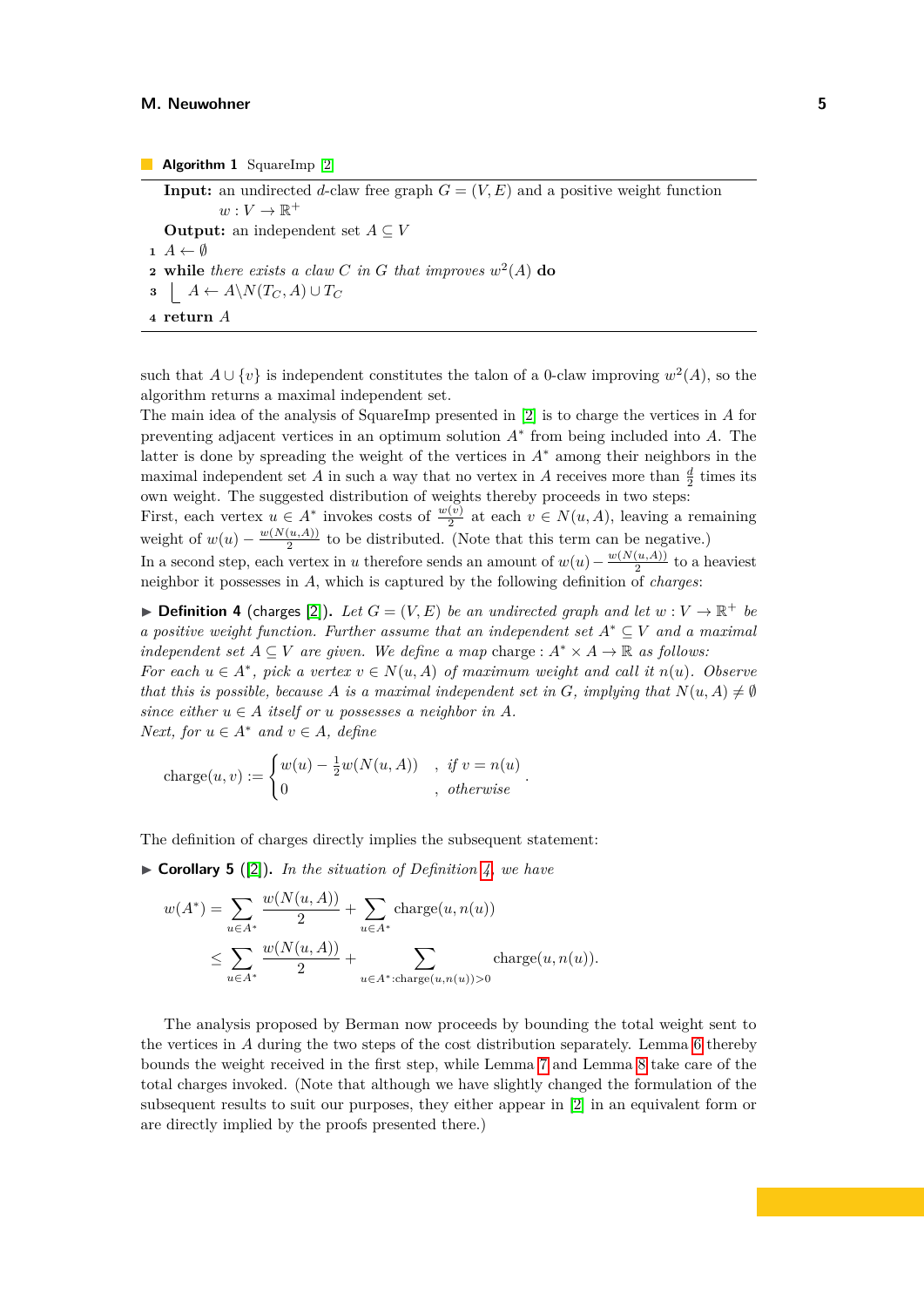$\triangleright$  **Lemma 6** ([\[2\]](#page-13-0)). In the situation of Definition [4,](#page-4-1) if the graph G is d-claw free for some  $d \geq 2$ *, then* 

$$
\sum_{u \in A^*} \frac{w(N(u, A))}{2} \le \frac{d - 1}{2} \cdot w(A).
$$

<span id="page-5-2"></span>▶ **Lemma 7** ([\[2\]](#page-13-0)). *In the situation of Definition [4,](#page-4-1) for*  $u \in A^*$  *and*  $v \in A$  *with* charge $(u, v) > 0$ *, we have*

$$
w^{2}(u) - w^{2}(N(u, A)\setminus\{v\}) \ge 2 \cdot \text{charge}(u, v) \cdot w(v).
$$

<span id="page-5-3"></span>▶ **Lemma 8** ([\[2\]](#page-13-0)). Let  $G = (V, E)$  be *d*-claw free,  $d \geq 2$ , and  $w : V \to \mathbb{R}^+$ . Let further  $A^*$  be *an independent set in G of maximum weight and let A be independent in G with the property that no claw improves*  $w^2(A)$ *. Then for each*  $v \in A$ *, we have* 

$$
\sum_{u \in A^* : \text{charge}(u, v) > 0} \text{charge}(u, v) \le \frac{w(v)}{2}.
$$

The proofs can be found in the appendix.

By combining Corollary [5](#page-4-3) with the previous lemmata, one obtains Theorem [9,](#page-5-4) stating an approximation guarantee of  $\frac{d}{2}$ :

<span id="page-5-4"></span>▶ **Theorem 9** ([\[2\]](#page-13-0)). Let  $G = (V, E)$  be *d*-claw free,  $d \geq 2$ , and  $w : V \to \mathbb{R}^+$ . Let further *A*<sup>∗</sup> *be an independent set in G of maximum weight and let A be independent in G with the property that no claw improves w* 2 (*A*)*. Then*

$$
w(A^*) \le \sum_{u \in A^*} \frac{w(N(u, A))}{2} + \sum_{u \in A^* : \text{charge}(u, n(u)) > 0} \text{charge}(u, n(u)) \le \frac{d}{2} \cdot w(A).
$$

After having recapitulated the results from [\[2\]](#page-13-0) that we will reemploy in our analysis, we are now prepared to study our algorithm that takes into account a broader class of local improvements.

# <span id="page-5-0"></span>**3 Improving the Approximation Factor**

# **3.1 The Local Improvement Algorithm**

<span id="page-5-5"></span> $\triangleright$  **Definition 10** (Local improvement). *Given a d-claw free graph*  $G = (V, E)$ *, a strictly positive weight function*  $w: V \to \mathbb{R}^+$  *and an independent set*  $A \subseteq V$ *, we call an independent set*  $X \subseteq V$ *a* local improvement *of*  $w^2(A)$  *if*  $|X| \leq (d-1)^2 + (d-1)$  *and*  $w^2(A \setminus N(X, A) \cup X) > w^2(A)$ *.* 

<span id="page-5-6"></span> $\blacktriangleright$  **Proposition 11.** Let *G*, *w* and *A* be as in Definition [10.](#page-5-5) If *X* is a local improvement of  $w^2(A)$ , then  $A \setminus N(X, A) \cup X$  *is independent in G.* 

<span id="page-5-1"></span> $\blacktriangleright$  **Proposition 12.** Let *G*, *w* and *A* be as in Definition [10.](#page-5-5) Then an independent set *X* of *size at most*  $(d-1)^2 + (d-1)$  *constitutes a local improvement of A if and only if we have*  $w^2(N(X, A)) < w^2(X)$ .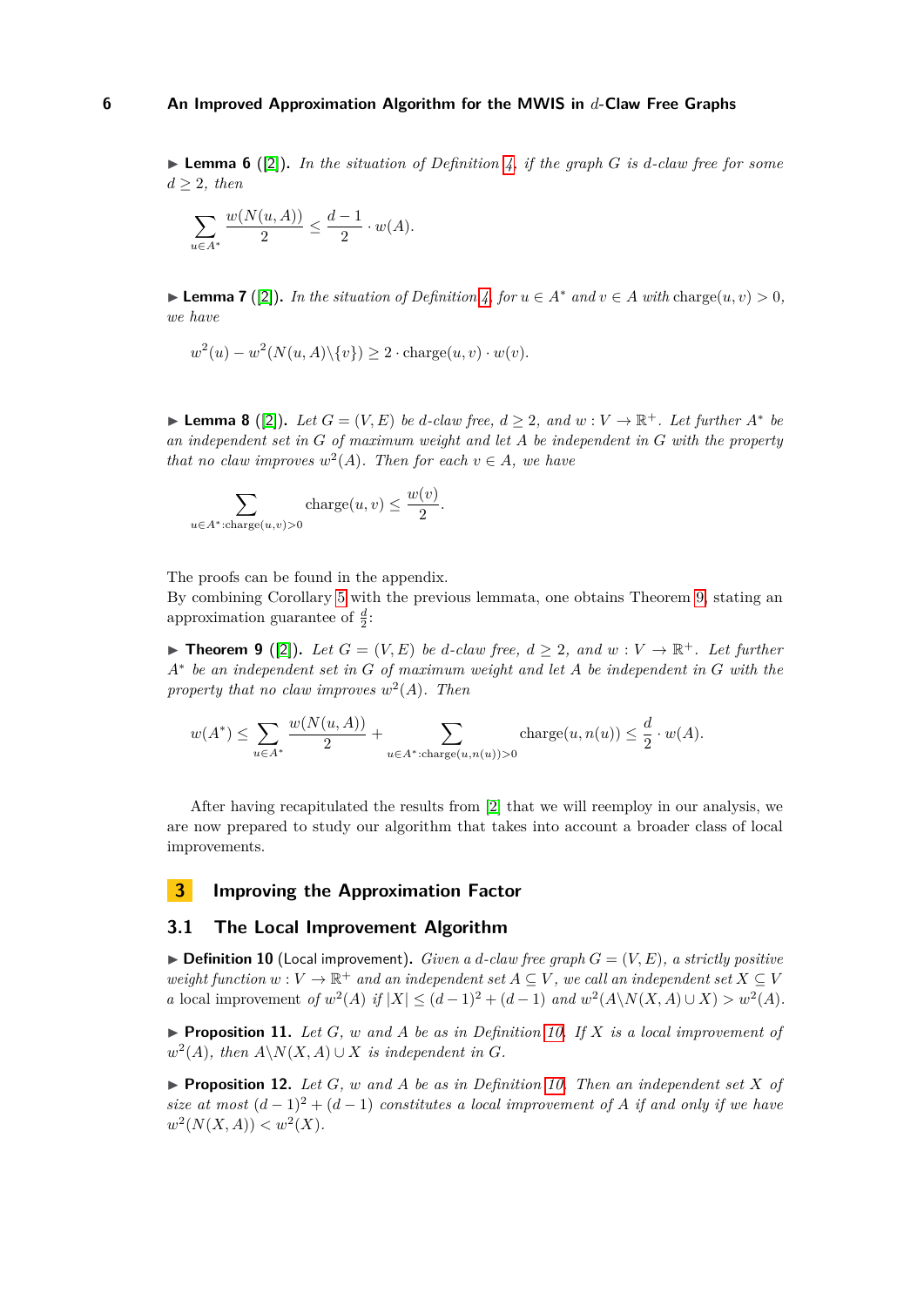**Algorithm 2** Local improvement algorithm **Input:** an undirected *d*-claw free graph  $G = (V, E)$  and a positive weight function  $w: V \to \mathbb{R}^+$ **Output:** an independent set  $A \subseteq V$  $\mathbf{1}$   $A \leftarrow \emptyset$ **2 while** *there exists a local improvement X of*  $w^2(A)$  **do 3**  $A \leftarrow A \setminus N(X, A) \cup X$ **<sup>4</sup> return** A

<span id="page-6-0"></span>**Proof.** By Definition [1,](#page-3-2) we have  $N(X, A) \subseteq A$  and  $(A \setminus N(X, A)) \cap X = \emptyset$ , so

$$
w^{2}(A \setminus N(X, A) \cup X) = w^{2}(A \setminus N(X, A)) + w^{2}(X)
$$
  
= w^{2}(A) - w^{2}(N(X, A)) + w^{2}(X),

implying the claim.

The remainder of Section [3](#page-5-0) is now dedicated to the analysis of Algorithm [2](#page-6-0) for the Maximum Weight Independent Set Problem in *d*-claw free graphs for  $d \geq 2$ . Thereby, the main result of this paper is given by the following theorem:

▶ **Theorem 13.** *If A*<sup>∗</sup> *is an optimum solution to the MWIS in a d-claw free graph G for some*  $d \geq 2$  *and A denotes the solution returned by Algorithm [2,](#page-6-0) then we have* 

$$
w(A^*) \le \left(\frac{d}{2} - \frac{1}{63,700,992}\right) \cdot w(A).
$$

First, note that Algorithm [2](#page-6-0) is correct in the sense that it returns an independent set. This follows immediately from the fact that we maintain the property that *A* is independent throughout the algorithm, because  $\emptyset$  is independent and Proposition [11](#page-5-6) tells us that none of our update steps can harm this invariant.

Next, observe that Algorithm [2](#page-6-0) is guaranteed to terminate since no set *A* can be attained twice, given that  $w^2(A)$  strictly increases in each iteration of the while-loop, and there are only finitely many possibilities. Furthermore, each iteration runs in polynomial (considering d a constant) time  $\mathcal{O}(|V|^{(d-1)^2+d-1} \cdot (|V|+|E|))$ , because there are only  $\mathcal{O}(|V|^{(d-1)^2+d-1})$ many possible choices for *X* and we can check in linear time  $\mathcal{O}(|V| + |E|)$  whether a given one constitutes a local improvement.

In order to achieve a polynomial number of iterations, we scale and truncate the weight function as explained in [\[3\]](#page-13-12) and [\[2\]](#page-13-0). Given a constant  $N > 1$ , we first compute a greedy solution *A'* and rescale the weight function *w* such that  $w(A') = N \cdot |V|$  holds. Then, we delete vertices *v* of truncated weight  $|w(v)| = 0$  and run Algorithm [2](#page-6-0) with the integral weight function  $|w|$ . In doing so, we know that  $|w|^2(A)$  equals zero initially and must increase by at least one in each iteration. On the other hand, at each point, we have

$$
\lfloor w \rfloor^{2}(A) \le w^{2}(A) \le (w(A))^{2} \le (d-1)^{2}w^{2}(A') = (d-1)^{2} \cdot N^{2} \cdot |V|^{2},
$$

which bounds the total number of iterations by the latter term. Finally, if *r >* 1 specifies the approximation guarantee achieved by Algorithm [2,](#page-6-0) *A* denotes the solution it returns and *A*<sup>∗</sup> is an independent set of maximum weight with respect to the original respectively the scaled, but untruncated weight function *w*, we know that

$$
r \cdot w(A) \ge r \cdot \lfloor w \rfloor(A) \ge \lfloor w \rfloor(A^*) \ge w(A^*) - |A^*| \ge w(A^*) - |V| \ge \frac{N-1}{N} \cdot w(A^*),
$$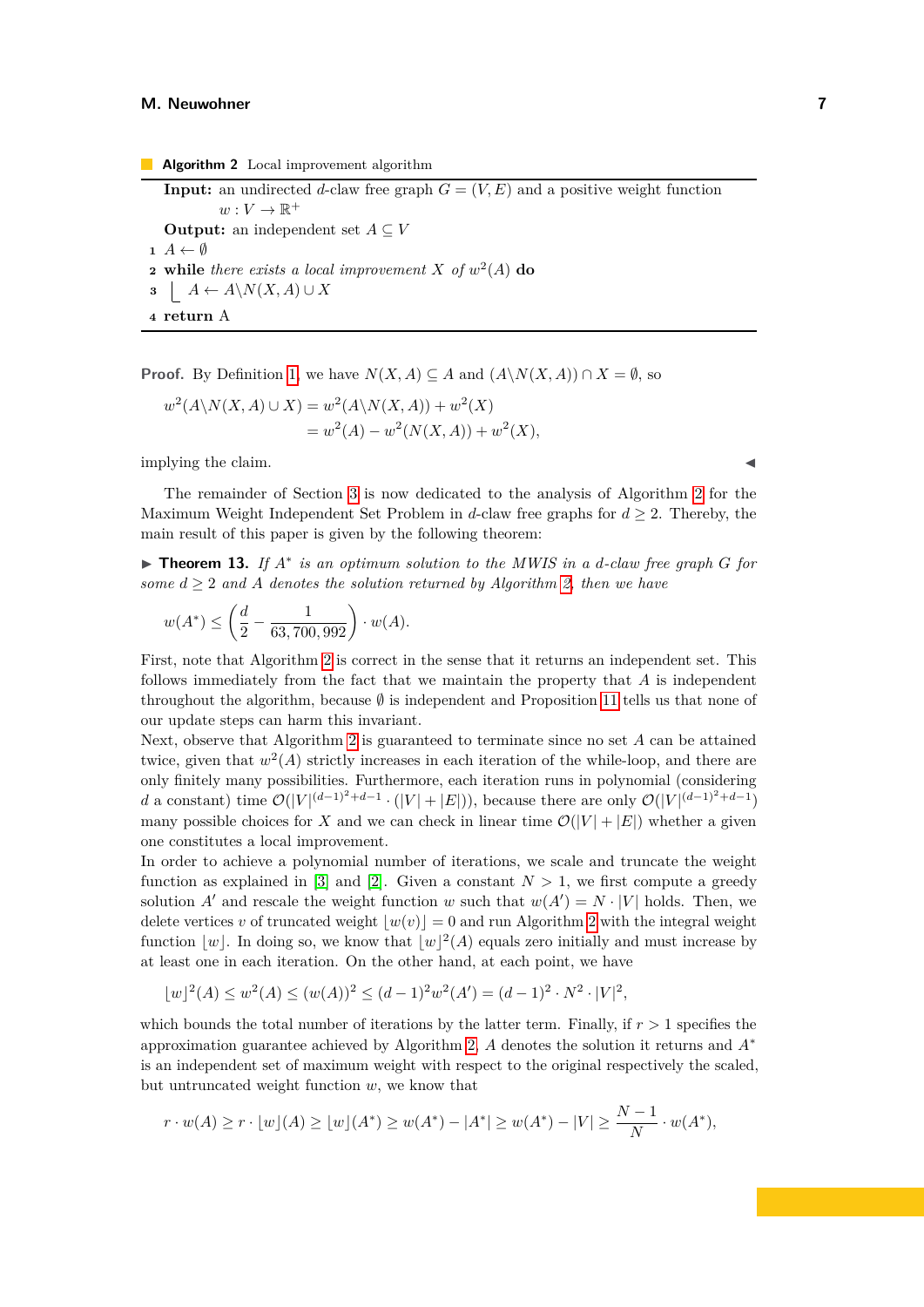so the approximation ratio increases by a factor of at most  $\frac{N}{N-1}$ .

# **3.2 Analysis of the Performance Ratio**

We now move on to the analysis of the approximation guarantee. Denote some optimum solution by  $A^*$  and denote the solution found by Algorithm [2](#page-6-0) by  $A$ . Observe that by positivity of the weight function, *A* must be a maximal independent set, as adding a vertex would certainly yield a local improvement of  $w^2(A)$ .

We first show that for  $d = 2$ , our algorithm is actually optimal, so that we can restrict ourselves to the case  $d \geq 3$  for the main analysis. As already remarked earlier, 2-claw free graphs are disjoint unions of cliques, so an optimum solution can be found by picking a vertex of maximum weight from each clique. But this is precisely what Algorithm [2](#page-6-0) does: First, we know that it returns a maximal independent set *A*, which must hence contain exactly one vertex per clique.

Second, if for some of the cliques, *A* contains a vertex *v* the weight of which is not maximum among all vertices in the clique, and  $u \notin A$  belongs to the same clique and has maximum weight, then  $\{u\}$  constitutes a local improvement of  $w^2$  since we have  $N(u, A) = \{v\}$ and  $w^2(v) < w^2(u)$ . This contradicts the termination criterion of our algorithm. Hence, Algorithm [2](#page-6-0) is optimum for  $d = 2$ , and we can assume  $d \geq 3$  in the following.

For the analysis, we define two constants,  $\delta$  and  $\epsilon$ , which we choose to be  $\delta := \frac{1}{6}$  and  $\epsilon := \frac{1}{5308416}$ . These choices satisfy a bunch of inequalities that are used throughout the analysis and can be found in Appendix [B.](#page-14-0)

Our goal is to show that Algorithm [2](#page-6-0) produces a  $\frac{d-\epsilon\delta}{2}$ -approximation. We use some notation as well as most of the analysis of the algorithm SquareImp by Berman. In particular, we employ the same definition of neighborhoods and charges. Observe that this is well-defined as we have seen that the solution *A* returned by our algorithm must constitute a maximal independent set in the given graph.

For the remainder of this section, fix  $d \geq 3$  and some instance of the MWIS in *d*-claw free graphs given by a (*d*-claw free) graph  $G = (V, E)$  and a positive weight function  $w: V \to \mathbb{R}^+$  and pick an optimum solution  $A^*$  for the given instance. Let further *A* denote the solution returned by Algorithm [2.](#page-6-0) We have to prove that  $w(A^*) \leq \frac{d-\epsilon \delta}{2} \cdot w(A)$ . In doing so, the first step of the analysis is to ensure that for almost all vertices  $u \in A^*$ , the total weight of their neighborhood in *A* is only by a small constant factor larger than the weight of *u*. For this purpose, we consider the set *P* of "payback vertices"  $u \in A^*$  for which the total weight of  $N(u, A)$  is at least three times as large as  $w(u)$ . For these vertices, the first step of the weight distribution employed in the analysis by Berman significantly overestimates their weight in that they invoke total costs that are by a factor of 1*.*5 larger. As a consequence, we can reduce the total weight sent to *A* by at least  $\frac{w(P)}{2}$ , making each of the vertices in *P* "pay back" the unnecessary costs they have created, and still obtain an upper bound on  $w(A^*)$ . But this means that the analysis of Berman, applied to our algorithm, can actually only be close to tight if the total weight of *P* is almost zero, which is the essential statement of the following lemma.

<span id="page-7-0"></span>▶ **Lemma 14.** *Let*  $P := \{u \in A^* : w(N(u, A)) \geq 3 \cdot w(u)\}$ *. Then for all*  $\gamma > 0$ *, if*  $w(P) \ge \gamma \cdot w(A)$ , we have  $w(A^*) \le \frac{d-\gamma}{2} \cdot w(A)$ .

In order to prove an approximation factor of  $\frac{d-\epsilon\delta}{2}$ , we can hence restrict ourselves to the case where  $w(P) < \epsilon \delta \cdot w(A)$  in the following.

Our next goal is to examine the structure of the neighborhoods  $N(v, A^*)$  of vertices  $v \in A$ that receive a total amount of charges that is close to  $\frac{w(v)}{2}$ , that is, for which the analysis of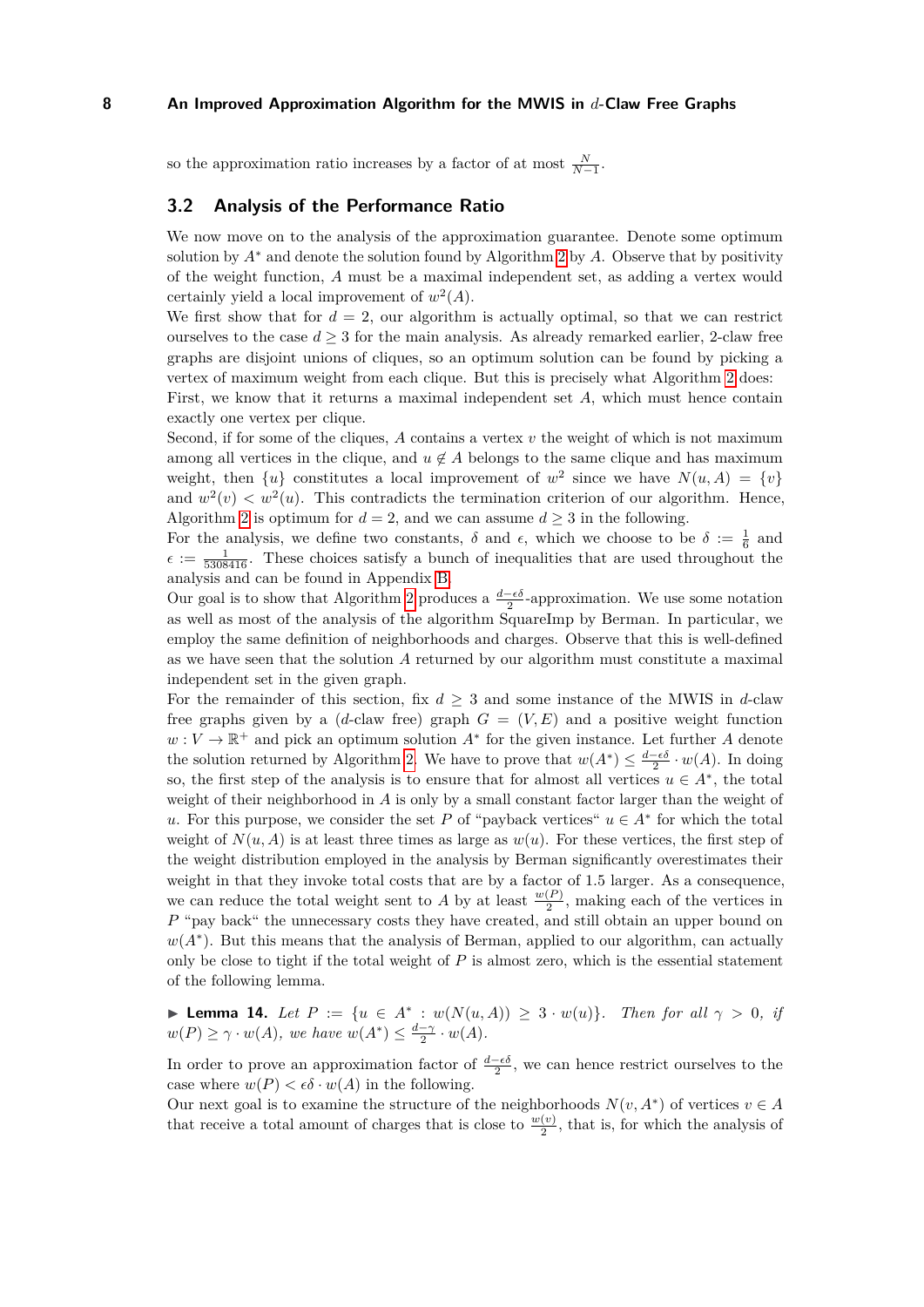SquareImp, applied to Algorithm [2,](#page-6-0) is almost tight. More precisely, we only consider those neighbors of *v* sending positive charges to *v* and try to relate them to the vertices of the form  $\{i\}$  respectively  $\{i, j\}$  for  $i \neq j$  (which actually invoke zero charges in the given instance) from the tight example. For this purpose, the following definitions are required:

▶ **Definition 15**  $(T_v)$ . For  $v \in A$ , we define  $T_v := \{u \in A^* : \text{charge}(u, v) > 0\}.$ 

- ▶ **Definition 16** (single vertex). For  $v \in A$ , we call a vertex  $u \in T_v$  single if
	- **(i)**  $\frac{w(u)}{w(v)} \in [1 \sqrt{\epsilon}, 1 + \sqrt{\epsilon}]$  and<br> **(ii)**  $w(N(u, A)) \leq (1 + \sqrt{\epsilon}) \cdot w(v)$ .
	-

▶ **Definition 17** (double vertex). For  $v \in A$ , we call a vertex  $u \in T_v$  double if  $|N(u, A)| \geq 2$ *and for*  $v_1 = v$  *and*  $v_2$  *a vertex of maximum weight in*  $N(u, A) \setminus \{v_1\}$ *, the following properties hold:*

- $(i)$   $\frac{w(u)}{w(v_1)} \in [1 \sqrt{\epsilon}, 1 + \sqrt{\epsilon}]$ **(ii)**  $\frac{w(v_1)}{w(v_2)} \in [1 - \sqrt{\epsilon}, 1]$  and
- (iii)  $(2-\sqrt{\epsilon}) \cdot w(v_1) \leq w(N(u, A)) < 2 \cdot w(u)$ .

Note that for  $v_1$  and  $v_2$  as in the previous definition, we have  $w(v_2) \leq w(v_1)$  since we know that  $v_1 = v = n(u)$  is an element of  $N(u, A)$  of maximum weight by definition of  $T_v$  and charges. Further observe that no vertex can be both single and double since this would imply  $(2 - \sqrt{\epsilon}) \cdot w(v) \leq w(N(u, A)) \leq (1 + \sqrt{\epsilon}) \cdot w(v)$  and therefore  $2 - \sqrt{\epsilon} \leq 1 + \sqrt{\epsilon}$ , as  $w(v) > 0$ , leading to  $\epsilon \geq \frac{1}{4}$  contradicting [\(5\)](#page-15-0).

The single vertices can be thought of as the vertices of the form  $\{i\}$  from the tight example, while the double vertices are in correspondence with those vertices given by sets of size 2, although in the given example, these actually would not be considered double themselves since they send zero charges.

▶ **Lemma 18.** *For*  $v \in A$ *, we either have*  $\sum_{u \in T_v} \text{charge}(u, v) \leq \frac{1-\epsilon}{2} \cdot w(v)$ *, or for each*  $u \in T_v$ *, we have exactly one of the following:* 

- **(i)** *u is single or*
- <span id="page-8-0"></span>**(ii)** *u is double,*

*and moreover, there exists at most one*  $u \in T_v$  *that is single.* 

We would like to provide some motivation why we are actually interested in a statement of this type. To this end, first note that if the total weight of those vertices  $v \in A$  satisfying  $\sum_{u \in T_v} \text{charge}(u, v) \leq \frac{1-\epsilon}{2} \cdot w(v)$  constitutes some constant fraction of  $w(A)$ , we get an improved approximation factor since we gain an  $\frac{\epsilon}{2}$ -fraction of the weight of each such vertex when bounding the weight of *A*<sup>∗</sup> . On the other hand, if there are only few such vertices (in terms of weight), the vertices  $v \in A$  for which the analysis of SquareImp is almost tight when it comes to charges, and for which all vertices in the set  $T_v$  can hence be classified as being either single or double, possess a large total weight. The set comprising these vertices *v* can be further split into the collection of those vertices that feature a neighbor that is single, and the set of those who do not. In order to gain some intuitive understanding of why Algorithm [2](#page-6-0) achieves a better approximation guarantee than SquareImp, we have to see how both types of vertices can be helpful for our analysis.

For this purpose, let us first consider those vertices  $v \in A$  all neighbors (in  $T_v$ ) of which are double. Observe that for a double vertex  $u_0 \in A^*$ , its neighborhood  $N(u_0, A)$  consists of two vertices  $v_1 = n(u_0)$  and  $v_2$  of roughly the same weight as  $u_0$ , plus maybe some additional vertices the total weight of which is by a factor in the order of  $\sqrt{\epsilon}$  smaller. For simplicity, imagine that  $v_1$  and  $v_2$  have exactly the same weight and that there are no further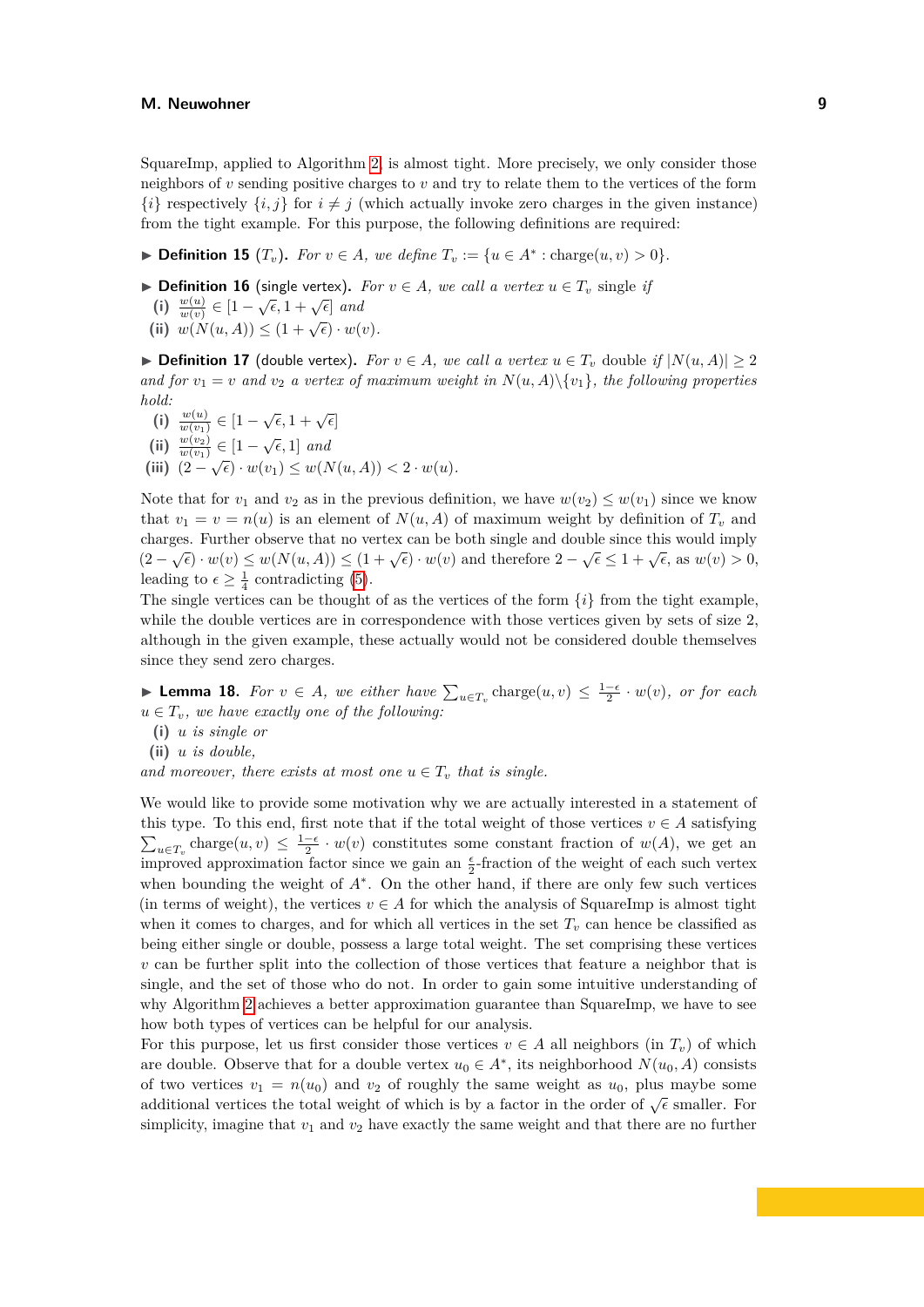neighbors of  $u_0$  in *A*. In this situation, it is completely arbitrary whether  $v_1$  or  $v_2$  is chosen as  $n(u_0)$ . In particular, we can bound both of the terms  $w^2(u_0) - w^2(N(u_0, A) \setminus \{v_1\})$  and  $w^2(u_0) - w^2(N(u_0, A) \setminus \{v_2\})$  by  $2 \cdot \text{charge}(u_0, n(u_0)) \cdot w(v_1) = 2 \cdot \text{charge}(u_0, n(u_0)) \cdot w(v_2)$ from below. Moreover, the proof of Lemma [8](#page-5-3) tells us that for each  $v \in A$ , we actually get the stronger statement

$$
\sum_{u \in N(v, A^*)} \max\{0, w^2(u) - w^2(N(u, A) \setminus \{v\})\} \le w^2(v).
$$

When summing over all  $v \in A$ , while every vertex  $u \in A^*$  adds at least  $2 \cdot \text{charge}(u, n(u))$  by Lemma [7,](#page-5-2) our "ideal" double vertex *u*<sup>0</sup> actually contributes twice as much since it adds an amount of at least  $2 \cdot \text{charge}(u, n(u)) \cdot w(v_{1/2})$  for both  $v_1$  and  $v_2$ .

Although for general double vertices, the situation is more complicated, one can still show that  $w^2(u) - w^2(N(u, A) \setminus \{v_1\})$  amounts to almost 3·charge $(u, v_1) \cdot w(v_1)$ , or *u* adds approximately charge $(u, v_1) \cdot w(v_2)$  when it comes to  $v_2$ . As a consequence, for those vertices  $v \in A$  receiving a total amount of charges of at least  $\frac{1-\epsilon}{2} \cdot w(v)$  and all neighbors of which are double, the total charges sent to *v* can be counted almost three instead of only two times, resulting in an improved approximation factor provided the total weight of these vertices constitutes a constant fraction of *w*(*A*).

We are therefore left with discussing the role of those  $v \in A$  that possess at least one single neighbor. By Lemma [18,](#page-8-0) we further know that those  $v$  have exactly one single neighbor, which we denote by  $t(v)$  in the following. Recall that by definition of single vertices, this neighbor bears roughly the same weight as *v*, and *v* makes up almost all of  $N(t(v), A)$  in terms of weight. Imagine removing each such vertex *v* with a single neighbor from *A* and its neighbor  $t(v) \in T_v$  from  $A^*$ . Then the sets of vertices removed from *A* and  $A^*$ , respectively, have roughly the same weight. It further constitutes a large fraction of  $w(A)$ , provided that  $w(P)$ , as well as the total weight of vertices for which the analysis of SquareImp is not close to being tight and the total weight of vertices with only double neighbors are small. (Remember that we obtain a better approximation guarantee if this is not the case.) But now, given that the ratio between the weights of the sets of vertices we have removed from *A* and *A*<sup>∗</sup> , respectively, is close to 1, we must get an improved approximation guarantee unless the ratio between the weights of the sets of vertices *A*′∗ and *A*′ remaining from *A*<sup>∗</sup> and *A* is way larger than  $\frac{d}{2}$ . But then, we know that we can find a local improvement *X* of  $w^2(A')$  in the resulting instance, which can be extended to a local improvement in the original one by adding vertices that were removed from *A*<sup>∗</sup> to make up for the additional weight of neighbors of *X* that were removed from *A*. The existence of this local improvement contradicts the termination criterion of Algorithm [2.](#page-6-0)

We have therefore outlined the key ideas of the analysis of Algorithm [2](#page-6-0) and in particular convinced ourselves of the benefit of the lemma. Its proof can be found in the appendix. After having seen that all neighbors of vertices *v* for which the analysis of SquareImp, applied to our algorithm, is almost tight, are either double or single, we continue by establishing the "usefulness" of double vertices. As already outlined before, we show that the charges invoked by these can be counted almost three instead of only two times, which is captured by the next lemma.

▶ **Lemma 19.** *Let*  $u \in T_v$  *be double, let*  $v = v_1$  *and let*  $v_2$  *be a vertex of maximum weight in*  $N(u, A) \setminus \{v_1\}$ . Then at least one of the following inequalities holds:

- (i)  $w^2(u) w^2(N(u, A) \setminus \{v_1\}) \ge \frac{149}{50} \cdot \text{charge}(u, v_1) \cdot w(v_1)$  or
- <span id="page-9-0"></span>(ii)  $w^2(u) - w^2(N(u, A) \setminus \{v_2\}) \ge \frac{49}{50} \cdot \text{charge}(u, v_1) \cdot w(v_2)$ *.*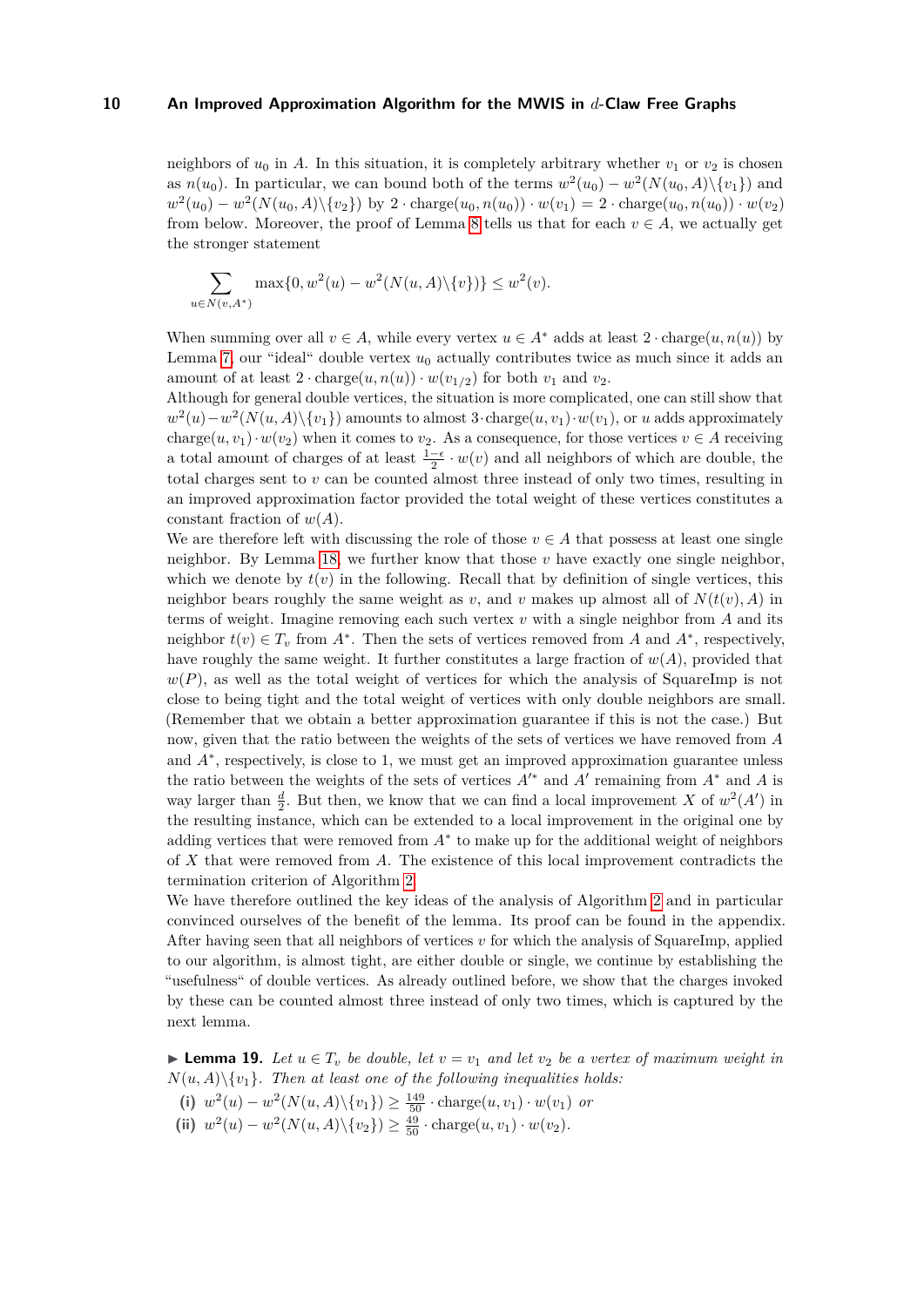When motivating Lemma [18,](#page-8-0) we proposed to add charges invoked by vertices in *A*<sup>∗</sup> to a certain extent for vertices in *A*. This rather vague idea is clarified by the next definition as well as the two propositions and the lemma it is followed by.

While Proposition [21](#page-10-0) bounds the total amount the neighborhood of each  $v \in A$  can contribute to *v* in a locally optimal solution, Proposition [22](#page-10-1) and Lemma [23](#page-10-2) give lower bounds on the fraction of the invoked charges non-double and double vertices contribute in total.

▶ **Definition 20** (contribution)**.** *Define a contribution map* contr :  $A^* \times A \to \mathbb{R}_{\geq 0}$  *by setting* 

$$
contr(u, v) := \begin{cases} \max\left\{0, \frac{w^2(u) - w^2(N(u, A) \setminus \{v\})}{w(v)}\right\} , & \text{if } v \in N(u, A) \\ 0 , & \text{else} \end{cases}.
$$

- <span id="page-10-0"></span>▶ **Proposition 21.** *For each*  $v \in A$ *, we have*  $\sum_{u \in A^*} \text{contr}(u, v) \leq w(v)$ *.*
- <span id="page-10-1"></span>▶ **Proposition 22.** *For each*  $u \in A^*$ *, we have*

$$
\sum_{v \in A} \operatorname{contr}(u, v) \ge \operatorname{contr}(u, n(u)) \ge 2 \cdot \operatorname{charge}(u, n(u)).
$$

- <span id="page-10-2"></span>▶ **Lemma 23.** *For each double vertex u, we have*  $\sum_{v \in A} \text{contr}(u, v) \ge \frac{149}{50} \cdot \text{charge}(u, n(u))$ *.*
- $\triangleright$  **Definition 24** (*C* and *D*). Let *C* denote the set of all  $v \in A$  for which
	- (i)  $\sum_{u \in T_v} \text{charge}(u, v) > \frac{1-\epsilon}{2} \cdot w(v)$  and
	- **(ii)** *all vertices in T<sup>v</sup> are double.*

Let further  $D := \bigcup_{v \in C} T_v$ .

Note that all vertices in *D* are double by definition. The following proposition tells us that the total charges invoked by vertices in *D* constitute a considerable fraction of the weight of *C*.

<span id="page-10-3"></span>▶ **Proposition 25.**  $\sum_{u \in D} \text{charge}(u, n(u)) \geq \frac{1-\epsilon}{2} \cdot w(C)$ .

As we have seen that double vertices contribute a factor of at least  $\frac{149}{50}$  times the charges they send, we can finally conclude that we obtain an improved approximation factor unless the weight of *C* is extremely small compared to  $w(A)$ , which is the statement of the next lemma.

<span id="page-10-4"></span>► **Lemma 26.** *If*  $w(C) \ge \frac{25}{12} \cdot \epsilon \delta \cdot w(A)$ *, then*  $w(A^*) \le \frac{d - \epsilon \delta}{2} \cdot w(A)$ *.* 

By the previous lemma, we know that we can assume  $w(C) < \frac{25}{12} \cdot \epsilon \delta \cdot w(A)$  in the following. As outlined before, we continue by proving that we get the desired approximation guarantee if the set of vertices for which the analysis of SquareImp is not almost tight constitutes at least a  $\delta$  fraction of the weight of  $A$ . Let therefore

$$
\bar{B} := \left\{ v \in A : \sum_{u \in T_v} \text{charge}(u, v) > \frac{1 - \epsilon}{2} \cdot w(v) \right\}
$$

<span id="page-10-5"></span>denote the set of vertices for which the analysis of SquareImp is close to being tight.

▶ **Lemma 27.** *If*  $w(\bar{B}) \leq (1 - \delta) \cdot w(A)$ , then  $\frac{d - \epsilon \delta}{2} \cdot w(A) \geq w(A^*)$ .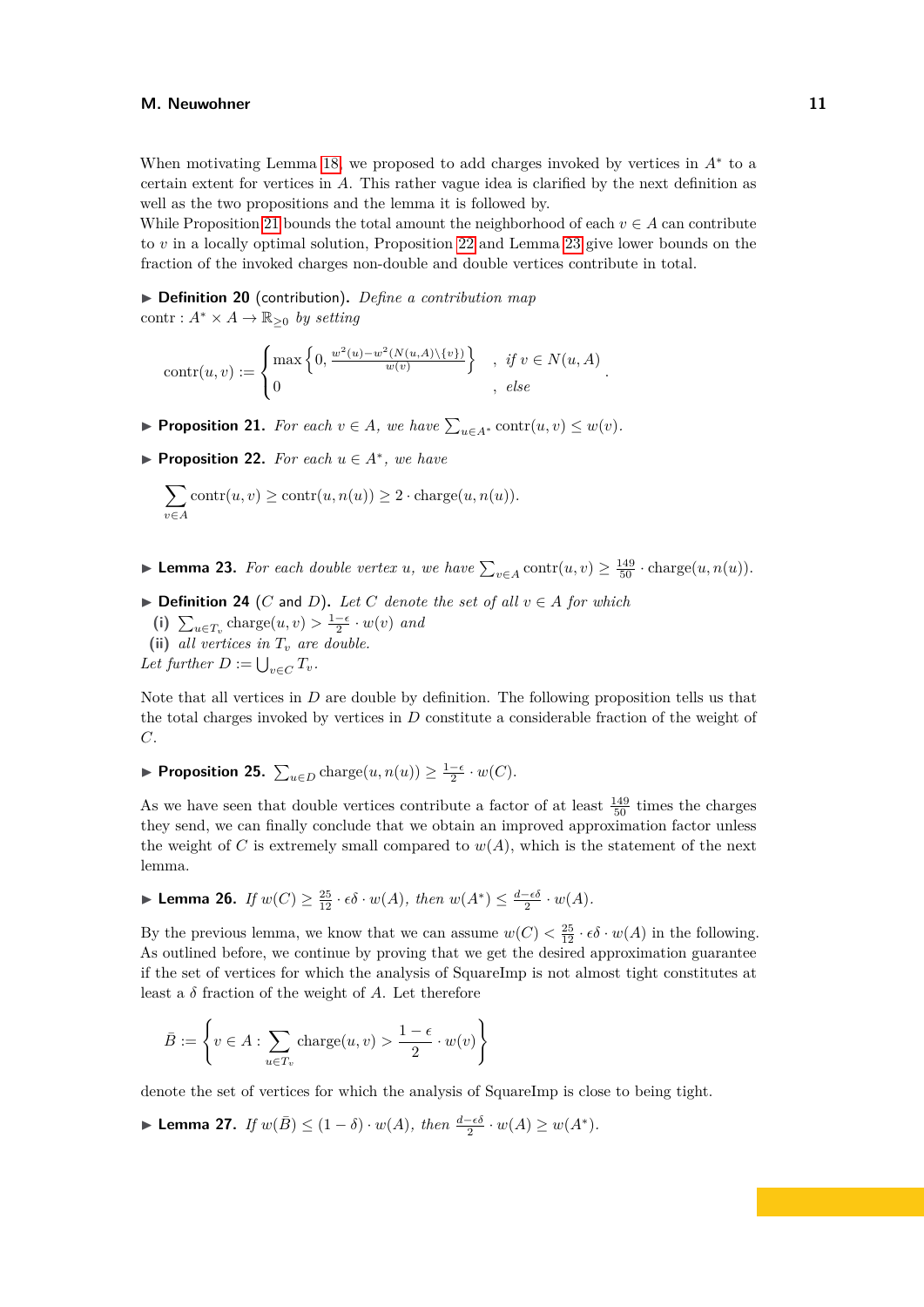If we have  $w(\bar{B}) \leq (1 - \delta) \cdot w(A)$ , we achieve the claimed approximation factor of  $\frac{d-\epsilon\delta}{2}$ , so assume  $w(\bar{B}) > (1 - \delta) \cdot w(A)$  in the following. Let further  $B := \bar{B} \backslash C$ . Then we have  $w(B) = w(\bar{B}) - w(C) > (1 - \delta - \frac{25}{12} \cdot \epsilon \delta) \cdot w(A)$ . By Lemma [18,](#page-8-0) each vertex  $v \in B$  has a unique neighbor in  $T_v$  which is single. Call this neighbor  $t(v)$  and let  $B^* := \{t(v), v \in B\}$ . We proceed by proving two lemmata that will later help us to transform local improvements in the instance arising by deleting the vertices in  $B$ ,  $B^*$  and  $P$  into local improvements in the original one. Lemma [28](#page-11-0) thereby tells us that for each  $v \in B$ , the total weight of the neighbors of  $t(v)$  in *A* other than *v* is extremely small, while Lemma [29](#page-11-1) establishes a relation between the squared weights of  $v$  and  $t(v)$ .

<span id="page-11-0"></span>▶ **Lemma 28.** *For*  $v \in B$ *, we have*  $w(N(t(v), A) \setminus \{v\}) \leq \sqrt{\epsilon} \cdot w(v)$ *.* 

<span id="page-11-1"></span>▶ **Lemma 29.** *For*  $v \in B$ *, we have*  $w(v)^2 \le w(t(v))^2 + (4\sqrt{\epsilon} + 4\epsilon) \cdot w^2(v)$ *.* 

Consider the sets  $A' := A \setminus B$  and  $A'^* := A^* \setminus (B^* \cup P)$  that arise from deleting all vertices in *B* and  $B^* \cup P$ . As outlined before, we would like to apply the analysis of SquareImp to bound the weight of *A*′∗ in terms of the weight of *A*′ . However, in order to employ the definition of charges, we have to make sure that *A*′ constitutes a maximal independent set in  $G[A' \cup A'^*]$ . Showing this property is the purpose of the following lemma.

<span id="page-11-2"></span>▶ **Lemma 30.** *If there exists a vertex*  $u \in A'^*$  *such that*  $N(u, A') = ∅$ *, then there exist a local improvement of*  $w^2(A)$  *in the original instance.* 

Due to the termination criterion of our algorithm, we know that there is no local improvement in the original instance, so the previous lemma tells us that every vertex in *A*′∗ must possess a neighbor in *A*′ (considering vertices as adjacent to themselves), showing that *A*′ is a maximal independent set in  $G[A' \cup A'^*]$ . We can hence apply the same strategy as in the analysis of SquareImp to bound the weight of  $A^{\prime\ast}$  by the weight of  $A^{\prime}$ , letting each vertex send charges to its heaviest neighbor in *A*′ , which must exist by the previous arguments. More precisely, we apply the definition of charges, Definition [4,](#page-4-1) to the sub-instance induced by  $A' \cup A'^*$ , in which  $A'^*$  is independent and  $A'$  is a maximal independent set. Call the resulting charge map charge′ and recall that it is constructed as follows:

For each  $u \in A^{**}$ , we pick a heaviest neighbor  $v \in N(u, A')$  and call it  $n'(u)$ . Then, for  $u \in A'^*$  and  $v \in A'$ , we define

charge'(u, v) :=   
\n
$$
\begin{cases}\nw(u) - \frac{w(N(u, A'))}{2} & \text{if } v = n'(u) \\
0 & \text{otherwise}\n\end{cases}
$$

For  $v \in A'$ , let  $T'_v := \{u \in A'^* : \text{charge}'(u, v) > 0\}$  denote the set of vertices in  $A'^*$  that now send positive charges to *v*.

We show that we obtain the desired approximation ratio, provided

$$
\sum_{u \in T'_v} \text{charge}'(u, v) \le \frac{d+2}{4} \cdot w(v)
$$

holds for all  $v \in A'$ , and that we can find a local improvement of  $w^2(A)$  in the original instance if this is not the case, contradicting the fact that our algorithm did terminate.

<span id="page-11-3"></span>▶ **Lemma 31.** *If*  $\sum_{u \in T'_v} \text{charge}'(u, v) \leq \frac{d+2}{4} \cdot w(v)$  *holds for all*  $v \in A'$ *, then we have*  $w(A^*) \leq \frac{d-\epsilon\delta}{2} \cdot w(A)$ .

<span id="page-11-4"></span>We are left with proving the following lemma: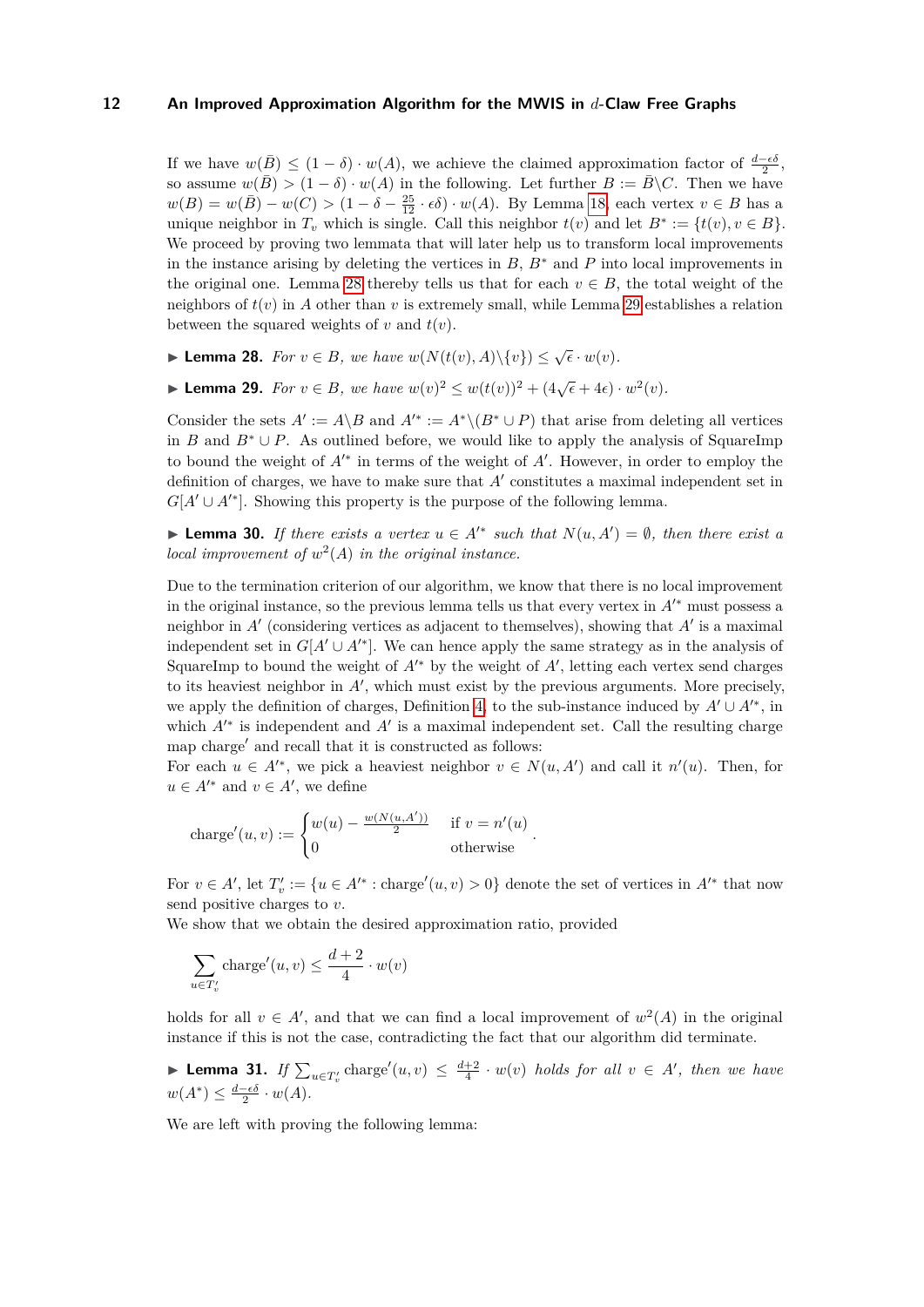▶ **Lemma 32.** *For all*  $v \in A'$ *, we have* 

$$
\sum_{u \in T'_v} \text{charge}'(u, v) \le \frac{d+2}{4} \cdot w(v).
$$

This concludes the proof that Algorithm [2](#page-6-0) achieves approximation factor of at most

$$
\frac{d - \epsilon \delta}{2} = \frac{d - \frac{1}{31850496}}{2} = \frac{d}{2} - \frac{1}{63700992}.
$$

By scaling and truncating the weight function, we obtain a polynomial time  $\frac{d}{2} - \frac{1}{63700992} + \epsilon'$ approximation algorithm for any  $\epsilon' > 0$ , whereby the running time depends polynomially on  $\frac{1}{\epsilon'}$ . In particular, setting  $\epsilon' := \frac{1}{63700992}$ , we get a polynomial time  $\frac{d}{2}$ -approximation algorithm. However, given the fact that the running time of (at least a straightforward implementation of) Algorithm [2](#page-6-0) is in  $\Omega(|V|^{(d-1)^2 + (d-1)})$ , this result remains of only theoretical interest for the time being.

# <span id="page-12-0"></span>**4 Further Remarks**

The proven result indicates that an approximation ratio of  $\frac{d}{2}$  is not the end of the story of local improvement algorithms for the Maximum Weight Independent Set Problem in *d*-claw free graphs. This observation is inevitably followed by the question of how far one can still get with this approach. Concerning algorithms that only consider local improvements of some fixed constant size (possibly dependent on *d*), the result of Hurkens and Schrijver [\[9\]](#page-13-1) implies a lower bound of  $\frac{d-1}{2}$  for  $d \geq 4$ . This raises the question of whether and how the gap between our result, providing an approximation guarantee of  $\frac{d}{2} - \frac{1}{63700992} + \epsilon'$  for any  $\epsilon' > 0$ , and the lower bound of  $\frac{d-1}{2}$  can be closed. Although the choice of our constants  $\epsilon$  and  $\delta$  still permits some room for optimization, as the rather rough estimates in the proof of the properties [\(1\)](#page-14-1) to [\(11\)](#page-15-1) indicate, the more critical ones among them still seem to be "tight enough" to limit hope for an improvement in an entirely different order of magnitude. Therefore, we also picked our constants in a way keeping the proof of  $(1)-(11)$  $(1)-(11)$  $(1)-(11)$  as short as possible. Some further ideas might be required to get substantially closer to an approximation factor of  $\frac{d-1}{2}$ . Whether or not the latter is possible could be regarded as a worthwhile subject for further research.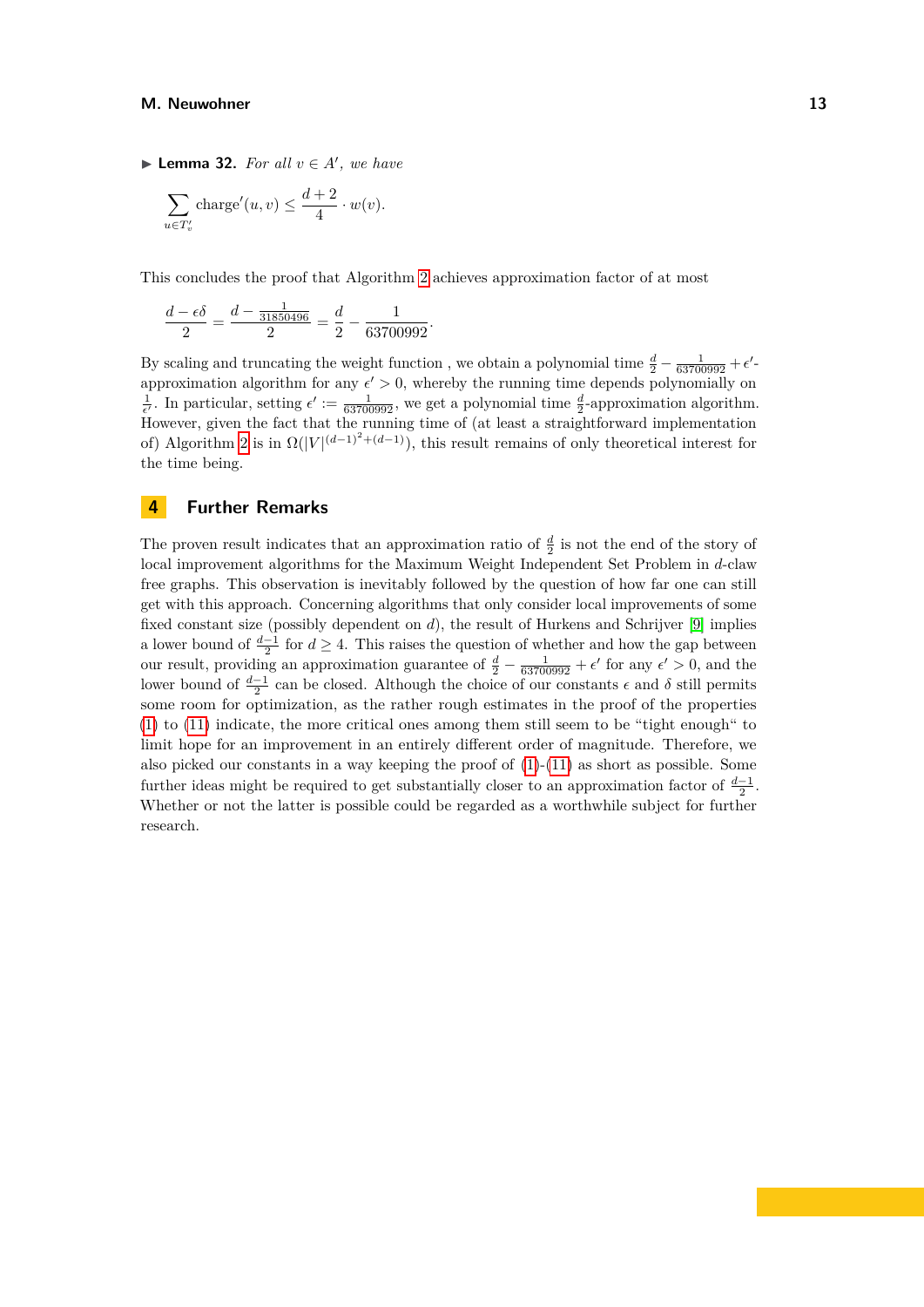## **References**

- <span id="page-13-11"></span>**1** Esther M. Arkin and Refael Hassin. On local search for weighted k-set packing. *Mathematics of Operations Research*, 23(3):640–648, 1998. [doi:10.1287/moor.23.3.640](https://doi.org/10.1287/moor.23.3.640).
- <span id="page-13-0"></span>**2** Piotr Berman. A d/2 Approximation for Maximum Weight Independent Set in d-Claw Free Graphs. In *Scandinavian Workshop on Algorithm Theory*, pages 214–219. Springer, 2000. [doi:10.1007/3-540-44985-X\\_19](https://doi.org/10.1007/3-540-44985-X_19).
- <span id="page-13-12"></span>**3** Barun Chandra and Magnús M. Halldórsson. Greedy Local Improvement and Weighted Set Packing Approximation. *Journal of Algorithms*, 39(2):223–240, 2001. [doi:10.1006/jagm.](https://doi.org/10.1006/jagm.2000.1155) [2000.1155](https://doi.org/10.1006/jagm.2000.1155).
- <span id="page-13-6"></span>**4** Marek Cygan. Improved Approximation for 3-Dimensional Matching via Bounded Pathwidth Local Search. In *54th Annual IEEE Symposium on Foundations of Computer Science, FOCS 2013, 26-29 October, 2013, Berkeley, CA, USA*, pages 509–518. IEEE Computer Society, 2013. [doi:10.1109/FOCS.2013.61](https://doi.org/10.1109/FOCS.2013.61).
- <span id="page-13-4"></span>**5** Marek Cygan, Fabrizio Grandoni, and Monaldo Mastrolilli. How to Sell Hyperedges: The Hypermatching Assignment Problem. In *Proceedings of the 2013 Annual ACM-SIAM Symposium on Discrete Algorithms*, pages 342–351. SIAM, 2013. [doi:10.1137/1.9781611973105.25](https://doi.org/10.1137/1.9781611973105.25).
- <span id="page-13-7"></span>**6** Martin Fürer and Huiwen Yu. Approximating the k-Set Packing Problem by Local Improvements. In *International Symposium on Combinatorial Optimization*, pages 408–420. Springer, 2014. [doi:10.1007/978-3-319-09174-7\\_35](https://doi.org/10.1007/978-3-319-09174-7_35).
- <span id="page-13-3"></span>**7** Magnús M. Halldórsson. Approximating Discrete Collections via Local Improvements. In *Proceedings of the Sixth Annual ACM-SIAM Symposium on Discrete Algorithms*, page 160–169, USA, 1995. Society for Industrial and Applied Mathematics. URL: [http://dl.acm.org/](http://dl.acm.org/citation.cfm?id=313651.313687) [citation.cfm?id=313651.313687](http://dl.acm.org/citation.cfm?id=313651.313687).
- <span id="page-13-2"></span>**8** Elad Hazan, Shmuel Safra, and Oded Schwartz. On the complexity of approximating k-Set Packing. *Computational Complexity*, 15:20–39, 2006. [doi:10.1007/s00037-006-0205-6](https://doi.org/10.1007/s00037-006-0205-6).
- <span id="page-13-1"></span>**9** Cor A. J. Hurkens and Alexander Schrijver. On the size of systems of sets every t of which have an SDR, with an application to the worst-case ratio of heuristics for packing problems. *SIAM Journal on Discrete Mathematics*, 2(1):68–72, 1989. [doi:10.1137/0402008](https://doi.org/10.1137/0402008).
- <span id="page-13-8"></span>**10** George J. Minty. On Maximal Independent Sets of Vertices in Claw-Free Graphs. *Journal of Combinatorial Theory, Series B*, 28(3):284–304, 1980. [doi:10.1016/0095-8956\(80\)90074-X](https://doi.org/10.1016/0095-8956(80)90074-X).
- <span id="page-13-10"></span>**11** Daishin Nakamura and Akihisa Tamura. A revision of Minty's algorithm for finding a maximum weight stable set of a claw-free graph. *Journal of the Operations Research Society of Japan*, 44(2):194–204, 2001. [doi:10.15807/jorsj.44.194](https://doi.org/10.15807/jorsj.44.194).
- <span id="page-13-9"></span>**12** Najiba Sbihi. Algorithme de recherche d'un stable de cardinalité maximum dans un graphe sans étoile. *Discrete Mathematics*, 29(1):53–76, 1980. [doi:10.1016/0012-365X\(90\)90287-R](https://doi.org/10.1016/0012-365X(90)90287-R).
- <span id="page-13-5"></span>**13** Maxim Sviridenko and Justin Ward. Large Neighborhood Local Search for the Maximum Set Packing Problem. In *International Colloquium on Automata, Languages, and Programming*, pages 792–803. Springer, 2013. [doi:10.1007/978-3-642-39206-1\\_67](https://doi.org/10.1007/978-3-642-39206-1_67).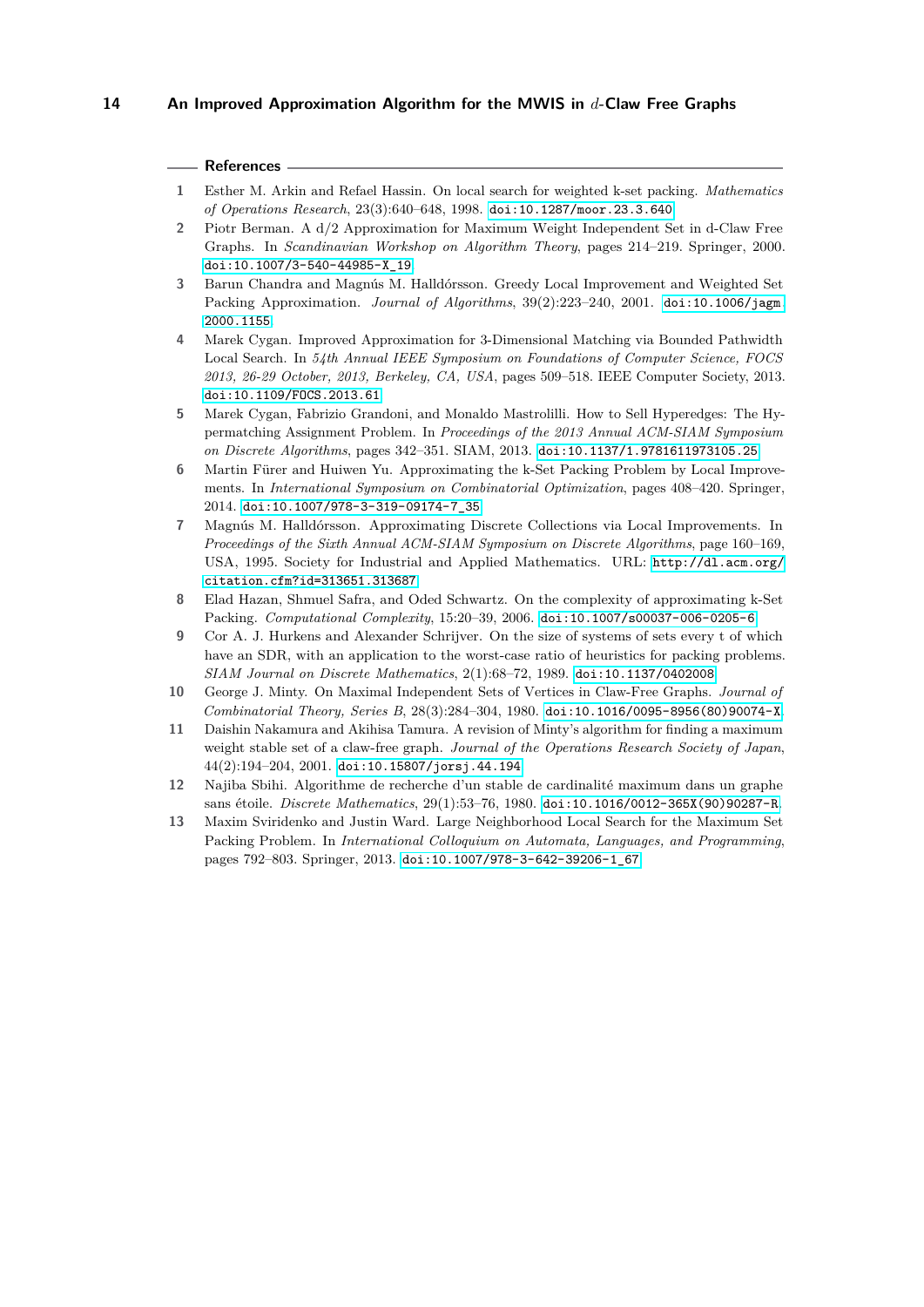# **A Proofs of Lemmata from the Analysis of SquareImp**

**Proof of Lemma [6.](#page-4-2)** As  $A^*$  is independent in *G*, each  $v \in V$  satisfies  $|N(v, A^*)| \leq d - 1$ , because either  $v \in A^*$  and  $N(v, A^*) = \{v\}$ , or  $v \notin A^*$  and  $N(v, A^*)$  constitutes the set of talons of a claw centered at  $v$ , provided it is non-empty.  $\triangleleft$ 

**Proof of Lemma [7.](#page-5-2)** charge $(u, v) > 0$  implies  $v = n(u) \in N(u, A)$  and, therefore,

$$
w^{2}(N(u, A)\setminus\{v\}) = \sum_{x \in N(u, A)\setminus\{v\}} w^{2}(x)
$$
  
\n
$$
\leq \sum_{x \in N(u, A)\setminus\{v\}} w(x) \cdot \max_{y \in N(u, A)} w(y)
$$
  
\n
$$
= w(N(u, A)\setminus\{v\}) \cdot w(v)
$$
  
\n
$$
= (w(N(u, A)) - w(v)) \cdot w(v).
$$

From this, we get

$$
2 \cdot \text{charge}(u, v) \cdot w(v) = (2 \cdot w(u) - w(N(u, A))) \cdot w(v)
$$
  
= 2 \cdot w(u) \cdot w(v) - w(N(u, A)) \cdot w(v)  

$$
\leq w^2(u) + w^2(v) - w(N(u, A)) \cdot w(v)
$$
  
= w<sup>2</sup>(u) - (w(N(u, A)) - w(v)) \cdot w(v)  

$$
\leq w^2(u) - w^2(N(u, A) \setminus \{v\})
$$

as claimed.  $\blacktriangleleft$ 

**Proof of Lemma [8.](#page-5-3)** Assume for a contradiction that

 $\sum$ *u*∈*A*∗:charge(*u,v*)*>*0 charge $(u, v) > \frac{w(v)}{2}$ 2

for some  $v \in A$ . Then  $v \notin A^*$  since

$$
\{u \in A^* : \text{charge}(u, v) > 0\} = \{v\} = N(v, A) = N(v, A^*)
$$

and

$$
\sum_{u \in A^* : \text{charge}(u,v) > 0} \text{charge}(u,v) = \text{charge}(v,v) = \frac{w(v)}{2}
$$

otherwise. Hence,  $T := \{u \in A^* : \text{charge}(u, v) > 0\}$  forms the set of talons of a claw centered at *v*. By Lemma [7,](#page-5-2) it satisfies

$$
w^{2}(T) = \sum_{u \in T} w^{2}(u) > \sum_{u \in T} w^{2}(N(u, A) \setminus \{v\}) + w^{2}(v) \ge w^{2}(N(T, A)),
$$

<span id="page-14-0"></span>**B Inequalities Satisfied by Our Choice of** *ϵ* **and** *δ*

contradicting the fact that no claw improves *w* 2  $(A).$ 

#### <span id="page-14-1"></span> $4-2\cdot\frac{6-9\sqrt{\epsilon}}{4-10\sqrt{\epsilon}}-9\sqrt{\epsilon}\geq\frac{49}{50}$ 50 (1)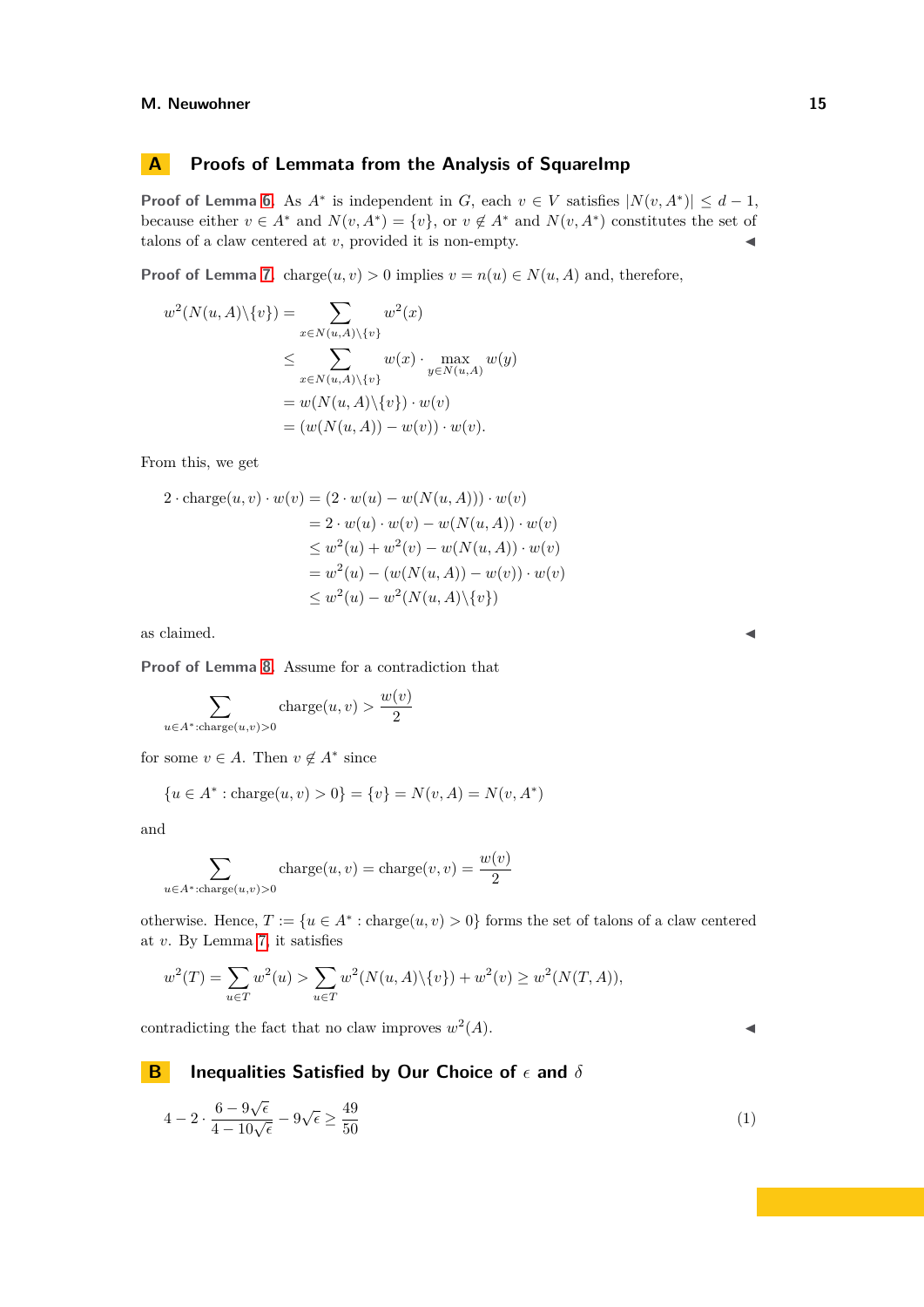<span id="page-15-2"></span>
$$
9 \cdot (4\sqrt{\epsilon} + 5\epsilon) < 1 \tag{2}
$$

<span id="page-15-3"></span>
$$
(1 + \sqrt{\epsilon}) \cdot \left(1 - \delta - \frac{25}{12} \cdot \epsilon \delta\right) + \frac{3d}{4} \cdot \left(\delta + \frac{25}{12} \cdot \epsilon \delta\right) + \epsilon \delta \le \frac{d - \epsilon \delta}{2} \tag{3}
$$

<span id="page-15-4"></span>
$$
36\sqrt{\epsilon} + 45\epsilon \le \frac{1}{32} \tag{4}
$$

<span id="page-15-0"></span>
$$
0 < \epsilon < \frac{16}{100} < \frac{1}{4} \tag{5}
$$

<span id="page-15-5"></span>
$$
1 - 3\sqrt{\epsilon} > \frac{1}{2} \tag{6}
$$

<span id="page-15-6"></span>
$$
1 + \sqrt{\epsilon} < \frac{3d}{4} \tag{7}
$$

<span id="page-15-7"></span>
$$
4 \cdot \left(1 - \frac{3}{2} \cdot \sqrt{\epsilon}\right) \cdot (1 - \sqrt{\epsilon}) \ge 3 > \frac{149}{50}
$$
\n
$$
(8)
$$

<span id="page-15-8"></span>
$$
\frac{49 \cdot (1 - \epsilon)}{100} \ge \frac{12}{25} \tag{9}
$$

<span id="page-15-9"></span>
$$
(2 - 10\sqrt{\epsilon}) \cdot \frac{6 - 9\sqrt{\epsilon}}{4 - 10\sqrt{\epsilon}} \ge \frac{149}{50}
$$
\n
$$
(10)
$$

<span id="page-15-1"></span>
$$
\min\{2 - 10\sqrt{\epsilon}, 6 - 9\sqrt{\epsilon}, 4 - 10\sqrt{\epsilon}\} = 2 - 10\sqrt{\epsilon} > 0
$$
\n(11)

**Proof.** [\(1\)](#page-14-1):

$$
4 - 2 \cdot \frac{6 - 9\sqrt{\epsilon}}{4 - 10\sqrt{\epsilon}} - 9\sqrt{\epsilon} \ge 4 - 2 \cdot \frac{6}{4 - \frac{10}{1000}} - \frac{9}{1000} = 4 - \frac{1200}{399} - \frac{9}{1000}
$$

$$
= \frac{1,596,000 - 1,200,000 - 3,591}{399,000} = \frac{392,409}{399,000}
$$

$$
> \frac{391,020}{399,000} = \frac{49}{50}
$$

[\(2\)](#page-15-2):

$$
9 \cdot (4\sqrt{\epsilon} + 5\epsilon) < 9 \cdot \left(\frac{4}{1000} + \frac{5}{1000000}\right) < 1.
$$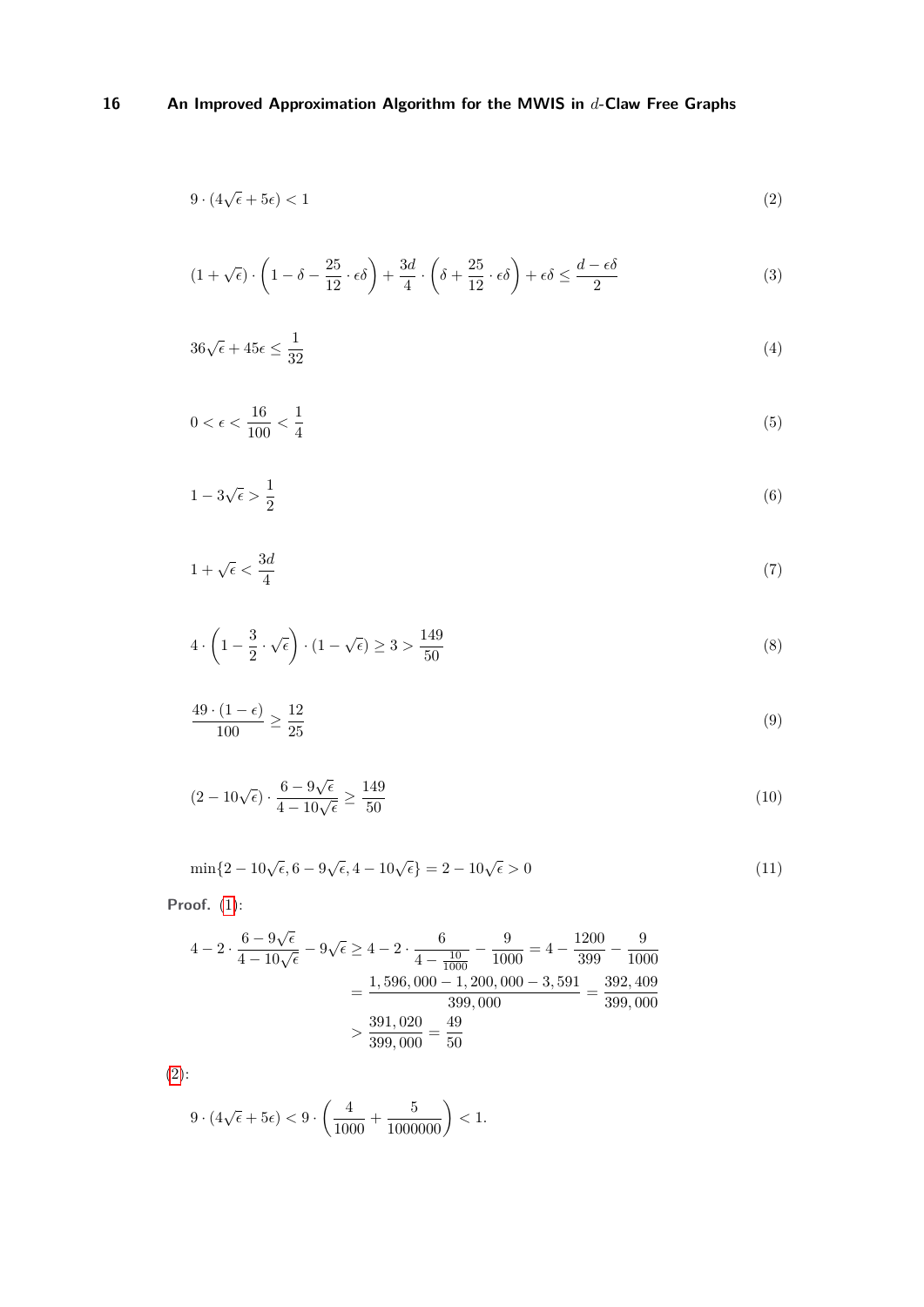[\(3\)](#page-15-3):

$$
(1 + \sqrt{\epsilon}) \cdot \left(1 - \delta - \frac{25}{12} \cdot \epsilon \delta\right) + \frac{3d}{4} \cdot \left(\delta + \frac{25}{12} \cdot \epsilon \delta\right) + \epsilon \delta \leq \frac{d - \epsilon \delta}{2}
$$
  
\n
$$
\Leftrightarrow (1 + \sqrt{\epsilon}) \cdot (1 - \delta) + \left(\frac{3\delta}{4} + \frac{3}{4} \cdot \frac{25\epsilon \delta}{12}\right) \cdot d \leq \frac{d - \epsilon \delta}{2}
$$
  
\n
$$
+ \epsilon \delta \cdot \left(1 - \frac{25}{12} \cdot (1 + \sqrt{\epsilon})\right)
$$
  
\n
$$
\Leftrightarrow (1 + \sqrt{\epsilon}) \cdot (1 - \delta) + \left(\frac{3\delta}{4} + \frac{25\epsilon \delta}{16}\right) \cdot d + \epsilon \delta \leq \frac{d - \epsilon \delta}{2}
$$
  
\n
$$
\Leftrightarrow (1 + \sqrt{\epsilon}) \cdot (1 - \delta) + \left(\frac{3\delta}{4} + \frac{25\epsilon \delta}{16}\right) \cdot d + \frac{3}{2} \cdot \epsilon \delta \leq \frac{d}{2}
$$
  
\n
$$
\Leftrightarrow (1 + \sqrt{\epsilon}) \cdot \frac{5}{6} + \left(\frac{1}{8} + \frac{25\epsilon}{96}\right) \cdot d + \frac{\epsilon}{4}
$$
  
\n
$$
\Leftrightarrow (1 + \sqrt{\epsilon}) \cdot \frac{5}{6} + \frac{12 + 25\epsilon}{96} \cdot d + \frac{\epsilon}{4}
$$
  
\n
$$
\Leftrightarrow (1 + \sqrt{\epsilon}) \cdot \frac{5}{6} + \frac{\epsilon}{4}
$$
  
\n
$$
\Leftrightarrow (1 + \sqrt{\epsilon}) \cdot \frac{5}{6} + \frac{\epsilon}{4}
$$
  
\n
$$
\Leftrightarrow \frac{36 - 25\epsilon}{96} \cdot d
$$

As  $d\geq 3$  and  $\epsilon<1,$  the latter is implied by

$$
(1 + \sqrt{\epsilon}) \cdot \frac{5}{6} + \frac{\epsilon}{4} \leq \frac{108 - 75\epsilon}{96}
$$
  
\n
$$
\Leftrightarrow (1 + \sqrt{\epsilon}) \cdot 80 + 24\epsilon \leq 108 - 75\epsilon
$$
  
\n
$$
\Leftrightarrow 80\sqrt{\epsilon} + 99\epsilon \leq 28 \qquad |\epsilon < \frac{1}{1000000}
$$
  
\n
$$
\Leftrightarrow \frac{80}{1000} + \frac{99}{1000000} \leq 28.
$$

$$
(4):
$$

$$
36\sqrt{\epsilon} + 45\epsilon = \frac{36}{2304} + \frac{45}{5308416} = \frac{1}{64} + \frac{5}{589824} < \frac{1}{32}
$$

[\(5\)](#page-15-0): clear [\(6\)](#page-15-5):

 $1 - 3\sqrt{\epsilon} > 1 - \frac{3}{100}$ 

$$
1 - 3\sqrt{\epsilon} > 1 - \frac{3}{1000} > \frac{1}{2}
$$

[\(7\)](#page-15-6):

$$
1 + \sqrt{\epsilon} < 1 + \frac{1}{\sqrt{1000000}} = 1 + \frac{1}{1000} < \frac{9}{4} \le \frac{3d}{4}
$$

2

[\(8\)](#page-15-7):

$$
4 \cdot \left(1 - \frac{3}{2} \cdot \sqrt{\epsilon}\right) \cdot (1 - \sqrt{\epsilon}) \ge 4 \cdot \left(1 - \frac{3}{2000}\right) \cdot \left(1 - \frac{1}{1000}\right)
$$
  
= 
$$
\frac{4 \cdot 1997 \cdot 999}{2,000,000} = \frac{1,995,003}{500,000} > 3 > \frac{149}{50}
$$

[\(9\)](#page-15-8):

$$
\frac{49 \cdot (1 - \epsilon)}{100} = \frac{49 \cdot (1 - \frac{1}{5308416})}{100} > \frac{49 \cdot (1 - \frac{1}{49})}{100} = \frac{48}{100} = \frac{12}{25}
$$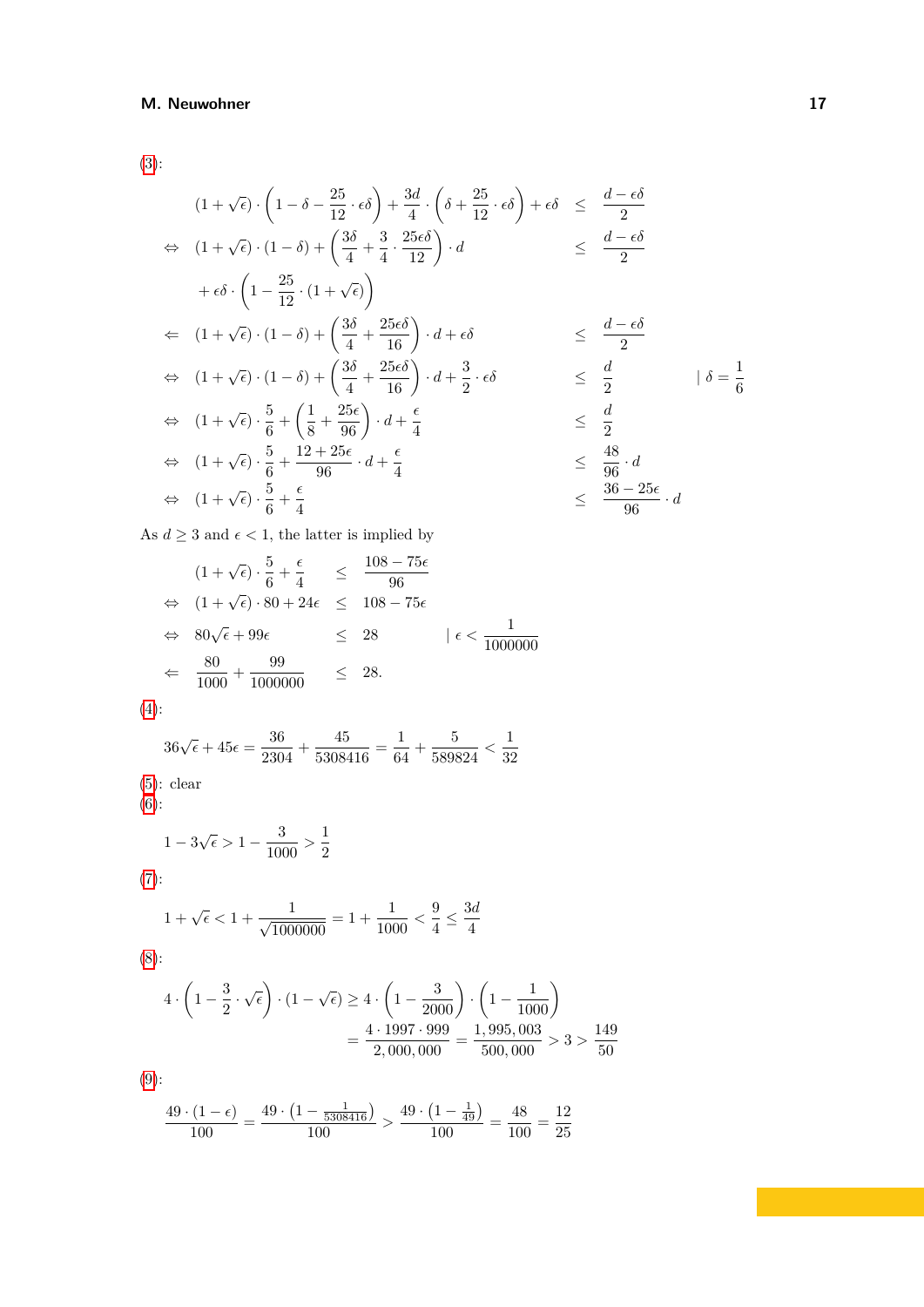$$
(10)
$$
:

$$
(2 - 10\sqrt{\epsilon}) \cdot \frac{6 - 9\sqrt{\epsilon}}{4 - 10\sqrt{\epsilon}} > \left(2 - \frac{10}{1000}\right) \cdot \frac{6 - \frac{10}{1000}}{4} = \frac{199 \cdot 599}{40,000} = \frac{119,201}{40,000}
$$

$$
> \frac{119,200}{40,000} = \frac{149}{50}
$$

[\(11\)](#page-15-1): Follows directly from  $\sqrt{\epsilon} < \frac{1}{100}$  $\frac{1}{1000}$ .

# **C Propositions and Proofs Omitted in the Main Part**

The following proposition is helpful to bound the sizes of candidate local improvements we consider during the analysis.

<span id="page-17-0"></span>▶ **Proposition 33.** For any  $v \in A$ , we have  $|N(v, A^*)| \leq d - 1$  and for any  $u \in A^*$ ,  $|N(u, A)| \leq d - 1.$ 

**Proof.** For  $v \in A$ , if further  $v \in A^*$ , then  $N(v, A^*) = \{v\}$ , because  $A^*$  is independent, and therefore  $|N(v, A^*)| = 1 < 2 \le d - 1$  since  $d \ge 3$ . If  $N(v, A^*)$  is empty, we are also done, so assume  $v \notin A^*$  and  $N(v, A^*) \neq \emptyset$ . Then by independence of  $A^*$ ,  $N(v, A^*)$  forms the set of talons of a claw in *G* centered at *v*. Consequently, *d*-claw freeness of *G* implies the desired size bound. The second statement can be obtained analogously.

**Proof of Lemma [14.](#page-7-0)** As for any claw in *G*, its set of talons possesses a size that is not larger than max $\{1, d-1\} = d-1 \leq (d-1)^2 + (d-1)$  and is therefore considered as a possible improvement during our algorithm, Theorem [9](#page-5-4) implies that

$$
\sum_{u \in A^*} \frac{w(N(u, A))}{2} + \sum_{u \in A^* : \text{charge}(u, n(u)) > 0} \text{charge}(u, n(u)) \le \frac{d}{2} \cdot w(A).
$$

By definition of charges, we have charge $(u, n(u)) = w(u) - \frac{w(N(u, A))}{2}$  $\frac{(u,A))}{2}$ , so

*w*(*N*(*u, A*))

$$
\frac{d}{2} \cdot w(A) \ge \sum_{u \in A^*} \frac{w(N(u, A))}{2} + \sum_{u \in A^* : \text{charge}(u, n(u)) > 0} \text{charge}(u, n(u))
$$
\n
$$
= \sum_{u \in A^*} \frac{w(N(u, A))}{2} + \max \left\{ w(u) - \frac{w(N(u, A))}{2}, 0 \right\}
$$
\n
$$
= \sum_{u \in A^*} \max \left\{ w(u), \frac{w(N(u, A))}{2} \right\}
$$
\n
$$
\ge \sum_{u \in P} \frac{3}{2} \cdot w(u) + \sum_{u \in A^* \setminus P} w(u)
$$
\n
$$
= w(A^*) + \frac{w(P)}{2}.
$$

Therefore,  $w(P) \ge \gamma \cdot w(A)$  implies  $w(A^*) \le \frac{d-\gamma}{2} \cdot w(A)$  as claimed.

<span id="page-17-1"></span>**Proof of Lemma [18.](#page-8-0)** If  $\sum_{u \in T_v} \text{charge}(u, v) \leq \frac{1-\epsilon}{2} \cdot w(v)$ , we are done, so assume the contrary, i.e.

$$
\sum_{u \in T_v} \text{charge}(u, v) > \frac{1 - \epsilon}{2} \cdot w(v). \tag{12}
$$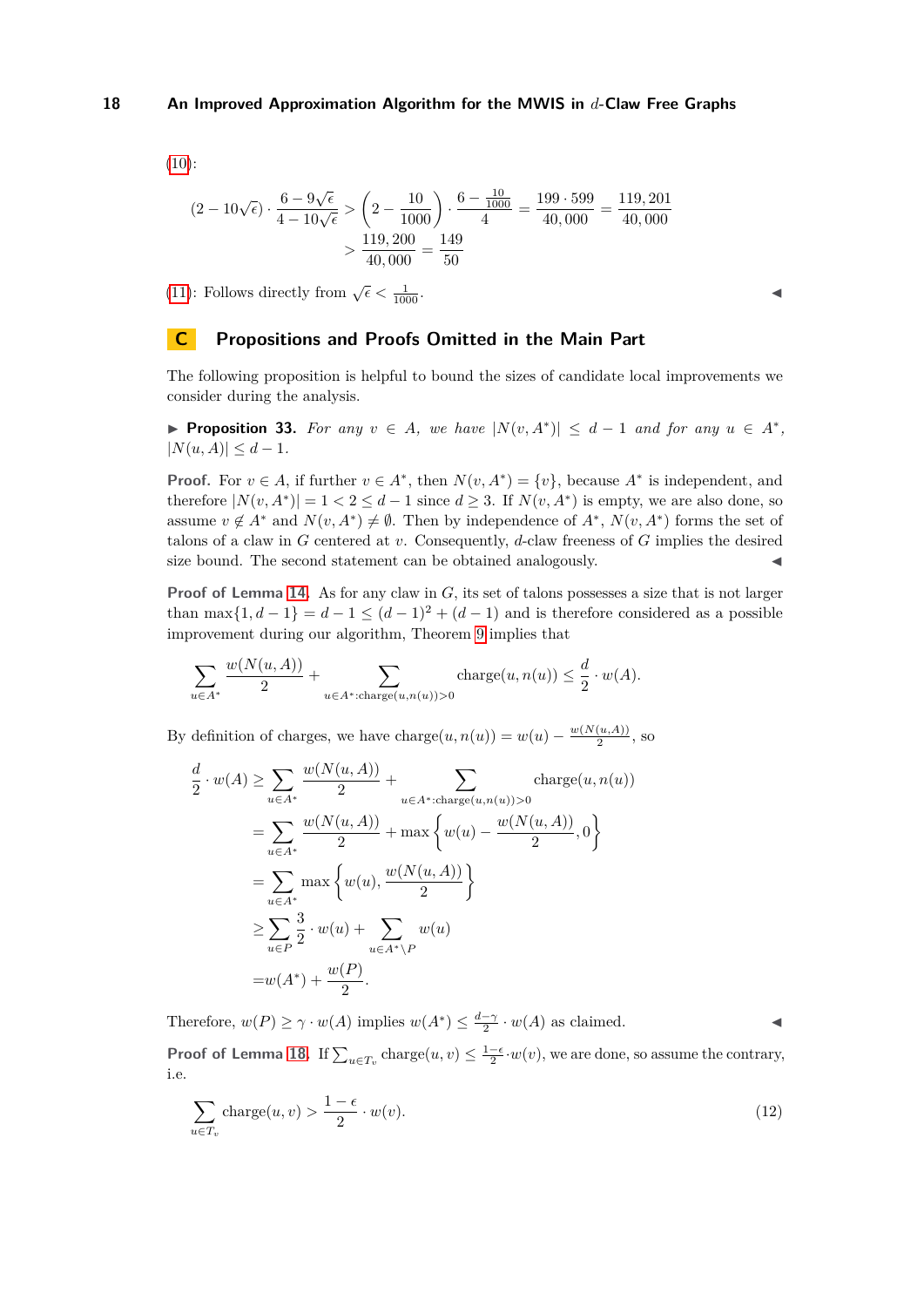We have  $|T_v| \subseteq N(v, A^*)$  by definition, so  $|T_v| \leq d-1$  by Proposition [33.](#page-17-0) As Algorithm [2](#page-6-0) has terminated,  $T_v$  does not yield a local improvement of  $w^2$  and we know that

$$
\sum_{u \in T_v} w^2(u) = w^2(T_v) \le w^2(N(T_v, A)) \le w^2(v) + \sum_{u \in T_v} w^2(N(u, A) \setminus \{v\}),
$$

and the outer inequality is equivalent to

<span id="page-18-0"></span>
$$
\sum_{u \in T_v} w^2(u) - w^2(N(u, A) \setminus \{v\}) \le w^2(v). \tag{13}
$$

By Lemma [7,](#page-5-2) we know that if charge $(u, v) > 0$  (which is the case for all  $u \in T_v$  by definition), we have

<span id="page-18-4"></span><span id="page-18-1"></span>
$$
w^{2}(u) - w^{2}(N(u, A)\setminus\{v\}) \ge 2 \cdot \text{charge}(u, v) \cdot w(v). \tag{14}
$$

As  $w(v) > 0$ , for  $u \in T_v$ , let  $\epsilon_u \geq 0$  such that

$$
w^{2}(u) - w^{2}(N(u, A)\setminus\{v\}) = 2 \cdot \text{charge}(u, v) \cdot w(v) + \epsilon_{u} \cdot w^{2}(v). \tag{15}
$$

Then [\(12\)](#page-17-1) and [\(13\)](#page-18-0) imply

$$
w^{2}(v) \geq \sum_{u \in T_{v}} w^{2}(u) - w^{2}(N(u, A) \setminus \{v\})
$$
  
\n
$$
= \sum_{u \in T_{v}} 2 \cdot \text{charge}(u, v) \cdot w(v) + \epsilon_{u} \cdot w(v)^{2}
$$
  
\n
$$
> 2 \cdot \frac{1 - \epsilon}{2} \cdot w^{2}(v) + \sum_{u \in T_{v}} \epsilon_{u} \cdot w^{2}(v)
$$
  
\n
$$
= w^{2}(v) \cdot \left(1 - \epsilon + \sum_{u \in T_{v}} \epsilon_{u}\right),
$$
  
\n
$$
w(v) > 0 \text{ yields}
$$

and  $w(v) > 0$  yields

<span id="page-18-3"></span>
$$
\sum_{u \in T_v} \epsilon_u \le \epsilon. \tag{16}
$$

We now show that for each  $u \in T_v$ , one of the conditions listed in the lemma applies: Pick  $u \in T_v$ . By definition of charges, we know that  $v = n(u)$  is a neighbor of *u* in *A* of maximum weight, implying

$$
w^{2}(N(u, A)\setminus\{v\}) = \sum_{x \in N(u, A)\setminus\{v\}} w^{2}(x)
$$
  
\n
$$
\leq \sum_{x \in N(u, A)\setminus\{v\}} w(x) \cdot \max\{0, \max_{y \in N(u, A)\setminus\{v\}} w(y)\}
$$
  
\n
$$
= (w(N(u, A)) - w(v)) \cdot \max\{0, \max_{y \in N(u, A)\setminus\{v\}} w(y)\},
$$
\n(17)

whereby max  $\emptyset := -\infty$ . By [\(15\)](#page-18-1), we therefore obtain

<span id="page-18-2"></span>
$$
w^{2}(u) - w^{2}(N(u, A)\setminus\{v\}) = 2 \cdot \text{charge}(u, v) \cdot w(v) + \epsilon_{u} \cdot w^{2}(v)
$$
  
\n
$$
\Leftrightarrow w^{2}(u) - w^{2}(N(u, A)\setminus\{v\}) = (2 \cdot w(u) - w(N(u, A))) \cdot w(v)
$$
  
\n
$$
\Leftrightarrow w^{2}(u) + w^{2}(v) - w^{2}(N(u, A)\setminus\{v\}) = (2 \cdot w(u) + w(v) - w(N(u, A))) \cdot w(v)
$$
  
\n
$$
+ \epsilon_{u} \cdot w^{2}(v),
$$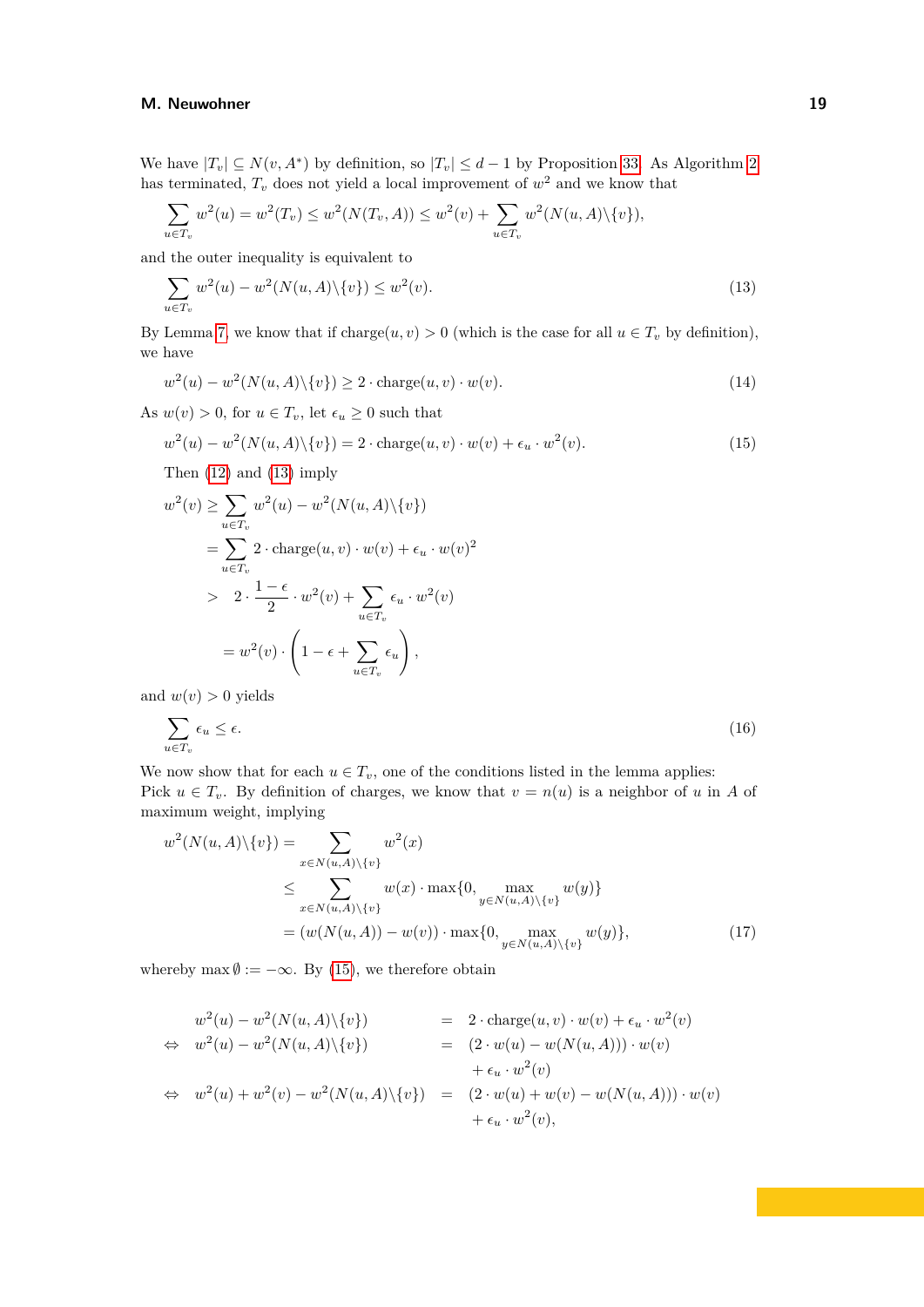which results in

$$
(w(u) - w(v))^{2} - w^{2}(N(u, A)\setminus\{v\}) + (w(N(u, A)) - w(v)) \cdot w(v) = \epsilon_{u} \cdot w^{2}(v).
$$

<span id="page-19-0"></span>Applying [\(17\)](#page-18-2) yields

$$
(w(u) - w(v))^2 + (w(N(u, A)) - w(v)) \cdot (w(v) - \max\{0, \max_{y \in N(u, A) \setminus \{v\}} w(y)\}) \le \epsilon_u \cdot w^2(v). \tag{18}
$$

As both summands in [\(18\)](#page-19-0) are nonnegative since real squares are nonnegative,  $v \in N(u, A)$ is of maximum weight and  $w > 0$ , [\(18\)](#page-19-0) in particular implies that both

<span id="page-19-2"></span><span id="page-19-1"></span>
$$
\epsilon_u \cdot w^2(v) \ge (w(u) - w(v))^2 \text{ and } \tag{19}
$$

$$
\epsilon_u \cdot w^2(v) \ge (w(N(u, A)) - w(v)) \cdot (w(v) - \max\{0, \max_{y \in N(u, A) \setminus \{v\}} w(y)\}).
$$
\n(20)

From [\(19\)](#page-19-1), we can infer that  $|w(u) - w(v)| \leq \sqrt{\epsilon_u} \cdot w(v)$ , which in turn implies that

$$
w(u) \le w(v) + |w(u) - w(v)| \le (1 + \sqrt{\epsilon_u}) \cdot w(v)
$$
 as well as  

$$
w(v) \le w(u) + |w(v) - w(u)| \le w(u) + \sqrt{\epsilon_u} \cdot w(v),
$$

which yields  $(1 - \sqrt{\epsilon_u}) \cdot w(v) \leq w(u)$ . As a consequence, by [\(16\)](#page-18-3), we obtain

<span id="page-19-4"></span>
$$
\frac{w(u)}{w(v)} \in [1 - \sqrt{\epsilon_u}, 1 + \sqrt{\epsilon_u}] \subseteq [1 - \sqrt{\epsilon}, 1 + \sqrt{\epsilon}].
$$
\n(21)

In addition to that, [\(20\)](#page-19-2) tells us that at least one of the two inequalities

$$
\sqrt{\epsilon_u} \cdot w(v) \ge w(v) - \max\{0, \max_{y \in N(u, A) \setminus \{v\}} w(y)\} \text{ or } (22)
$$

<span id="page-19-6"></span><span id="page-19-5"></span><span id="page-19-3"></span>
$$
\overline{\epsilon_u} \cdot w(v) \ge w(N(u, A)) - w(v) \tag{23}
$$

must hold. If [\(22\)](#page-19-3) applies, the fact that  $\epsilon_u \leq \epsilon < 1$  by [\(5\)](#page-15-0) and [\(16\)](#page-18-3), together with  $w(v) > 0$ , implies that  $N(u, A) \setminus \{v\} \neq \emptyset$ , so let  $v_2 \in N(u, A) \setminus \{v\}$  be of maximum weight. Then

$$
w(v) - w(v_2) \le \sqrt{\epsilon_u} \cdot w(v) \text{ and hence}
$$
  

$$
(1 - \sqrt{\epsilon}) \cdot w(v) \le (1 - \sqrt{\epsilon_u}) \cdot w(v) \le w(v_2) \le w(v)
$$
 (24)

by maximality of  $w(v)$  in  $N(u, A)$ . From this, we also get

$$
(2 - \sqrt{\epsilon}) \cdot w(v) \le w(v) + w(v_2) \le w(N(u, A)) < 2 \cdot w(u),
$$

whereby the last inequality follows from the fact that  $u$  sends positive charges to  $v$ . Hence, together with [\(21\)](#page-19-4) and [\(24\)](#page-19-5), all conditions for *u* being double are fulfilled. In case [\(23\)](#page-19-6) holds true, we get

$$
w(N(u, A)) \le (1 + \sqrt{\epsilon_u}) \cdot w(v) \le (1 + \sqrt{\epsilon}) \cdot w(v),
$$

leaving us with a vertex that is single by [\(21\)](#page-19-4).

In order to finally see that there can be at most one vertex  $u \in T_v$  which is single, observe that for a single vertex *u*, we have

charge
$$
(u, v) = w(u) - \frac{w(N(u, A))}{2} \ge (1 - \sqrt{\epsilon}) \cdot w(v) - \frac{1 + \sqrt{\epsilon}}{2} \cdot w(v)
$$
  
=  $\frac{1 - 3\sqrt{\epsilon}}{2} \cdot w(v).$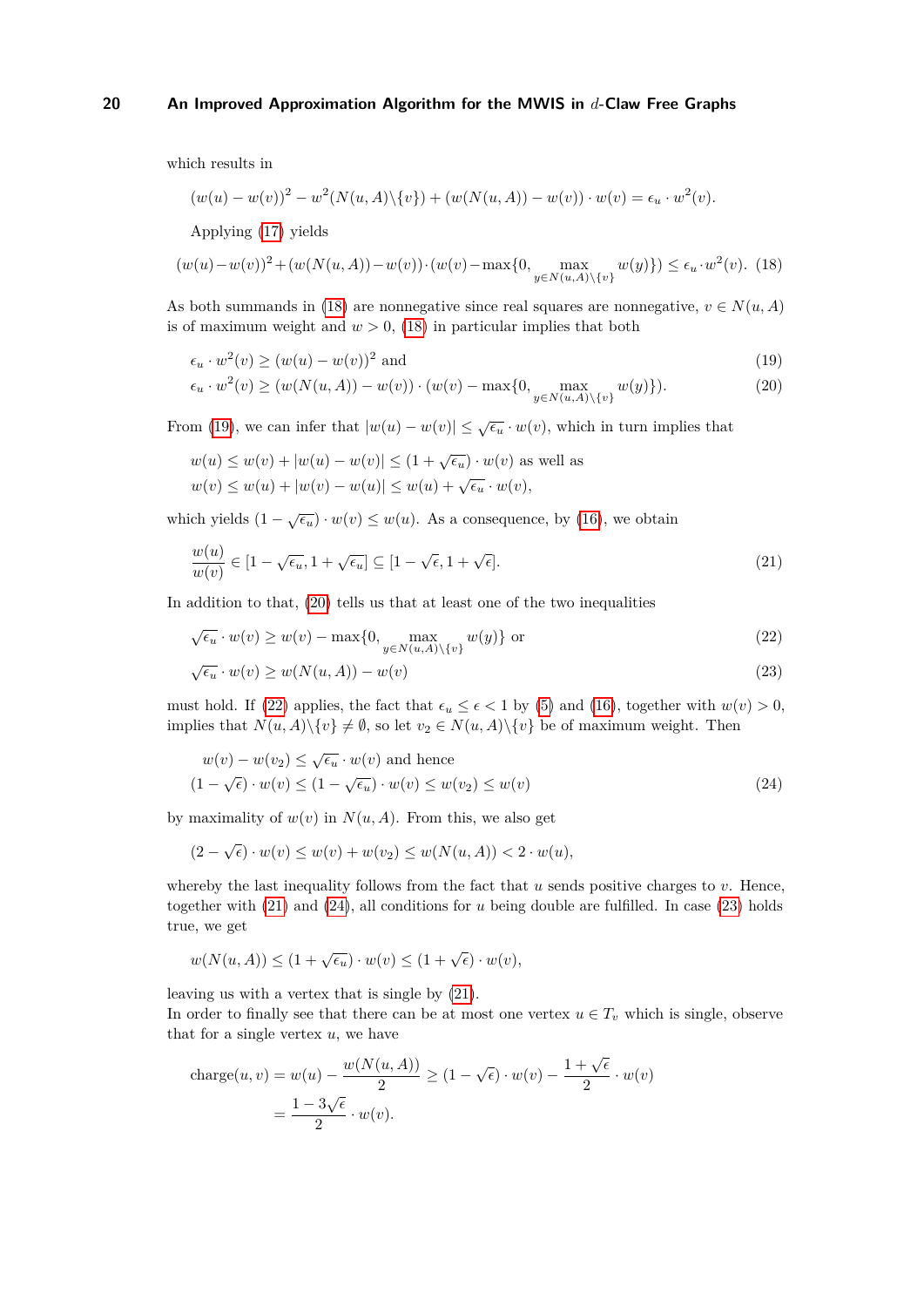Hence, the existence of at least two single vertices in  $T_v$  and [\(6\)](#page-15-5) would imply

$$
\sum_{u \in T_v} \text{charge}(u, v) \ge (1 - 3\sqrt{\epsilon}) \cdot w(v) > \frac{w(v)}{2}
$$

and [\(14\)](#page-18-4), combined with the fact that  $w(v) > 0$ , would yield

$$
\sum_{u \in T_v} w^2(u) - w^2(N(u, A) \setminus \{v\}) \ge \sum_{u \in T_v} 2 \cdot \text{charge}(u, v) \cdot w(v) > w^2(v),
$$

a contradiction to  $(13)$ .

**Proof of Lemma [19.](#page-9-0)** We distinguish two cases: **Case** 1:  $w(v_1) \geq w(u)$ . Then we have

$$
0 \le w(N(u, A)) - w(v_1) = 2 \cdot (w(u) - \text{charge}(u, v_1)) - w(v_1)
$$
  
=  $w(u) - 2 \cdot \text{charge}(u, v_1) + w(u) - w(v_1)$   
 $\le w(u) - 2 \cdot \text{charge}(u, v_1)$ 

and therefore

$$
w^{2}(u) - w^{2}(N(u, A)\setminus\{v_{1}\}) \ge w^{2}(u) - (w(N(u, A)) - w(v_{1}))^{2}
$$
  
\n
$$
\ge w^{2}(u) - (w(u) - 2 \cdot \text{charge}(u, v_{1}))^{2}
$$
  
\n
$$
= w^{2}(u) - w^{2}(u) + 4 \cdot w(u) \cdot \text{charge}(u, v_{1})
$$
  
\n
$$
- 4 \cdot \text{charge}(u, v_{1})^{2}
$$
  
\n
$$
= 4 \cdot \text{charge}(u, v_{1}) \cdot (w(u) - \text{charge}(u, v_{1})). \tag{25}
$$

Given that for a double vertex, we have

<span id="page-20-0"></span>charge
$$
(u, v_1)
$$
 =  $w(u) - \frac{w(N(u, A))}{2} \le w(u) - \frac{2 - \sqrt{\epsilon}}{2} \cdot w(v_1)$   
\n $\le w(u) - \frac{2 - \sqrt{\epsilon}}{2(1 + \sqrt{\epsilon})} \cdot w(u) \le w(u) - \frac{(2 - \sqrt{\epsilon}) \cdot (1 - \sqrt{\epsilon})}{2} \cdot w(u)$   
\n=  $w(u) \cdot \frac{2 - (2 - 3\sqrt{\epsilon} + \epsilon)}{2} \le \frac{3}{2} \cdot \sqrt{\epsilon} \cdot w(u)$ 

since  $\frac{1}{1+\sqrt{\epsilon}} = 1 - \frac{\sqrt{\epsilon}}{1+\sqrt{\epsilon}} \ge 1 - \sqrt{\epsilon}$ , [\(25\)](#page-20-0) implies

$$
w^{2}(u) - w^{2}(N(u, A)\setminus \{v_{1}\}) \ge 4 \cdot \left(1 - \frac{3}{2} \cdot \sqrt{\epsilon}\right) \cdot w(u) \cdot \text{charge}(u, v_{1}).
$$

Further knowing that  $w(u) \geq (1 - \sqrt{\epsilon}) \cdot w(v_1)$ , we finally obtain

$$
w^2(u) - w^2(N(u, A) \setminus \{v_1\}) \ge 4 \cdot \left(1 - \frac{3}{2} \cdot \sqrt{\epsilon}\right) \cdot (1 - \sqrt{\epsilon}) \cdot w(v_1) \cdot \text{charge}(u, v_1)
$$

$$
\ge \frac{149}{50} \cdot \text{charge}(u, v_1) \cdot w(v_1)
$$

by [\(8\)](#page-15-7) as claimed.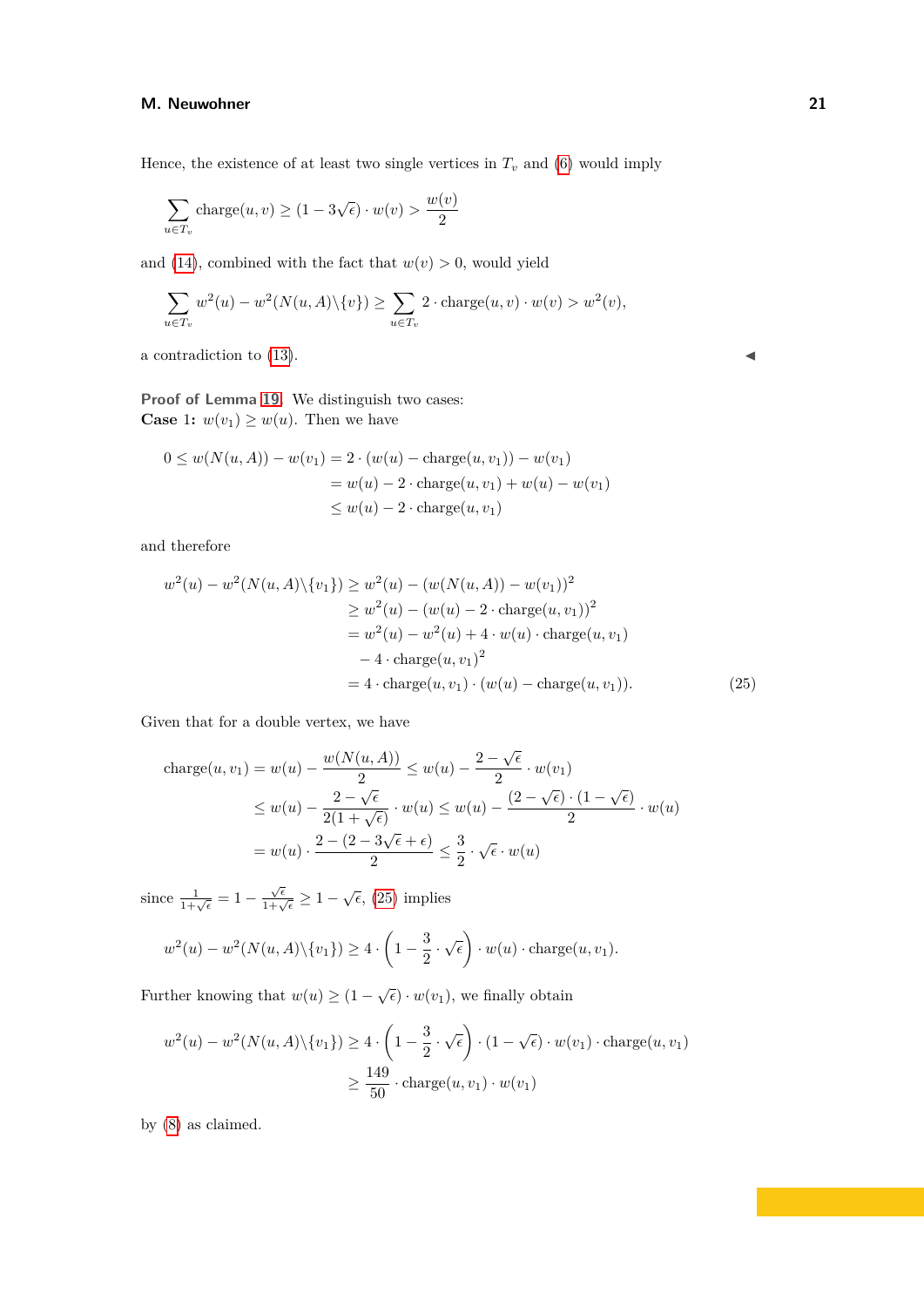**Case** 2:  $w(v_1) < w(u)$ . In this case, we get

$$
w^{2}(u) - w^{2}(N(u, A)\setminus\{v_{1}\}) = w^{2}(u) - w^{2}(v_{2}) - w^{2}(N(u, A)\setminus\{v_{1}, v_{2}\})
$$
  
\n
$$
= w^{2}(u) - (w(u) - (w(u) - w(v_{2})))^{2}
$$
  
\n
$$
- w^{2}(N(u, A)\setminus\{v_{1}, v_{2}\})
$$
  
\n
$$
= w^{2}(u) - w^{2}(u) + 2 \cdot w(u) \cdot (w(u) - w(v_{2}))
$$
  
\n
$$
- (w(u) - w(v_{2}))^{2} - w^{2}(N(u, A)\setminus\{v_{1}, v_{2}\})
$$
  
\n
$$
= 2 \cdot w(u) \cdot (w(u) - w(v_{2})) - (w(u) - w(v_{2}))^{2}
$$
  
\n
$$
- w^{2}(N(u, A)\setminus\{v_{1}, v_{2}\}).
$$
\n(26)

By definition of double vertices and our case assumption, we have

<span id="page-21-0"></span>
$$
w(u) > w(v_1) \ge w(v_2) \ge (1 - \sqrt{\epsilon}) \cdot w(v_1) \ge \frac{1 - \sqrt{\epsilon}}{1 + \sqrt{\epsilon}} \cdot w(u) \ge (1 - 2\sqrt{\epsilon}) \cdot w(u)
$$

and therefore  $0 < w(u) - w(v_2) \leq 2\sqrt{\epsilon} \cdot w(u)$  and

<span id="page-21-1"></span>
$$
(w(u) - w(v_2))^2 \le 2\sqrt{\epsilon} \cdot w(u) \cdot (w(u) - w(v_2)).
$$
\n(27)

In addition to that, we get

$$
w(N(u, A) \setminus \{v_1, v_2\}) = w(N(u, A)) - w(v_1) - w(v_2)
$$
  
< 
$$
< 2 \cdot w(u) - w(v_1) - w(v_2)
$$
  

$$
\leq 2 \cdot (w(u) - w(v_2)),
$$

leading to

$$
w^{2}(N(u, A)\setminus \{v_{1}, v_{2}\}) \leq (w(N(u, A)\setminus \{v_{1}, v_{2}\}))^{2}
$$
  
\n
$$
\leq 2 \cdot \left(w(u) - \frac{w(v_{1}) + w(v_{2})}{2}\right) \cdot 2 \cdot (w(u) - w(v_{2}))
$$
  
\n
$$
\leq 2 \cdot \left(w(u) - \frac{w(v_{1}) + w(v_{2})}{2}\right) \cdot 4\sqrt{\epsilon} \cdot w(u)
$$
  
\n
$$
= 8\sqrt{\epsilon} \cdot w(u) \cdot \left(w(u) - \frac{w(v_{1}) + w(v_{2})}{2}\right)
$$
  
\n
$$
\leq 8\sqrt{\epsilon} \cdot w(u) \cdot (w(u) - w(v_{1})). \tag{28}
$$

<span id="page-21-6"></span><span id="page-21-4"></span><span id="page-21-3"></span><span id="page-21-2"></span>
$$
\leq 8\sqrt{\epsilon} \cdot w(u) \cdot (w(u) - w(v_2)).\tag{29}
$$

Combining [\(26\)](#page-21-0) with  $w(v_1) < w(u)$ , [\(11\)](#page-15-1), [\(27\)](#page-21-1) and [\(29\)](#page-21-2) results in

$$
w^{2}(u) - w^{2}(N(u, A)\setminus\{v_{1}\}) \geq (2 - 10\sqrt{\epsilon}) \cdot w(u) \cdot (w(u) - w(v_{2}))
$$
  
 
$$
\geq (2 - 10\sqrt{\epsilon}) \cdot w(v_{1}) \cdot (w(u) - w(v_{2})). \tag{30}
$$

As double vertices send positive charges, we further have

$$
0 < \text{charge}(u, v_1) = w(u) - \frac{w(N(u, A))}{2} \le w(u) - \frac{w(v_1) + w(v_2)}{2}
$$
\n
$$
\le w(u) - w(v_2). \tag{31}
$$

Let therefore  $\alpha \geq 1$  such that

<span id="page-21-5"></span>
$$
w(u) - w(v_2) = \alpha \cdot \left( w(u) - \frac{w(v_1) + w(v_2)}{2} \right).
$$
 (32)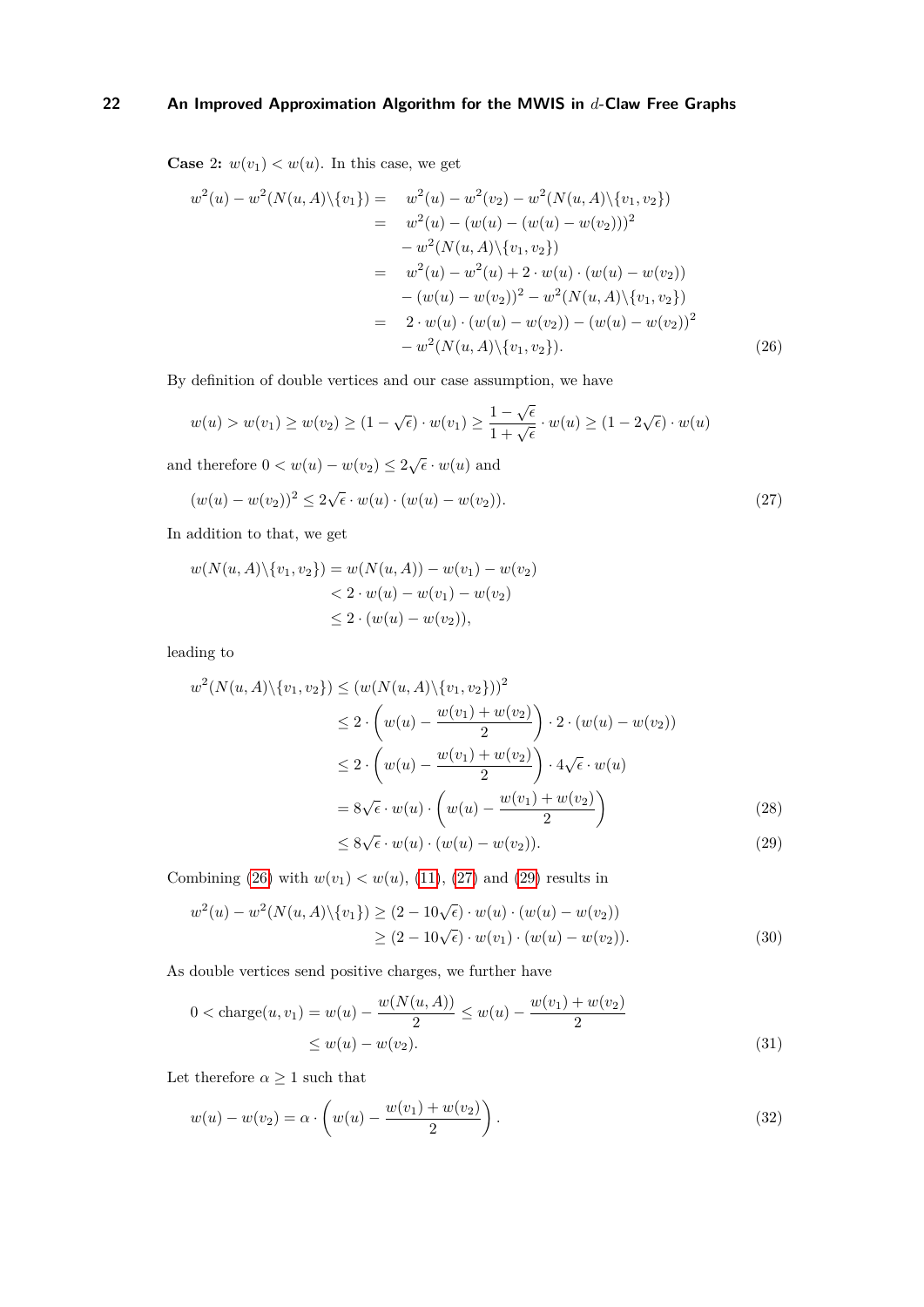Then

<span id="page-22-0"></span>
$$
w(u) - w(v_1) = 2 \cdot \left( w(u) - \frac{w(v_1) + w(v_2)}{2} \right) - (w(u) - w(v_2))
$$
  
=  $(2 - \alpha) \cdot \left( w(u) - \frac{w(v_1) + w(v_2)}{2} \right).$  (33)

Consequently, [\(30\)](#page-21-3), [\(31\)](#page-21-4) and [\(32\)](#page-21-5) yield

$$
w^{2}(u) - w^{2}(N(u, A)\setminus \{v_{1}\}) \geq (2 - 10\sqrt{\epsilon}) \cdot w(v_{1}) \cdot (w(u) - w(v_{2}))
$$
  
 
$$
\geq (2 - 10\sqrt{\epsilon}) \cdot \alpha \cdot w(v_{1}) \cdot \left(w(u) - \frac{w(v_{1}) + w(v_{2})}{2}\right)
$$
  
 
$$
\geq (2 - 10\sqrt{\epsilon}) \cdot \alpha \cdot w(v_{1}) \cdot \text{charge}(u, v_{1}).
$$

If  $\alpha \geq \frac{6-9\sqrt{\epsilon}}{4-10\sqrt{\epsilon}}$ , whereby numerator and denominator are positive by [\(11\)](#page-15-1), then we get  $(2-10\sqrt{\epsilon}) \cdot \alpha \ge \frac{149}{50}$  by [\(10\)](#page-15-9) and are therefore done. We can hence assume  $\alpha < \frac{6-9\sqrt{\epsilon}}{4-10\sqrt{\epsilon}}$  in the following. By similar calculations as before, we get

$$
w^{2}(u) - w^{2}(N(u, A)\setminus\{v_{2}\}) = w^{2}(u) - w^{2}(v_{1}) - w^{2}(N(u, A)\setminus\{v_{1}, v_{2}\})
$$
  
\n
$$
= w^{2}(u) - (w(u) - (w(u) - w(v_{1})))^{2}
$$
  
\n
$$
- w^{2}(N(u, A)\setminus\{v_{1}, v_{2}\})
$$
  
\n
$$
= w^{2}(u) - w^{2}(u) + 2 \cdot w(u) \cdot (w(u) - w(v_{1}))
$$
  
\n
$$
- (w(u) - w(v_{1}))^{2} - w^{2}(N(u, A)\setminus\{v_{1}, v_{2}\})
$$
  
\n
$$
= 2 \cdot w(u) \cdot (w(u) - w(v_{1})) - (w(u) - w(v_{1}))^{2}
$$
  
\n
$$
- w^{2}(N(u, A)\setminus\{v_{1}, v_{2}\}). \tag{34}
$$

By definition of double vertices and our case assumption, we have

<span id="page-22-2"></span>
$$
(1 - \sqrt{\epsilon}) \cdot w(u) \le \left(1 - \frac{\sqrt{\epsilon}}{1 + \sqrt{\epsilon}}\right) \cdot w(u) = \frac{w(u)}{1 + \sqrt{\epsilon}} \le w(v_1) < w(u),
$$

implying  $0 < w(u) - w(v_1) \leq \sqrt{\epsilon} \cdot w(u)$ , as well as  $w(v_2) \leq w(v_1) < w(u)$ , leading to  $0 < w(u) - w(v_1) \leq w(u) - \frac{w(v_1) + w(v_2)}{2}$ . We therefore get

<span id="page-22-1"></span>
$$
(w(u) - w(v_1))^2 \le \sqrt{\epsilon} \cdot w(u) \cdot \left(w(u) - \frac{w(v_1) + w(v_2)}{2}\right).
$$
 (35)

Together with  $(28)$ ,  $(33)$  and  $(35)$ ,  $(34)$  leads to

$$
w^{2}(u) - w^{2}(N(u, A)\setminus \{v_{2}\}) = 2 \cdot w(u) \cdot (w(u) - w(v_{1})) - (w(u) - w(v_{1}))^{2}
$$
  

$$
- w^{2}(N(u, A)\setminus \{v_{1}, v_{2}\})
$$
  

$$
\geq 2 \cdot w(u) \cdot (2 - \alpha) \cdot \left(w(u) - \frac{w(v_{1}) + w(v_{2})}{2}\right)
$$
  

$$
- \sqrt{\epsilon} \cdot w(u) \cdot \left(w(u) - \frac{w(v_{1}) + w(v_{2})}{2}\right)
$$
  

$$
- 8\sqrt{\epsilon} \cdot w(u) \cdot \left(w(u) - \frac{w(v_{1}) + w(v_{2})}{2}\right)
$$
  

$$
\geq (4 - 2\alpha - 9\sqrt{\epsilon}) \cdot w(u) \cdot \left(w(u) - \frac{w(v_{1}) + w(v_{2})}{2}\right)
$$
  

$$
\geq (4 - 2\alpha - 9\sqrt{\epsilon}) \cdot w(v_{2}) \cdot \text{charge}(u, v_{1})
$$
  

$$
\geq \frac{49}{50} \cdot w(v_{2}) \cdot \text{charge}(u, v_{1}),
$$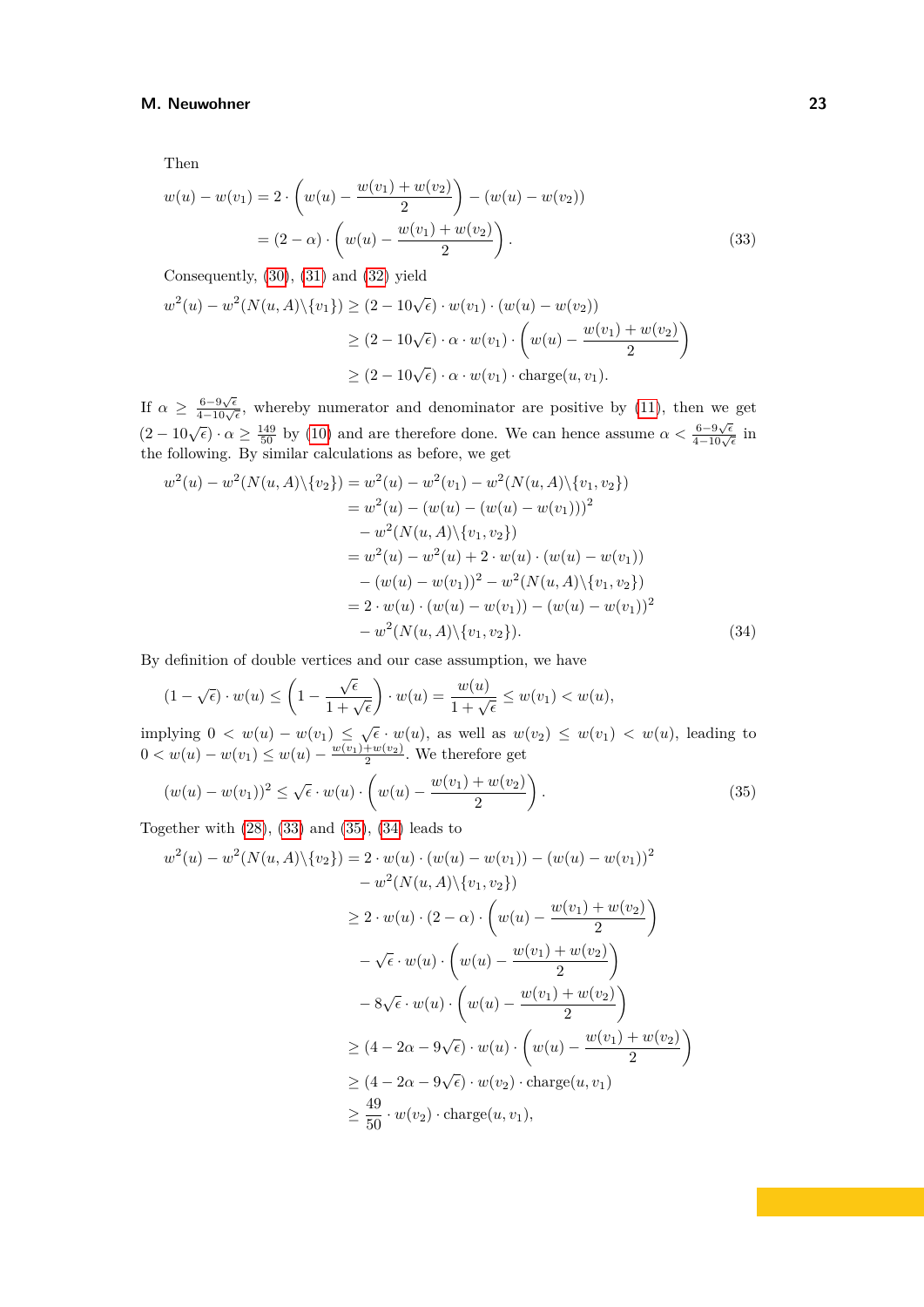whereby the last two inequalities follow from [\(1\)](#page-14-1), [\(31\)](#page-21-4),  $\alpha < \frac{6-9\sqrt{\epsilon}}{4-10\sqrt{\epsilon}}$  and our case assumption. This finishes the proof of the lemma.

**Proof of Proposition [21.](#page-10-0)** If  $v \in A^*$ , this is true, because we get  $N(v, A^*) = N(v, A) = \{v\}$ and  $contr(v, v) = w(v)$  in this case.

If  $v \notin A^*$ , the set *T* of vertices sending positive contributions to *v* constitutes the set of talons of a claw centered at *v* and  $\sum_{u \in T} \text{contr}(u, v) > w(v)$  would imply that *T* constitutes a local improvement of *w* 2 . ◀

**Proof of Proposition [22.](#page-10-1)** The first inequality follows by nonnegativity of the contribution, which also implies the second inequality in case charge $(u, n(u)) \leq 0$ . If charge $(u, n(u)) > 0$ , Lemma [7](#page-5-2) provides the desired statement.

**Proof of Lemma [23.](#page-10-2)** By Lemma [7,](#page-5-2) we know that  $\text{contr}(u, n(u)) \geq 2 \cdot \text{charge}(u, n(u))$  since by definition of a double vertex,  $u \in T_{n(u)}$  sends positive charges to  $n(u)$ . By Lemma [19,](#page-9-0) we further know that for  $v_1 = n(u)$  and  $v_2$  an element of  $N(u, A) \setminus \{v_1\}$  of maximum weight, we have

(i) contr $(u, v_1) \geq \frac{149}{50} \cdot \text{charge}(u, v_1)$  and  $\text{contr}(u, v_2) \geq 0$  or

(ii) contr $(u, v_1) \geq 2 \cdot \text{charge}(u, v_1)$  and  $\text{contr}(u, v_2) \geq \frac{49}{50} \cdot \text{charge}(u, v_1)$ ,

implying  $\text{contr}(u, v_1) + \text{contr}(u, v_2) \ge \frac{149}{50} \cdot \text{charge}(u, v_1) = \frac{149}{50} \cdot \text{charge}(u, n(u))$  in either case. Consequently, nonnegativity of the contribution yields

$$
\sum_{v \in N(u,A)} \operatorname{contr}(u,v) \ge \operatorname{contr}(u,v_1) + \operatorname{contr}(u,v_2) \ge \frac{149}{50} \cdot \operatorname{charge}(u,n(u))
$$

as claimed.  $\blacktriangleleft$ 

**Proof of Proposition [25.](#page-10-3)** As for  $u \in T_v$ , we have  $v = n(u)$  and  $T_v$  and  $T_{v'}$  are in particular disjoint for  $v \neq v'$ , we get

$$
\sum_{u \in D} \text{charge}(u, n(u)) = \sum_{v \in C} \sum_{u \in T_v} \text{charge}(u, v) \ge \frac{1 - \epsilon}{2} \cdot w(C)
$$

by definition of  $C$  and  $D$ .

**Proof of Lemma [26.](#page-10-4)** By Proposition [21,](#page-10-0) Proposition [22,](#page-10-1) Lemma [23](#page-10-2) and Proposition [25,](#page-10-3) we get

$$
w(A) \ge \sum_{v \in A} \sum_{u \in A^*} \operatorname{contr}(u, v) = \sum_{u \in A^*} \sum_{v \in A} \operatorname{contr}(u, v)
$$
  
\n
$$
= \sum_{u \in D} \sum_{v \in A} \operatorname{contr}(u, v) + \sum_{u \in A^* \setminus D} \sum_{v \in A} \operatorname{contr}(u, v)
$$
  
\n
$$
\ge \sum_{u \in D} \frac{149}{50} \cdot \operatorname{charge}(u, n(u)) + \sum_{u \in A^* \setminus D} 2 \cdot \operatorname{charge}(u, n(u))
$$
  
\n
$$
= \sum_{u \in A^*} 2 \cdot \operatorname{charge}(u, n(u)) + \frac{49}{50} \cdot \sum_{u \in D} \operatorname{charge}(u, n(u))
$$
  
\n
$$
\ge \sum_{u \in A^*} 2 \cdot \operatorname{charge}(u, n(u)) + \frac{49 \cdot (1 - \epsilon)}{100} \cdot w(C)
$$
  
\n
$$
\ge \sum_{u \in A^*} 2 \cdot \operatorname{charge}(u, n(u)) + \frac{12}{25} \cdot w(C)
$$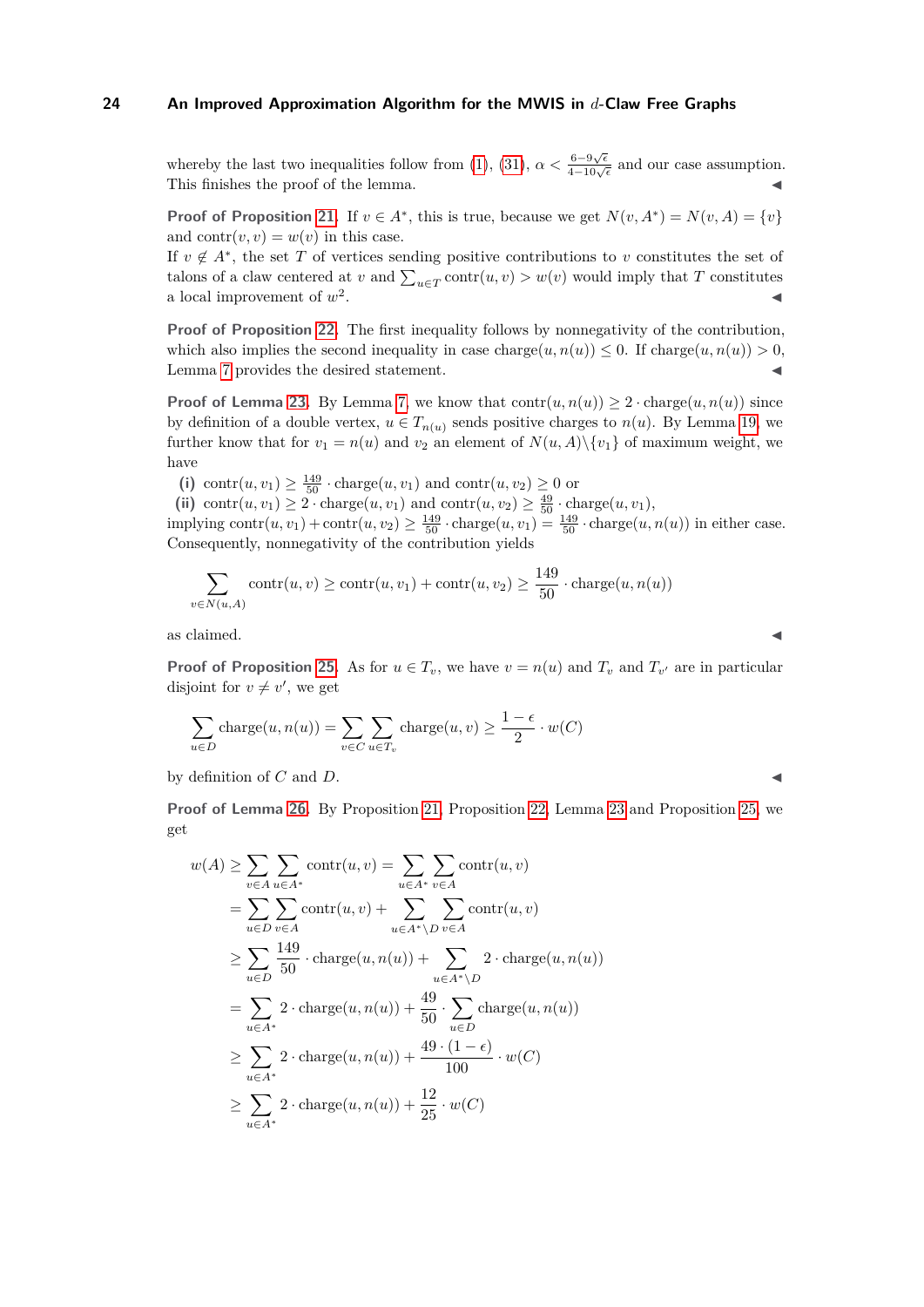by [\(9\)](#page-15-8), so  $\sum_{u \in A^*} \text{charge}(u, n(u)) \le \frac{w(A)}{2} - \frac{6}{25} \cdot w(C)$ , and  $w(C) \ge \frac{25}{12} \cdot \epsilon \delta \cdot w(A)$  yields  $\sum_{u \in A^*} \text{charge}(u, n(u)) \leq \frac{1-\epsilon \delta}{2} \cdot w(A)$ . Applying Corollary [5](#page-4-3) and Lemma [6](#page-4-2) provides the desired bound

$$
w(A^*) \le \frac{d-1}{2} \cdot w(A) + \sum_{u \in A^*} \text{charge}(u, n(u)) \le \frac{d - \epsilon \delta}{2} \cdot w(A).
$$

**Proof of Lemma [27.](#page-10-5)** By [\(13\)](#page-18-0) and [\(14\)](#page-18-4) from the proof of Lemma [18,](#page-8-0) we know that for  $v \in \overline{B}$ , we have  $\sum_{u \in T_v} \text{charge}(u, v) \leq \frac{w(v)}{2}$  $\frac{(v)}{2}$ . Corollary [5](#page-4-3) and Lemma [6](#page-4-2) from the analysis of SquareImp, combined with  $w(\overline{B}) \leq (1 - \delta) \cdot w(A)$  and hence  $w(A) - w(\overline{B}) \geq \delta \cdot w(A)$  as well as the definition of  $T_v$  for  $v \in A$  lead to

$$
w(A^*) \leq \frac{d-1}{2} \cdot w(A) + \sum_{u \in A^*:\text{charge}(u,n(u))>0} \text{charge}(u,n(u))
$$
  
= 
$$
\frac{d-1}{2} \cdot w(A) + \sum_{v \in A} \sum_{u \in T_v} \text{charge}(u,v)
$$
  

$$
\leq \frac{d-1}{2} \cdot w(A) + \sum_{v \in \bar{B}} \frac{w(v)}{2} + \sum_{v \in A \setminus \bar{B}} \frac{1-\epsilon}{2} \cdot w(v)
$$
  
= 
$$
\frac{d}{2} \cdot w(A) - \frac{\epsilon}{2} \cdot (w(A) - w(\bar{B}))
$$
  

$$
\leq \frac{d-\epsilon\delta}{2} \cdot w(A),
$$

proving the assertion.

<span id="page-24-0"></span>**Proposition 34.**  $B \to B^*$ ,  $v \mapsto t(v)$  *is a bijection with inverse map*  $n \upharpoonright B^*$ .

**Proof.** Surjectivity follows from the definition of *B*<sup>∗</sup> , injectivity from the facts that each *u* ∈ *A*<sup>∗</sup> may send positive charges to at most one *v* ∈ *A* and that we have  $t(v)$  ∈  $T_v$  for all  $v \in B$  by definition. As for  $u \in B^*$ ,  $n(u)$  is the unique vertex in *A* that *u* can send positive charges to, we must have  $u = t(n(u))$ , which implies the second part of the assertion.

**Proof of Lemma [28.](#page-11-0)** Let  $v \in B$  and  $u := t(v)$ . By the definition of  $u = t(v)$ , we have  $v \in N(u, A), v = n(u)$  and *u* is single. This yields

$$
w(N(u, A)\setminus\{v\}) = w(N(u, A)) - w(v) \le (1 + \sqrt{\epsilon}) \cdot w(v) - w(v) = \sqrt{\epsilon} \cdot w(v).
$$

**Proof of Lemma [29.](#page-11-1)** If  $w(v) \leq w(t(v))$  this is clear since all weights are positive and  $\epsilon > 0$ by [\(5\)](#page-15-0). Therefore, assume that  $w(t(v)) < w(v)$ . By the definition of single vertices, we obtain

$$
w(v) \le \frac{1}{1 - \sqrt{\epsilon}} \cdot w(t(v)) = \left(1 + \frac{\sqrt{\epsilon}}{1 - \sqrt{\epsilon}}\right) \cdot w(t(v)) \le (1 + 2\sqrt{\epsilon}) \cdot w(t(v))
$$

since  $0 \leq \epsilon \leq \frac{1}{4}$  by [\(5\)](#page-15-0). Consequently, our assumption  $w(t(v)) < w(v)$  and the fact that all weights are positive yield

$$
w^{2}(v) \le (1 + 2\sqrt{\epsilon})^{2} \cdot w^{2}(t(v)) = (1 + 4\sqrt{\epsilon} + 4\epsilon) \cdot w^{2}(t(v))
$$
  
 
$$
\le w^{2}(t(v)) + (4\sqrt{\epsilon} + 4\epsilon) \cdot w^{2}(v)
$$

as claimed.  $\blacktriangleleft$ 

| w  |  |
|----|--|
| M. |  |
|    |  |
|    |  |
|    |  |
|    |  |
|    |  |
|    |  |
|    |  |
|    |  |
|    |  |
|    |  |

◀

◀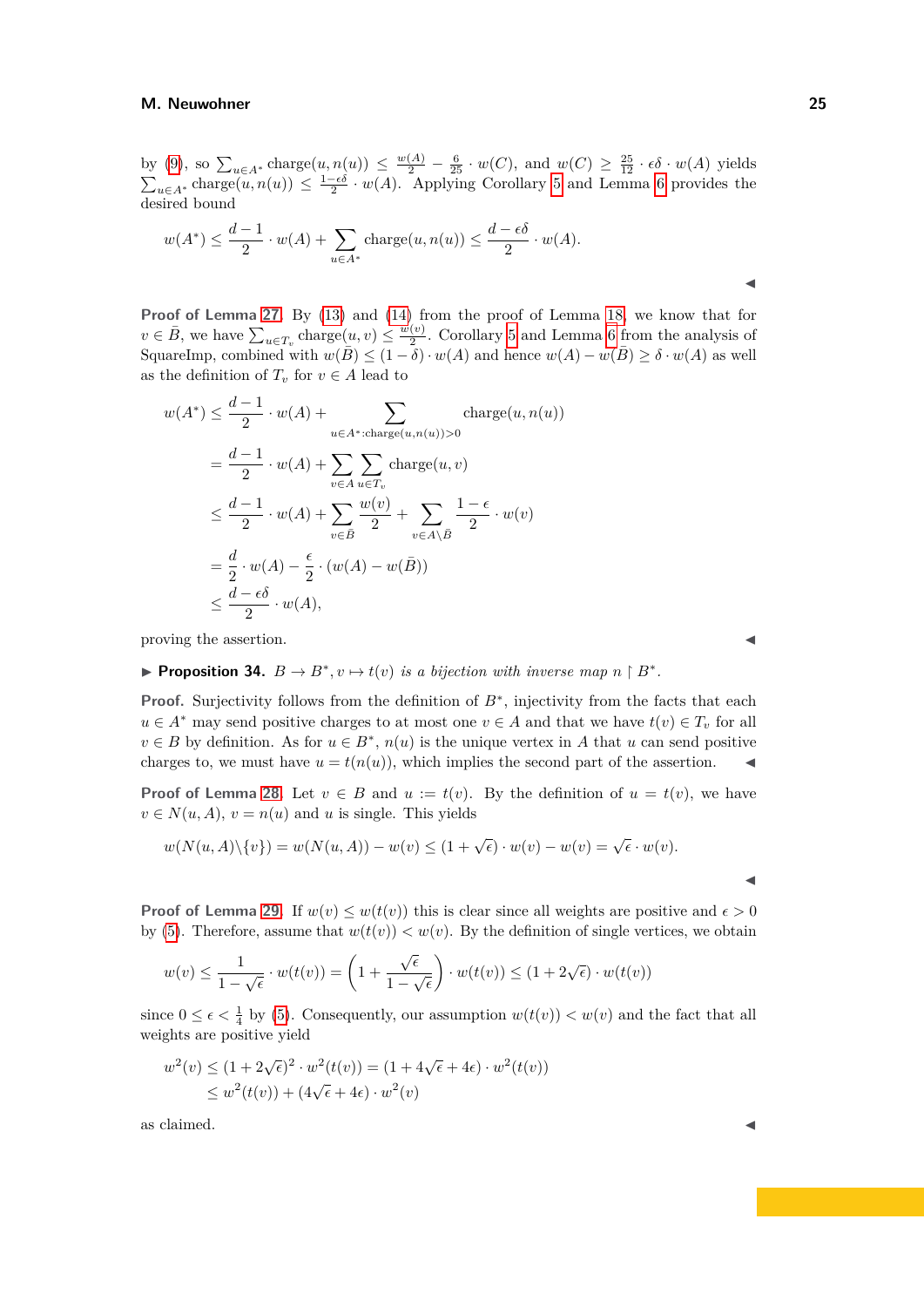<span id="page-25-0"></span>

**Figure 3** The situation in Lemma [30.](#page-11-2) Dashed lines indicate edges from vertices in *B*<sup>∗</sup> to vertices in *A* of significantly lower weight, thick vertical lines mark the edges connecting  $v \in B$  to  $t(v) \in B^*$ .

**Proof of Lemma [30.](#page-11-2)** Let  $u \in A'^*$  with  $N(u, A') = \emptyset$  and define  $T := \{t(v), v \in N(u, B)\}.$ We show that  $T \cup \{u\}$  yields a local improvement of  $w^2(A)$ . First, as  $B \subseteq A$ , Proposition [33](#page-17-0) and Proposition [34](#page-24-0) tell us that  $|T| = |N(u, B)| \le d - 1$ , so  $T \cup \{u\}$  contains at most  $d \leq (d-1)^2 + d - 1$  vertices since  $d \geq 3$ . The neighbors of  $T \cup \{u\}$  in *A* can be split into the neighbors  $N(u, B)$  of *u* in *B* and the neighbors of *T* in *A* that are not contained in  $N(u, B)$ , because  $N(u, A \backslash B) = N(u, A') = \emptyset$  by choice of *u* (see Figure [3\)](#page-25-0). Hence, we get

<span id="page-25-1"></span>
$$
w^{2}(N(T \cup \{u\}, A)) \le w^{2}(N(u, B)) + w^{2}(N(T, A) \setminus N(u, B)).
$$
\n(36)

By Lemma [29](#page-11-1) and Proposition [34,](#page-24-0) we know that

<span id="page-25-2"></span>
$$
w^{2}(N(u,B)) = \sum_{v \in N(u,B)} w^{2}(v) \le \sum_{v \in N(u,B)} w^{2}(t(v)) + (4\sqrt{\epsilon} + 4\epsilon) \cdot w^{2}(v)
$$
  
= 
$$
w^{2}(T) + (4\sqrt{\epsilon} + 4\epsilon) \cdot w^{2}(N(u,B)).
$$
 (37)

Next, Lemma [28](#page-11-0) and Proposition [34](#page-24-0) tell us that

$$
w^{2}(N(T,A)\setminus N(u,B)) \leq \sum_{t\in T} w^{2}(N(t,A)\setminus N(u,B))
$$
  
\n
$$
= \sum_{v\in N(u,B)} w^{2}(N(t(v),A)\setminus N(u,B))
$$
  
\n
$$
\leq \sum_{v\in N(u,B)} w^{2}(N(t(v),A)\setminus \{v\})
$$
  
\n
$$
\leq \sum_{v\in N(u,B)} \epsilon \cdot w^{2}(v)
$$
  
\n
$$
= \epsilon \cdot w^{2}(N(u,B)).
$$
\n(38)

Combining  $(36)$ ,  $(37)$  and  $(38)$ , we obtain

<span id="page-25-3"></span> $w^2(N(T \cup \{u\}, A)) \leq (4\sqrt{\epsilon} + 5\epsilon) \cdot w^2(N(u, B)) + w^2(T).$ 

As  $u \in A'^* = A^* \setminus (B^* \cup P)$  and by definition of *P*, we know that

$$
w(N(u, B)) \le w(N(u, A)) \le 3 \cdot w(u),
$$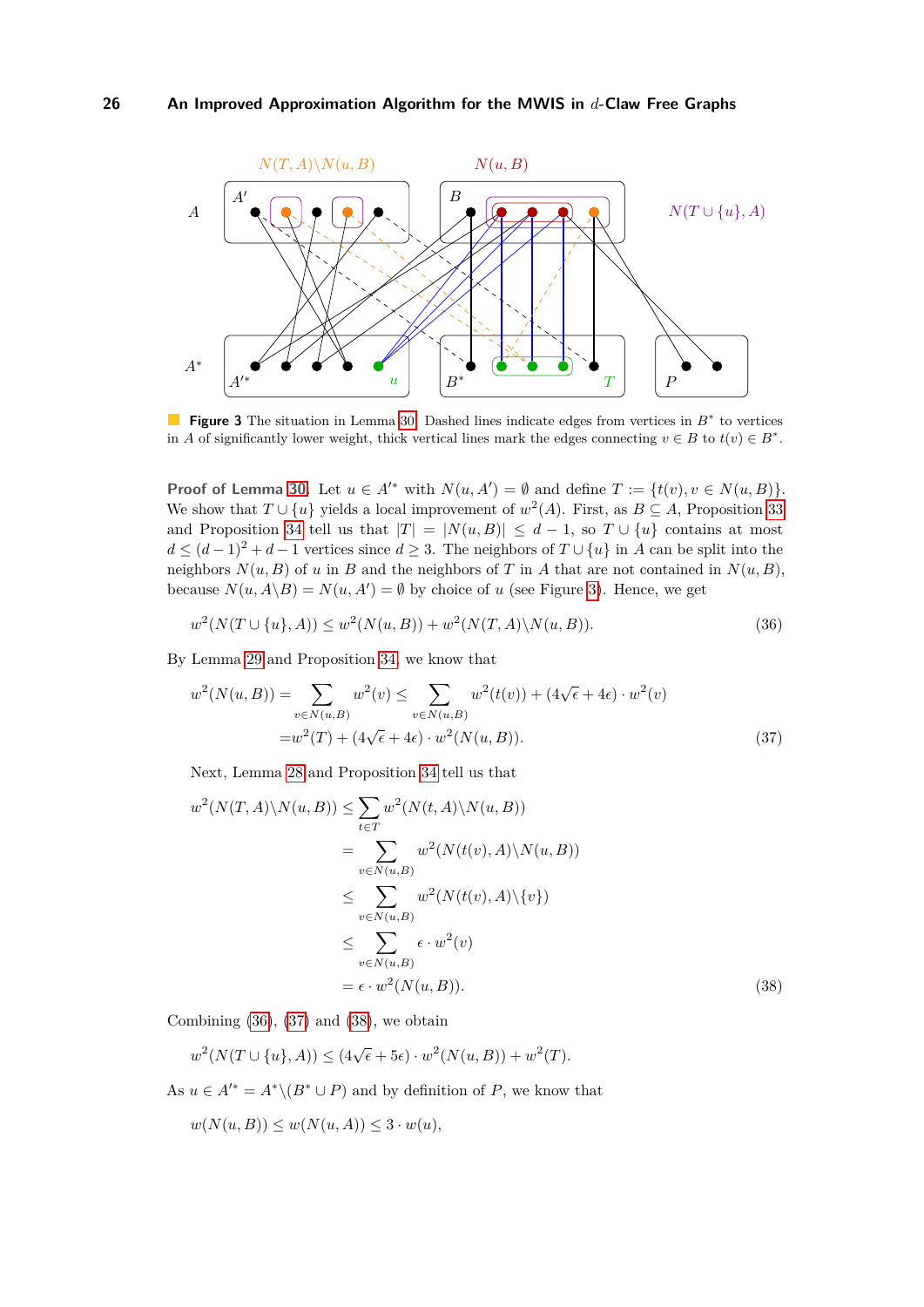so

$$
(4\sqrt{\epsilon} + 5\epsilon) \cdot w^2(N(u, B)) \le 9 \cdot (4\sqrt{\epsilon} + 5\epsilon) \cdot w^2(u) < w^2(u)
$$

by [\(2\)](#page-15-2) and since  $w(u) > 0$ . Consequently,

$$
w^{2}(N(T \cup \{u\}, A)) < w^{2}(u) + w^{2}(T) = w^{2}(T \cup \{u\})
$$

since  $u \in A'^* = A^*\setminus (B^* \cup P)$  and  $T \subseteq B^*$  and we have found a local improvement as  $\blacksquare$ claimed.  $\blacktriangleleft$ 

**Proof of Lemma [31.](#page-11-3)** Observing that  $G[A' \cup A'^*]$  is *d*-claw free as an induced subgraph of *G*, Corollary [5](#page-4-3) and Lemma [6](#page-4-2) tell us that

$$
w(A'^*) \leq \sum_{u \in A'^*} \frac{w(N(u, A'))}{2} + \sum_{u \in A'^* : \text{charge}'(u, n'(u)) > 0} \text{charge}'(u, n'(u))
$$
  

$$
\leq \frac{d-1}{2} \cdot w(A') + \sum_{v \in A'} \sum_{u \in T'_v} \text{charge}'(u, v)
$$
  

$$
\leq \frac{d-1}{2} \cdot w(A') + \sum_{v \in A'} \frac{d+2}{4} \cdot w(v)
$$
  

$$
= \frac{d-1}{2} \cdot w(A') + \frac{d+2}{4} \cdot w(A')
$$
  

$$
= \frac{3d}{4} \cdot w(A').
$$

Moreover, by Lemma [18](#page-8-0) and by definition of  $t(v)$  for  $v \in B$ , we have

$$
w(B^*) = w(\{t(v) : v \in B\}) \le (1 + \sqrt{\epsilon}) \cdot w(B).
$$

By assumption, we further know that  $w(P) \leq \epsilon \delta \cdot w(A)$  as well as  $w(B) \geq (1 - \delta - \frac{25}{12} \cdot \epsilon \delta) \cdot w(A)$ and  $w(A') = w(A) - w(B)$ . Putting everything together, we obtain

$$
w(A^*) = w(B^*) + w(A'^*) + w(P)
$$
  
\n
$$
\leq (1 + \sqrt{\epsilon}) \cdot w(B) + \frac{3d}{4} \cdot (w(A) - w(B)) + \epsilon \delta \cdot w(A)
$$
  
\n
$$
= \left(\frac{3d}{4} + \epsilon \delta\right) \cdot w(A) - \left(\frac{3d}{4} - (1 + \sqrt{\epsilon})\right) \cdot w(B)
$$
  
\n
$$
\leq \left(\frac{3d}{4} + \epsilon \delta\right) \cdot w(A) - \left(\frac{3d}{4} - (1 + \sqrt{\epsilon})\right) \cdot \left(1 - \delta - \frac{25}{12} \cdot \epsilon \delta\right) \cdot w(A)
$$
  
\n
$$
= \left((1 + \sqrt{\epsilon}) \cdot \left(1 - \delta - \frac{25}{12} \cdot \epsilon \delta\right) + \frac{3d}{4} \cdot \left(\delta + \frac{25}{12} \cdot \epsilon \delta\right) + \epsilon \delta\right) \cdot w(A) \qquad | (3)
$$
  
\n
$$
\leq \frac{d - \epsilon \delta}{2} \cdot w(A),
$$

which concludes the proof.  $\blacktriangleleft$ 

**Proof of Lemma [32.](#page-11-4)** Assume that the assertion does not hold and pick  $v_0 \in A'$  such that

$$
\sum_{u \in T'_{v_0}} \text{charge}'(u, v_0) > \frac{d+2}{4} \cdot w(v_0).
$$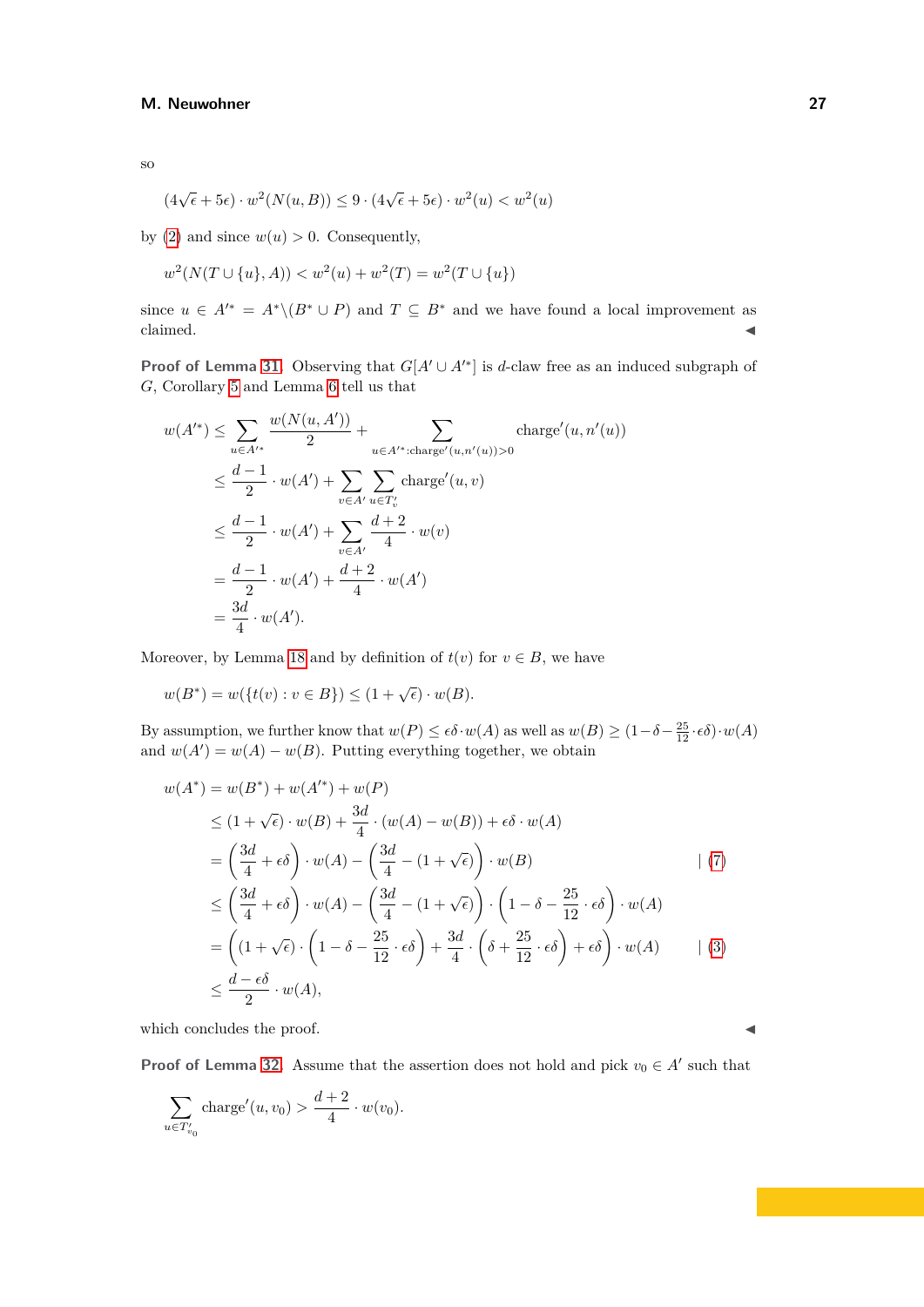Let  $R := \{t(v) : v \in N(T'_{v_0}, B)\}$ . We show that  $T'_{v_0} \cup R$  yields a local improvement of  $w^2(A)$ , contradicting the termination criterion of our algorithm.

As  $T'_{v_0} \subseteq N(v_0, A^*)$ , Proposition [33](#page-17-0) implies that  $|T'_{v_0}| \leq d-1$ . Given that for  $u \in T'_{v_0} \subseteq A^*$ ,  $N(u, B) \subseteq N(u, A)$  can contain at most  $d-1$  elements by Proposition [33,](#page-17-0) Proposition [34](#page-24-0) implies that  $|R| = |N(T'_{v_0}, B)| \leq (d-1)^2$ . Hence, the total size of our improvement is at most  $(d-1)^2 + (d-1)$ .

As charge<sup> $\ell$ </sup>(*u, v*<sub>0</sub>) > 0 for all  $u \in T'_{v_0}$ , Lemma [7](#page-5-2) shows that

$$
w^2(u) - w^2(N(u, A') \setminus \{v_0\}) \ge 2 \cdot \text{charge}'(u, v_0) \cdot w(v_0)
$$

for all  $u \in T'_{v_0}$ . Additionally, for  $u \in T'_{v_0}$  with  $w(u) \geq 4 \cdot w(v_0)$ , we get

$$
2 \cdot w(u) - w(N(u, A')) = 2 \cdot \text{charge}'(u, v_0)
$$

and therefore

$$
w(N(u, A')) = 2 \cdot w(u) - 2 \cdot \text{charge}'(u, v_0).
$$

As  $v_0$  is the heaviest neighbor of  $u$  in  $A'$  by definition of charges, we further obtain

$$
w^{2}(N(u, A') \setminus \{v_{0}\}) \leq w^{2}(N(u, A')) \leq \sum_{v \in N(u, A')} w(v) \cdot w(v_{0})
$$
  
=  $w(N(u, A')) \cdot w(v_{0}) = (2 \cdot w(u) - 2 \cdot \text{charge}'(u, v_{0})) \cdot w(v_{0})$   
 $\leq 2 \cdot w(u) \cdot \frac{w(u)}{4} - 2 \cdot \text{charge}'(u, v_{0}) \cdot w(v_{0}) = \frac{w(u)^{2}}{2} - 2 \cdot \text{charge}'(u, v_{0}) \cdot w(v_{0}).$ 

As a consequence,

$$
\frac{w(u)^2}{2} - w^2(N(u, A' \setminus \{v_0\})) \ge 2 \cdot \text{charge}'(u, v_0) \cdot w(v_0).
$$

Let  $S'_{v_0} := \{u \in T'_{v_0} : w(u) \geq 4 \cdot w(v_0)\}.$  Then

$$
\sum_{u \in T'_{v_0}} \text{charge}'(u, v_0) > \frac{d+2}{4} \cdot w(v_0),
$$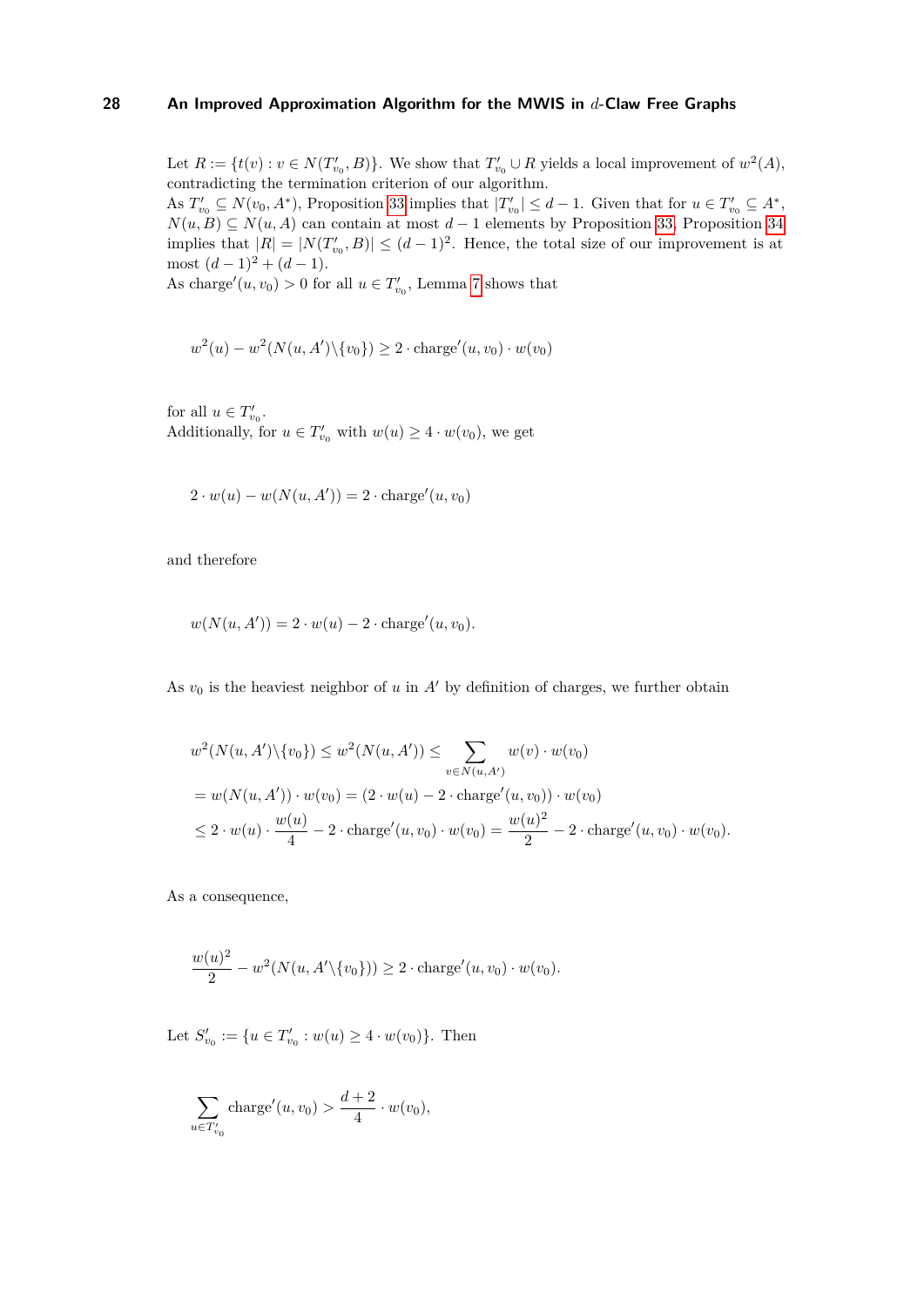together with the previous considerations and  $w(v_0) > 0$ , implies that

$$
\sum_{u \in T'_{v_0}} w^2(u) - w^2(N(u, A') \setminus \{v_0\})
$$
\n
$$
= \sum_{u \in S'_{v_0}} \frac{w^2(u)}{2} - w^2(N(u, A') \setminus \{v_0\}) + \sum_{u \in T'_{v_0} \setminus S'_{v_0}} w^2(u) - w^2(N(u, A') \setminus \{v_0\})
$$
\n
$$
+ \sum_{u \in S'_{v_0}} \frac{w^2(u)}{2}
$$
\n
$$
\geq \sum_{u \in S'_{v_0}} 2 \cdot \text{charge}'(u, v_0) \cdot w(v_0) + \sum_{u \in T'_{v_0} \setminus S'_{v_0}} 2 \cdot \text{charge}'(u, v_0) \cdot w(v_0)
$$
\n
$$
+ \sum_{u \in S'_{v_0}} \frac{w^2(u)}{2}
$$
\n
$$
= \sum_{u \in T'_{v_0}} 2 \cdot \text{charge}'(u, v_0) \cdot w(v_0) + \sum_{u \in S'_{v_0}} \frac{w^2(u)}{2}
$$
\n
$$
> \left(1 + \frac{d}{2}\right) \cdot w^2(v_0) + \sum_{u \in S'_{v_0}} \frac{w^2(u)}{2}.
$$

This implies

$$
\sum_{u \in T'_{v_0}} w^2(u) > w^2(v_0) + \sum_{u \in T'_{v_0}} w^2(N(u, A') \setminus \{v_0\}) + \sum_{u \in S'_{v_0}} \frac{w^2(u)}{2} + \frac{d}{2} \cdot w^2(v_0)
$$

and hence

<span id="page-28-0"></span>
$$
w^{2}(T'_{v_{0}}) > w^{2}(N(T'_{v_{0}}, A')) + \sum_{u \in S'_{v_{0}}} \frac{w^{2}(u)}{2} + \frac{d}{2} \cdot w^{2}(v_{0})
$$
  
\n
$$
\geq w^{2}(N(T'_{v_{0}}, A')) + \sum_{u \in S'_{v_{0}}} \frac{w^{2}(u)}{2} + \sum_{u \in T'_{v_{0}} \setminus S'_{v_{0}}} \frac{w^{2}(u)}{32}
$$
  
\n
$$
\geq w^{2}(N(T'_{v_{0}}, A')) + \sum_{u \in T'_{v_{0}}} \frac{w^{2}(u)}{32}
$$
  
\n
$$
= w^{2}(N(T'_{v_{0}}, A')) + \frac{1}{32} \cdot w^{2}(T'_{v_{0}})
$$
\n(39)

since  $|T'_{v_0}| \leq d-1$  and  $w(u) \leq 4 \cdot w(v_0)$  for  $u \in T'_{v_0} \backslash S'_{v_0}$ . We know that we can split the neighbors of  $T'_{v_0} \cup R$  in *A* into the neighbors  $N(T'_{v_0}, A')$  of  $T'_{v_0}$  in  $A'$ , the neighbors  $N(T'_{v_0}, B)$ of  $T'_{v_0}$  in *B* and the neighbors of *R* that we did not consider yet, i.e.  $N(R, A) \setminus N(T'_{v_0}, A)$ (see Figure [4\)](#page-29-0). For  $u \in R$  and  $v := n(u) \in N(T'_{v_0}, B) \subseteq N(T'_{v_0}, A)$ , we have  $u = t(v)$  by Proposition [34](#page-24-0) and  $w(N(u, A)\setminus \{v\}) \leq \sqrt{\epsilon} \cdot w(v)$  by Lemma [28.](#page-11-0) This shows that

$$
w^2(N(R, A)\backslash N(T'_{v_0}, A)) \le \epsilon \cdot w^2(N(T'_{v_0}, B)).
$$
  
As  $T'_{v_0} \subseteq A'^* = A^* \backslash (B^* \cup P)$ , we have

$$
w^{2}(N(u,B)) \leq w^{2}(N(u,A)) \leq 9 \cdot w^{2}(u)
$$

for all  $u \in T'_{v_0}$ , showing that

$$
w^2(N(T'_{v_0},B)) \leq w^2(N(T'_{v_0},A)) \leq \sum_{u \in T'_{v_0}} w^2(N(u,A)) \leq 9\sum_{u \in T'_{v_0}} w^2(u) = 9 \cdot w^2(T'_{v_0})
$$